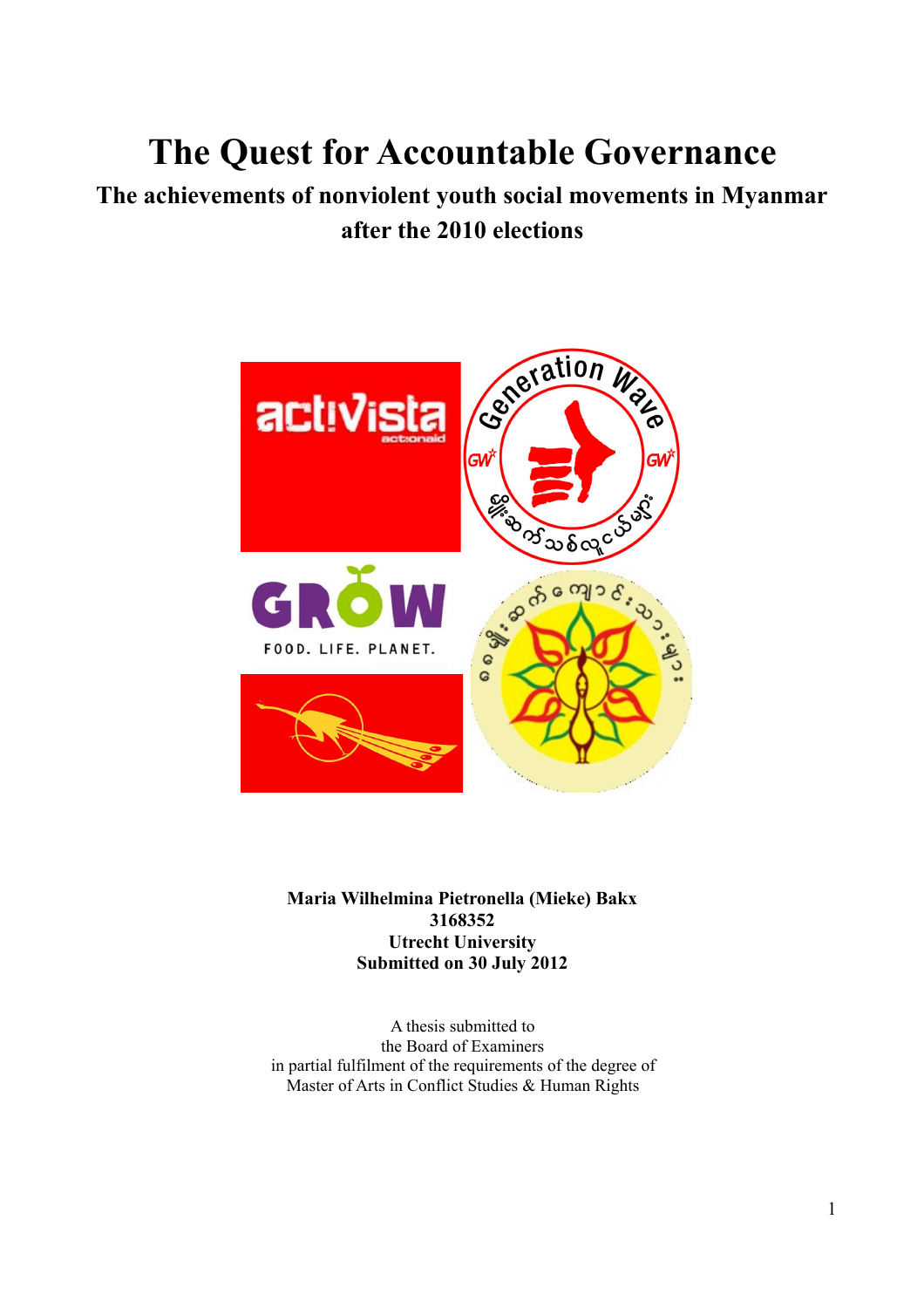Name of Supervisor: Dr Mario Fumerton

Date of Submission: 30 July 2012

Programme directory followed: Internship of 12 weeks (15 ECTS) and Research and Thesis Writing

(15 ECTS)

Word Count: 14.500

*Pictures on the Cover Page from the above left clockwise:*

1)Activista, 2011. *Activista logo.* [electronic print] Available at: [https://www.facebook.com/photo.php?](https://www.facebook.com/photo.php?fbid=206395689426640&set=a.158363817563161.42293.158351057564437&type=1&theater) [fbid=206395689426640&set=a.158363817563161.42293.158351057564437&type=1&theater](https://www.facebook.com/photo.php?fbid=206395689426640&set=a.158363817563161.42293.158351057564437&type=1&theater) [Accessed on 26 July 2012]

2) Generation Wave, 2011. Generation Wave Logo. [electronic print] Available at: [https://www.facebook.com/photo.php?](https://www.facebook.com/photo.php?fbid=10150863876005105&set=a.10150292171095105.540657.209504710104&type=1&theater) [fbid=10150863876005105&set=a.10150292171095105.540657.209504710104&type=1&theater](https://www.facebook.com/photo.php?fbid=10150863876005105&set=a.10150292171095105.540657.209504710104&type=1&theater) [Accessed 26 July 2012]

3) 88 Generation, 1988. Seal of The 88 Generation Students. [electronic print] Available at: http://en.wikipedia.org/wiki/88 Generation Students Group [Accessed on 26 July 2012]

4) ABFSU, 1988. *Flag of ABFSU*. [electronic print] Available at:<https://htoosannchin.wordpress.com/tag/abfsu/> [Accessed on 26 July 2012]

5) Oxfam Novib, 2011. *Grow logo.* [electronic print] Available at:<http://www.oxfamblogs.org/fp2p/?p=5591>[Accessed on 26 July 2012]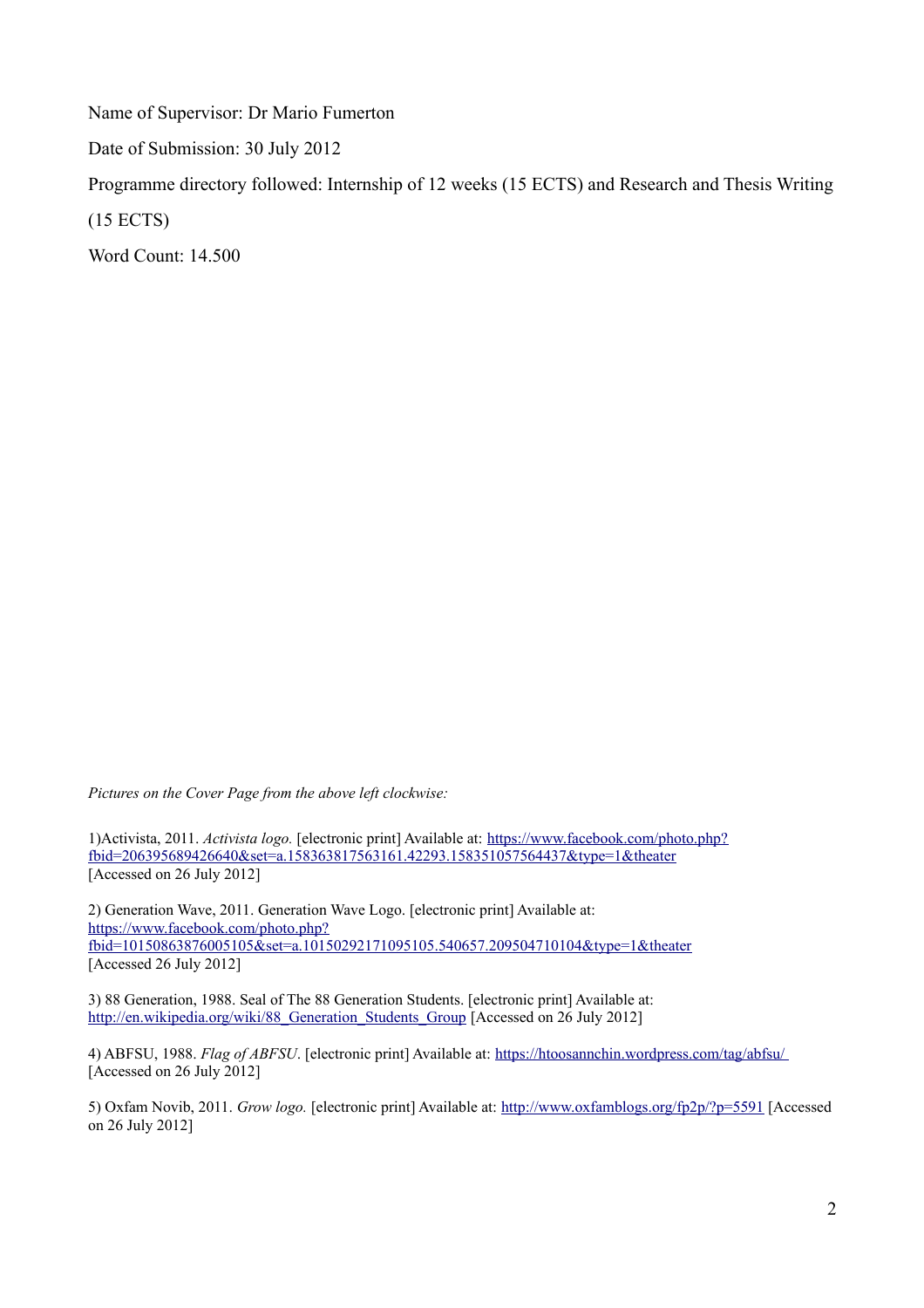# **Index**

| Abbreviations                       | $\overline{4}$ |
|-------------------------------------|----------------|
| Introduction                        | $5 - 8$        |
|                                     |                |
| <b>Chapter One: Conditions</b>      | $9 - 21$       |
| 1.1 Repression                      | $14 - 18$      |
| 1.1.1 A Fragile State in Transition | $15 - 18$      |
| 1.2 Co-optation                     | $18 - 21$      |
|                                     |                |
| <b>Chapter Two: Framing</b>         | $22 - 36$      |
| 2.1 Boundary Formation              | $24 - 33$      |
| 2.1.1 Who is us?                    | $24 - 29$      |
| $2.1.2$ Who is them?                | $29 - 33$      |
| 2.2 Attribution of Similarity       | $33 - 36$      |
|                                     |                |
| <b>Chapter Three: Organisation</b>  | $37 - 45$      |
| 3.1 Certification                   | $39 - 43$      |
| 3.2 Brokerage                       | $43 - 45$      |
|                                     |                |
| Conclusion                          | $46 - 49$      |
| Bibliography                        | $50 - 56$      |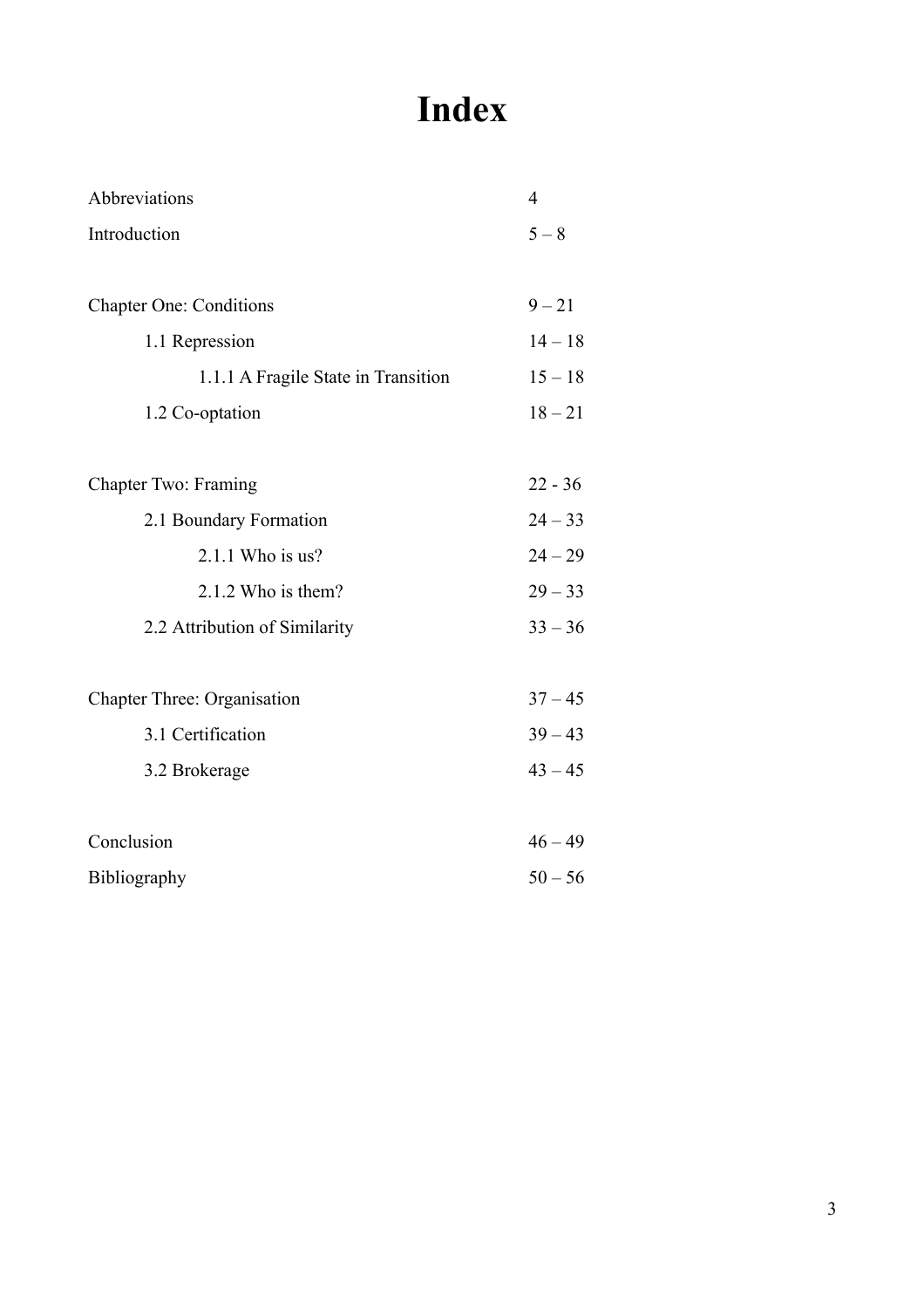# **Abbreviations**

| <b>ABFSU</b> | All Burma Federation Student Union             |
|--------------|------------------------------------------------|
| BC           | <b>British Council</b>                         |
| <b>IDP</b>   | <b>Internally Displaced Person</b>             |
| <b>INGO</b>  | Internationally Non-Governmental Organisation  |
| <b>KIA</b>   | Kachin Independence Army                       |
| <b>KIO</b>   | Kachin Independence Organisation               |
| <b>LDC</b>   | <b>Least Developed Country</b>                 |
| <b>LNGO</b>  | Local Non-Governmental Organisation            |
| <b>NLD</b>   | National League for Democracy                  |
| <b>RC</b>    | <b>Revolutionary Council</b>                   |
| <b>SLORC</b> | <b>State Law and Order Restoration Council</b> |
| <b>SM</b>    | Social Movement                                |
| <b>SMO</b>   | Social Movement Organisation                   |
| <b>SPDC</b>  | <b>State Peace and Development Council</b>     |
| <b>USDP</b>  | Union Solidarity and Development Party         |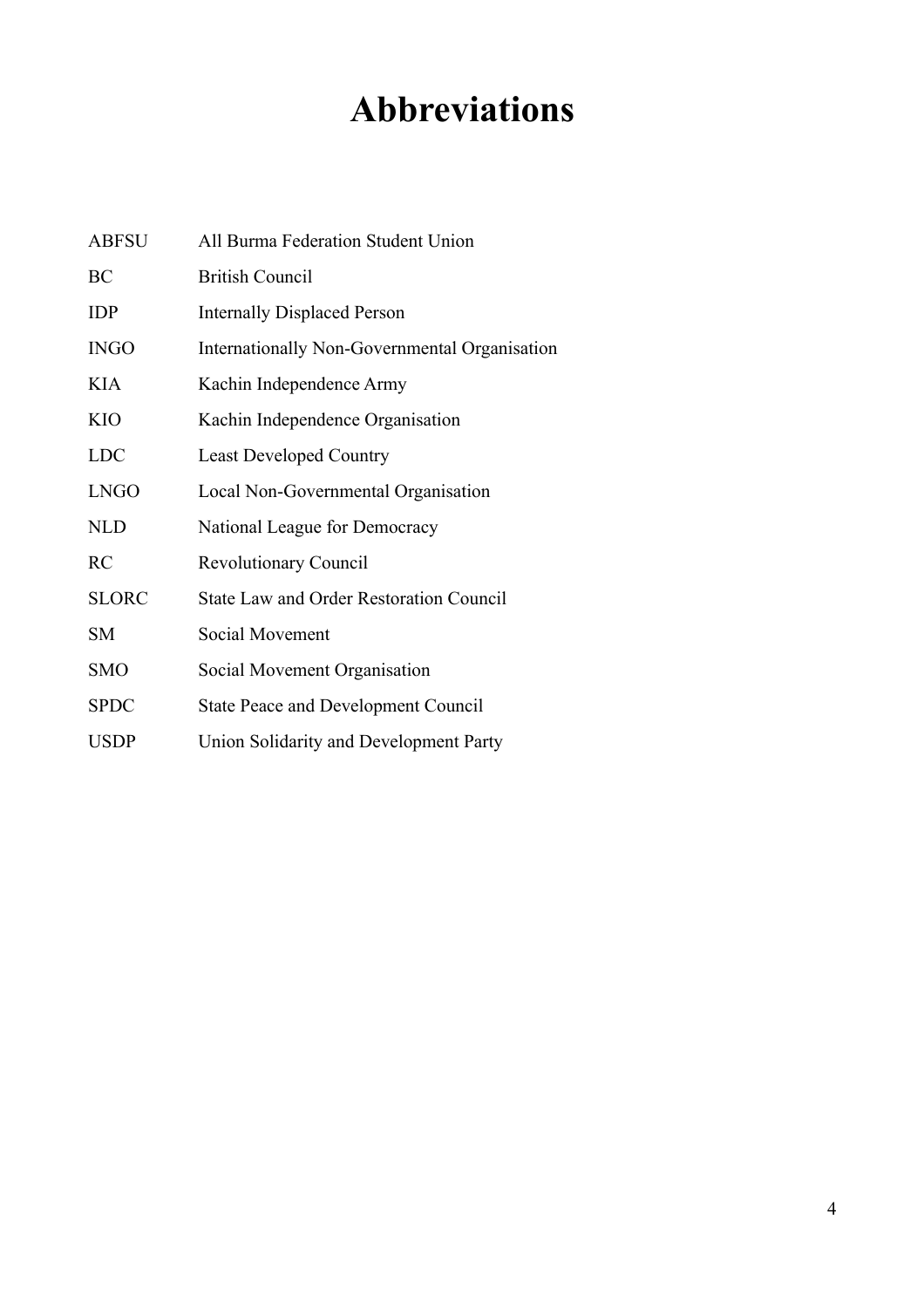# **Introduction**

To the casual observer Myanmar seems like a mighty fortress, where the military junta (ruling from a high impenetrable tower) has muted any blip of resistance on its radar by brutal force. The most well-known internationally reported instances of protests being crushed in Myanmar are the 8888 Uprising, the 1996 student revolt and the 2007 Saffron Revolution. But even though they were not reported in the international sphere, imperatives to challenge the regime and so reach the goal of a democratic Burma have been constant. These occurred on different scales of contention (think of graffiti, waving of flags, wearing of symbols, pamphleteering) and by different elements of society. Without taking into account these constant dents being made in the impenetrable tower and the existing international linkages (through underground tunnels out of the mighty fortress) the political changes happening in such a high-capacity, low-democracy regime like Myanmar indeed appear as sudden as they are portrayed in the Western media where the role of Daw Aung San Suu Kyi and the National League for Democracy (NLD) has been put under a magnifying glass.

One of the goals of my thesis is to enhance the public and academic knowledge on the underexposed element of nonviolent activism by youth social movements for accountable governance in Myanmar, as part of the overall pro-democracy movement. Through this lens I will explain how and why the current political shifts could have occurred and how they influence the strategies, goals and achievements of the social movements for accountable governance.

Many youngsters have indicated that they became active after the brutal killings of monks during the Saffron Revolution and the governmental failures during and after cyclone Nargis in 2008. These two episodes caused serious cracks in the foundation of the impenetrable tower of the military junta. Furthermore these episodes have made a new generation rise as many of the 88 Generation were still in prison, or in their fifties causing them to have other social responsibilities and ties. Due to the time and size restrictions of my thesis I will, however, focus on the work of social movements after the 2010 elections.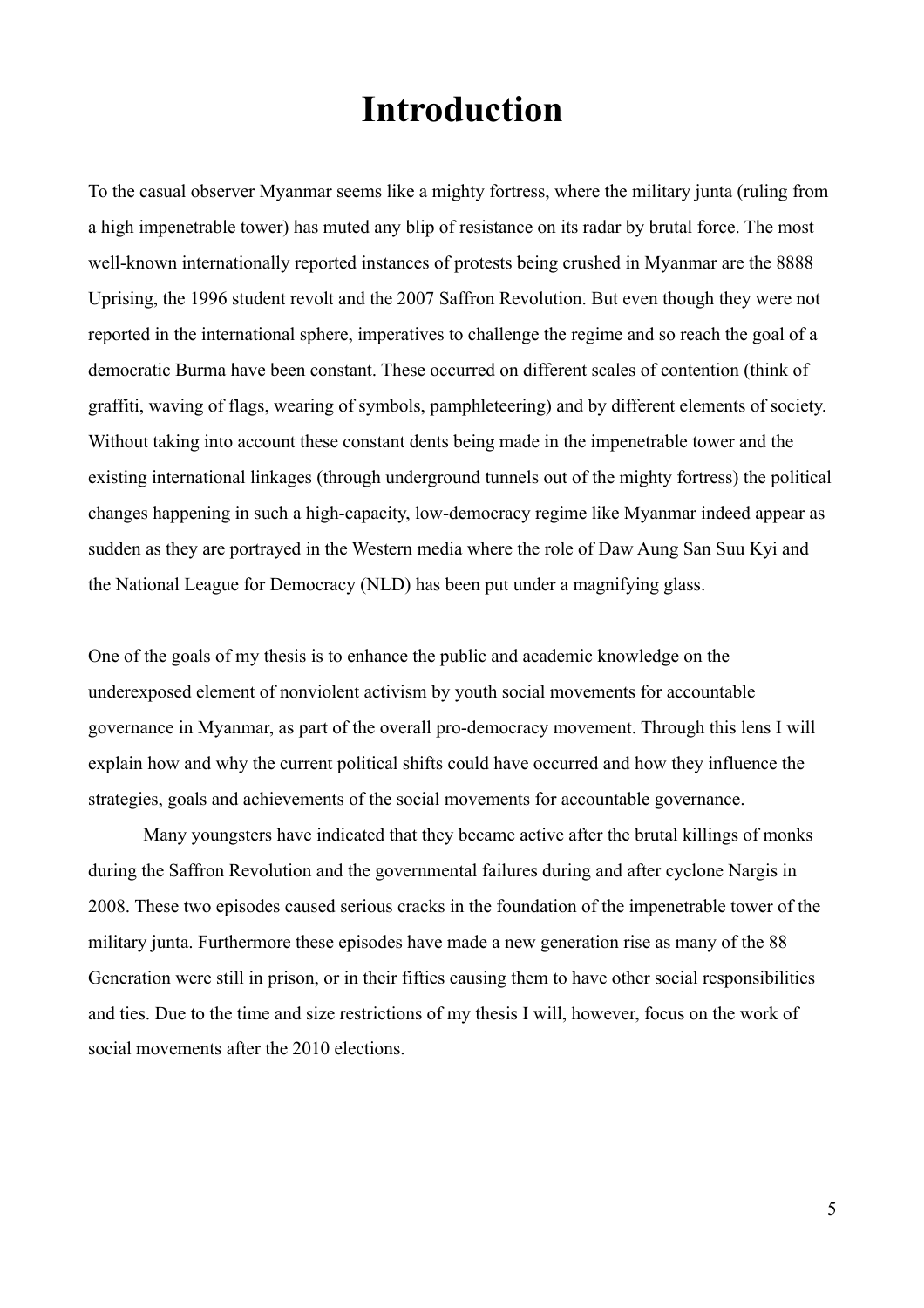#### *Theoretical Framework*

To be able to aptly understand the ways social movements for accountable governance can operate in Myanmar I have decided to utilize a mechanical explanation analysis (Tilly 2001). According to Tilly and Tarrow social movements come into being when a *social movement base* is able to launch a *social movement campaign* (2007: 114). This transition is triggered by the presence of mechanisms and processes. I therefore focussed my research on what mechanisms are at play when trying to promote active citizenship for accountable governance in high-capacity, low-democracy regimes, like Myanmar. This made me formulate the following research question:

*What have the nonviolent youth social movements for accountable governance tried to achieve from the 2010 elections onwards within a political context dominated by Myanmar's high-capacity, lowdemocracy regime; and what are the mechanisms that can account for their political achievements (or lack thereof) towards their goal?*

I have linked the mechanical explanation analysis to the overall concept of political opportunities and split it into three parts, which constitute the three chapters of this thesis: (pre-existing) contextual conditions, frames, and organisations. Contextual conditions help form frames as they cannot be created out of thin air. Strong frames, in return, will benefit from the human and financial resources available to organisations when they are being adopted and broadcasted, which are depended on both the contextual conditions as well as the framing techniques of social movement leaders. Together they can form a potent weapon able to penetrate the impenetrable. These three parts are therefore intricately linked. Through the usage of these three concepts, which I will break down with the help of specific theoretical ideas, I will categorize the mechanisms at play. Due to the size of my thesis I have chosen to analyse two mechanisms per chapter. This does not mean that I won't mention other mechanisms, or link them to the processes at play. This simply means that these will be my main focus.

Through this analytical framework I will try to provide relevance for both the public and academic debate concerning the political changes taking place in Myanmar. As I aim to depict a clear picture of the role of grassroots level actors and the ways they are still hindered by the civil-government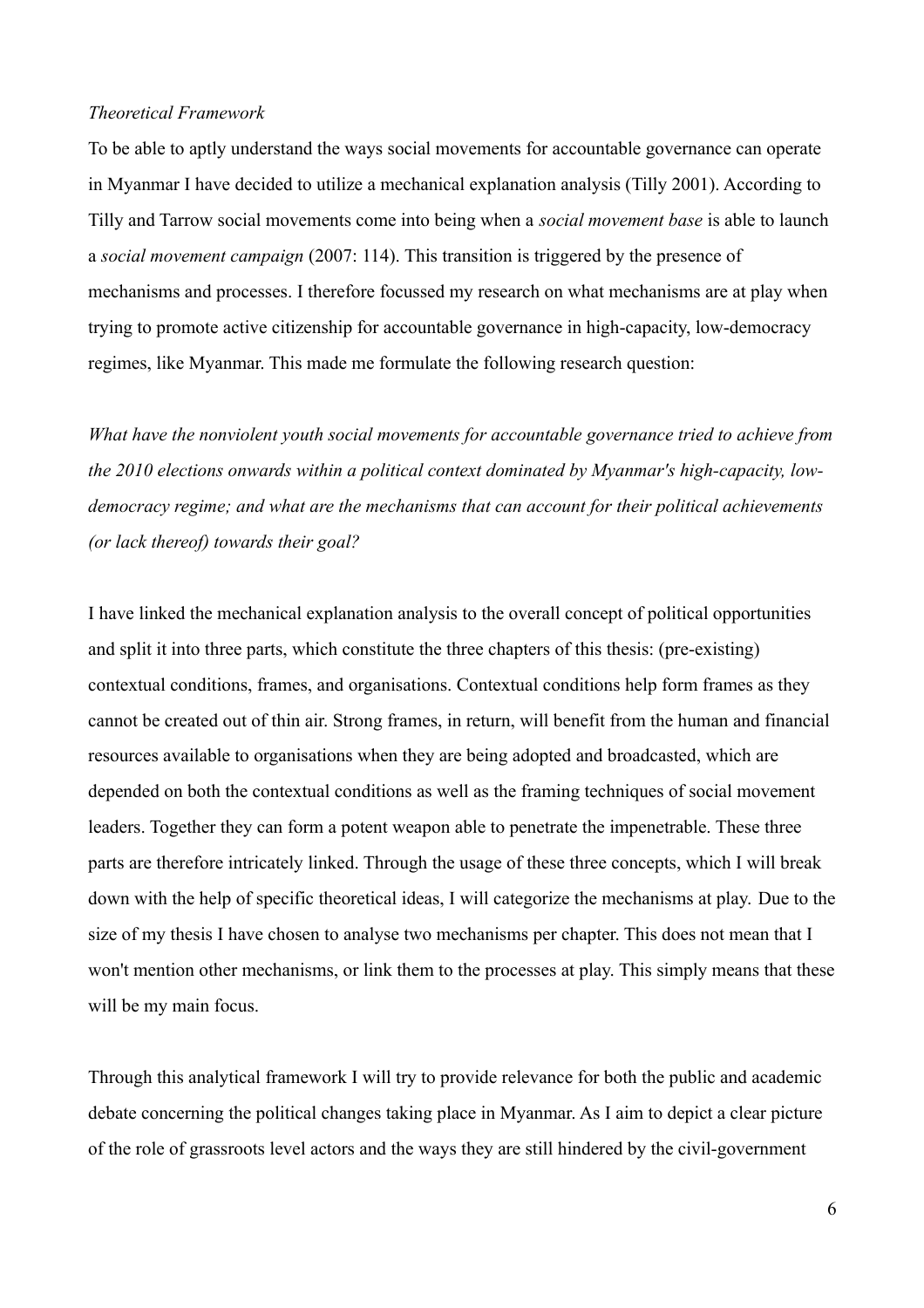today this will provide insights relevant for journalists, policymakers and politicians. I believe they are currently basing their new actions and policies on an incorrect master narrative, which could mean that instead of aiding a transition towards democracy, they are aiding the Military instead.

For the academic sphere this thesis is relevant as it helps understand how political shifts can happen in high-capacity, low-democracy regimes, similar to Myanmar. Perhaps not at lightning speed, but apparently there is a political space, which creates opportunities through which changes can happen. It is therefore relevant for social movement theory to analyse, which mechanisms are at play in these instances and so broaden the theoretical knowledge on how changes can take place in these type of regimes.

Theories help us make sense of reality, and in this case the empirical reality of Myanmar social movements on the grassroots level has been underexposed. This research will therefore also increase the knowledge on the empirical reality in which social movements operate. Most renowned international scholars specialised in Myanmar have not done research in the State itself, interviewing only those that have crossed its borders, or haven't done so for a very long time (Taylor 2009) (Steinberg 2010) (Beatty 2011). This results into knowledge gaps, which my thesis will help fill.

#### *Methodology*

The nature of my research is contextual and I have used several appropriate data collection techniques to collect the material necessary to answer my research question.

First I have used five case-studies in the form of social movement organisations (SMOs) part of the social movement for accountable governance, which are Activista, Grow, Generation Wave, All Burma Federation Student Unions (ABFSU) and 88 Generation. These helped construct the boundaries of my research and gave me the opportunity to examine the overall differences between organisations and their modus operandi.

Second, I interviewed several members and organisers of these five SMOs and two Myanmarese political analysts. Of course these interviews cannot be understood outside of their context. I am also aware of the problems of oral accounts. Some organisers had clearly developed a routine in giving interviews. Furthermore, some events took place a long time ago, increasing the risk of incomplete and coloured accounts. Last, some topics were quite sensitive, like foreign investment. Still, I believe I have managed to acquire the data necessary by utilising my skills acquired as a counsellor and a researcher.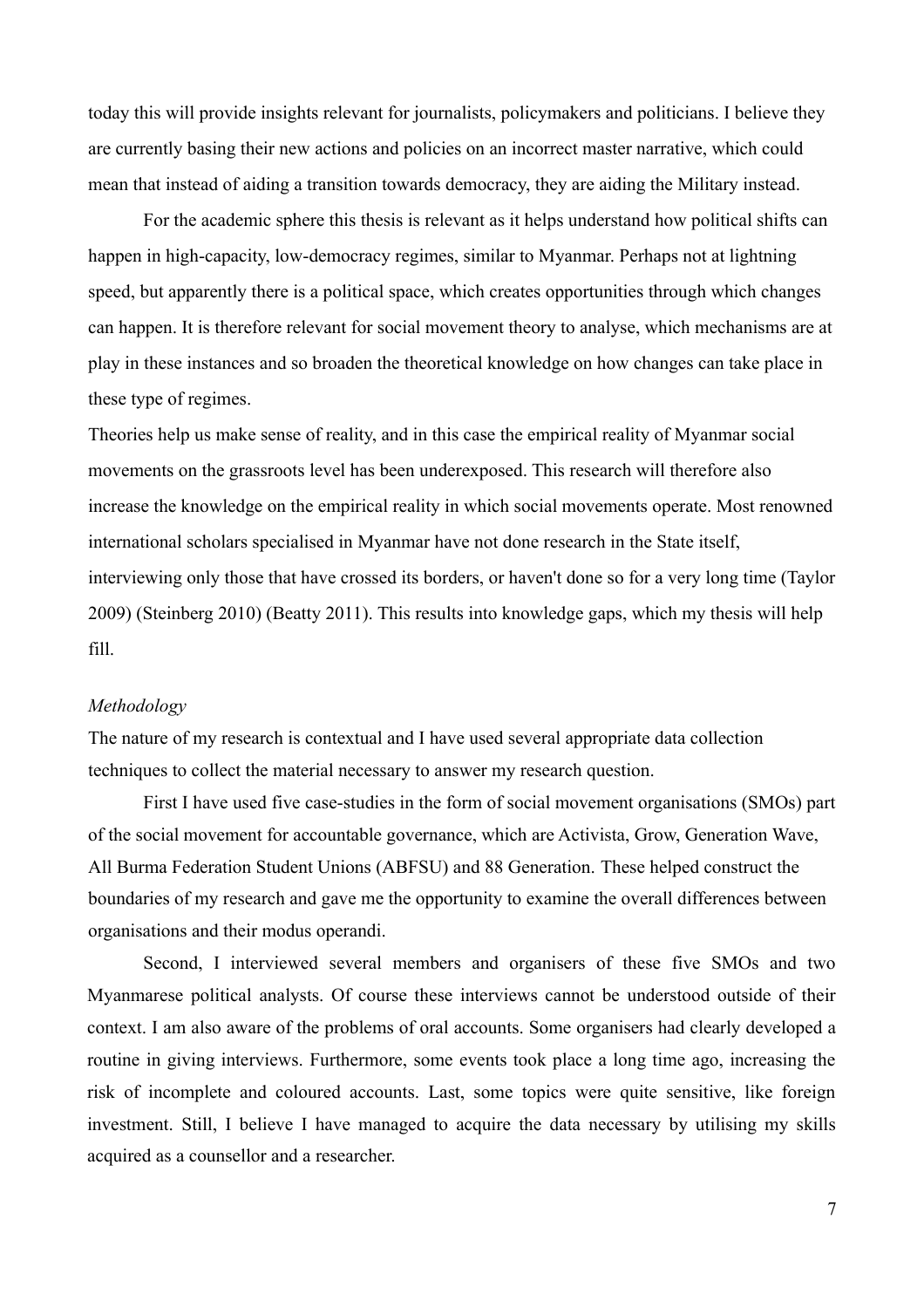Of course, I did this in relation to the analysis of documents. Which is my third data collection technique. For example, the activities of the social movements on the net, like their publications on their websites and on social media were part of this analysis. Next to the more obvious forms of text I know that clothing plays a significant role in Burma. Specific colours and symbols relate back to important events in the past. Both visual and textual data helped construct a better understanding of the social and political context.

Last, I designed a survey, which I distributed under twenty-five youth activists part of the social movements for accountable governance. While this is a quantitative method, I felt it necessary to use it as an anonymous data collection technique. There is still a big fear of giving ones political opinion in Myanmar due to the presence of intelligence agents throughout society. I tried to lower the threshold of giving sensitive data through this survey. It turned out though that Myanmar people are unaccustomed to filling in surveys, which forced me to rewrite and redistribute the survey several times, as they misinterpreted the answering formats. I therefore believe it functions as an addition to my other data collection techniques, but it can definitely not stand on its own.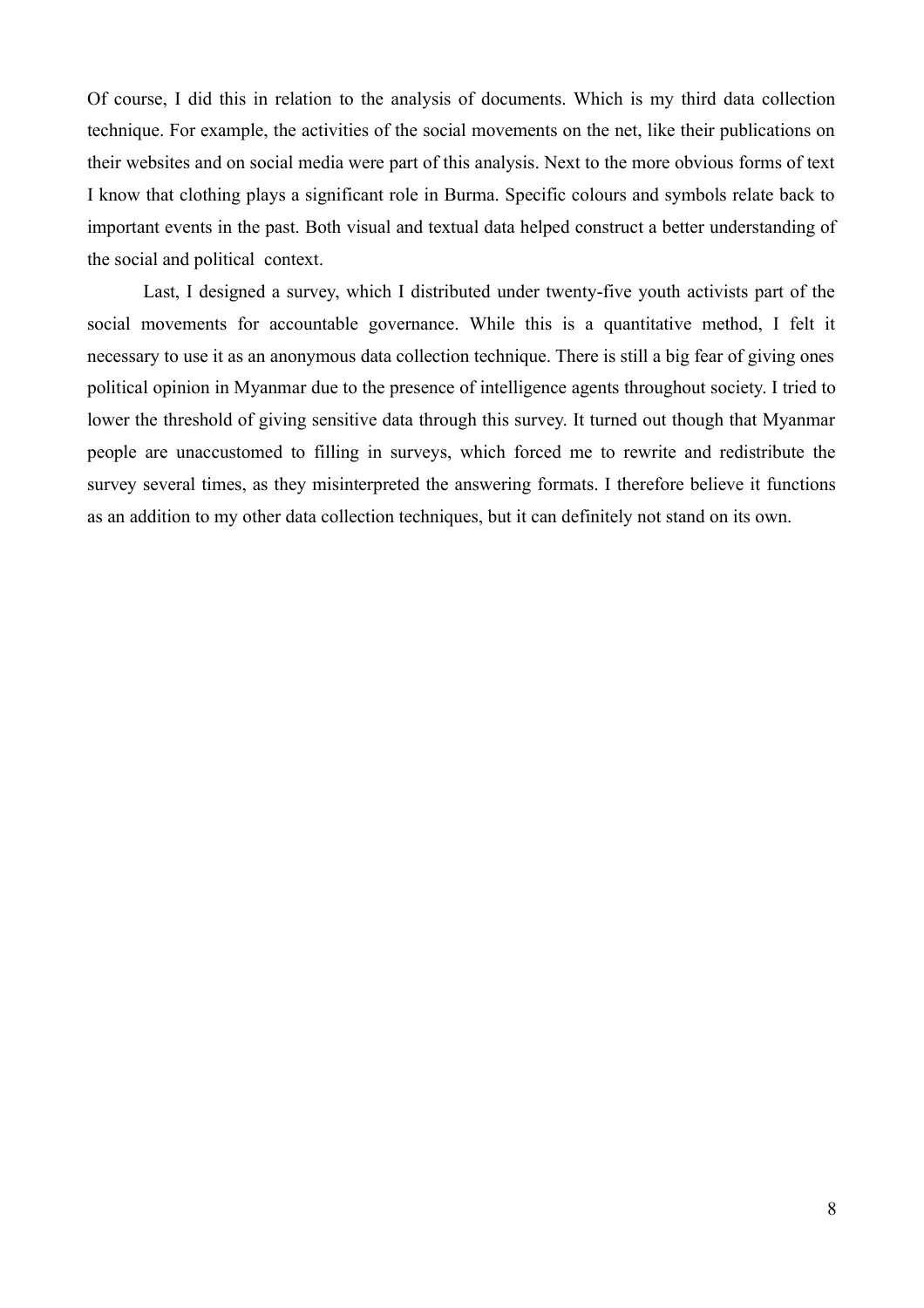# **Chapter One: Conditions**



**[1](#page-8-0)**

<span id="page-8-0"></span><sup>1</sup> 6) Douglas, Carl, 2009. *The Diffused Fortress II: Diagram.* [electronic print] Available at: <http://diffusive.wordpress.com/2009/10/13/the-diffused-fortress-ii-diagram/>[Accessed 26 July 2012]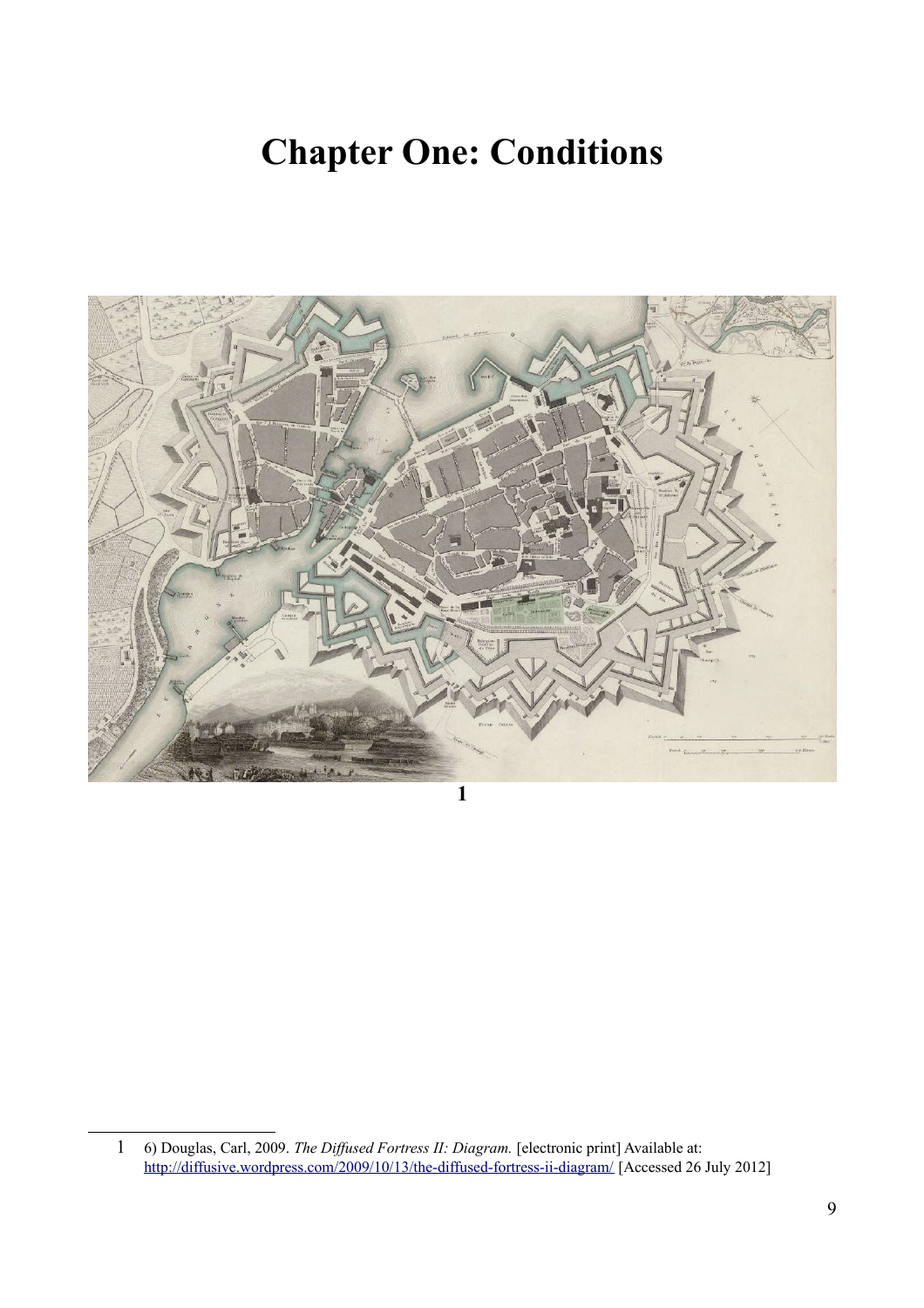In this first chapter I will provide the context in which the nonviolent youth social movement for accountable governance operates. I will start from the sixties onwards, but will also touch the colonial period as this forms the basis of political conditions the social movement needs to work with today. The introduction of this chapter is considerable longer than the following two, because it is the make up of the mighty fortress that influences both framing opportunities as well as organisational capabilities. It is therefore prudent to provide you with a thorough understanding of the political climate to which I will refer to, repeatedly, in the chapters to come. In my narrative, and in the upcoming two paragraphs, I will focus on two mechanisms, which are active in this highcapacity, low-democracy regime: *repression* and *co-optation* (Tilly and Tarrow 2007). Both have been used for decades by the Military Junta and have played, and still play, an important (albeit different) role for the success rate of the social movement for accountable governance. So, now let's see in which way they were active in the time before the 2010 elections.

As you might have well expected the mighty fortress and its impenetrable watchtower did not come falling out of the sky. It dates back decades, all the way to the colonial period when its artificial walls were raised by the British in 1885. The British left in 1948, after General Aung San (father of Aung San Suu Kyi) negotiated independence in 1947 (Aung-Thwin 2003). However, the outer walls remained despite the fact that some minorities, like the Karen and Shan, were promised their own independent 'citadels'. General Aung San was trusted by most minorities and had negotiated a form of federalism. He was not a democrat but a socialist, and suggested to share the country's resources with them (Steinberg 2010: 42). Before the actual independence had come into being he was, however, assassinated.

In 1962 General Ne Win initiated a military coup and after installed the watchtower to keep the fortress together. Many scholars of that time<sup>[2](#page-9-0)</sup> and people I interviewed<sup>[3](#page-9-1)</sup> reported that the Revolutionary Council's (RC) reform plans, or building plans for the tower, were met with general approval by the Burmese citizens. The international academic sphere framed it as a "necessary link in the process of modernization" (Chang 1969: 830), while an interviewee stated that '[t]he Burmese approved as it would ensure control over the rebelling minorities<sup>1[4](#page-9-2)</sup>. This view quickly changed when

<span id="page-9-0"></span><sup>2</sup> See the work of John Badgley (1962: 24) and Frank Trager (1963: 320-21)

<span id="page-9-1"></span><sup>3</sup> Author's interview on 8 April 2012 with Oo Aung (pseudonym), political analyst for the British Council.

Author's interview on 23 March 2012 with Maung Maung (pseudonym), political analyst for ActionAid Myanmar.

<span id="page-9-2"></span><sup>4</sup> Author's interview on 8 April 2012 with Oo Aung, a political analyst for the British Council.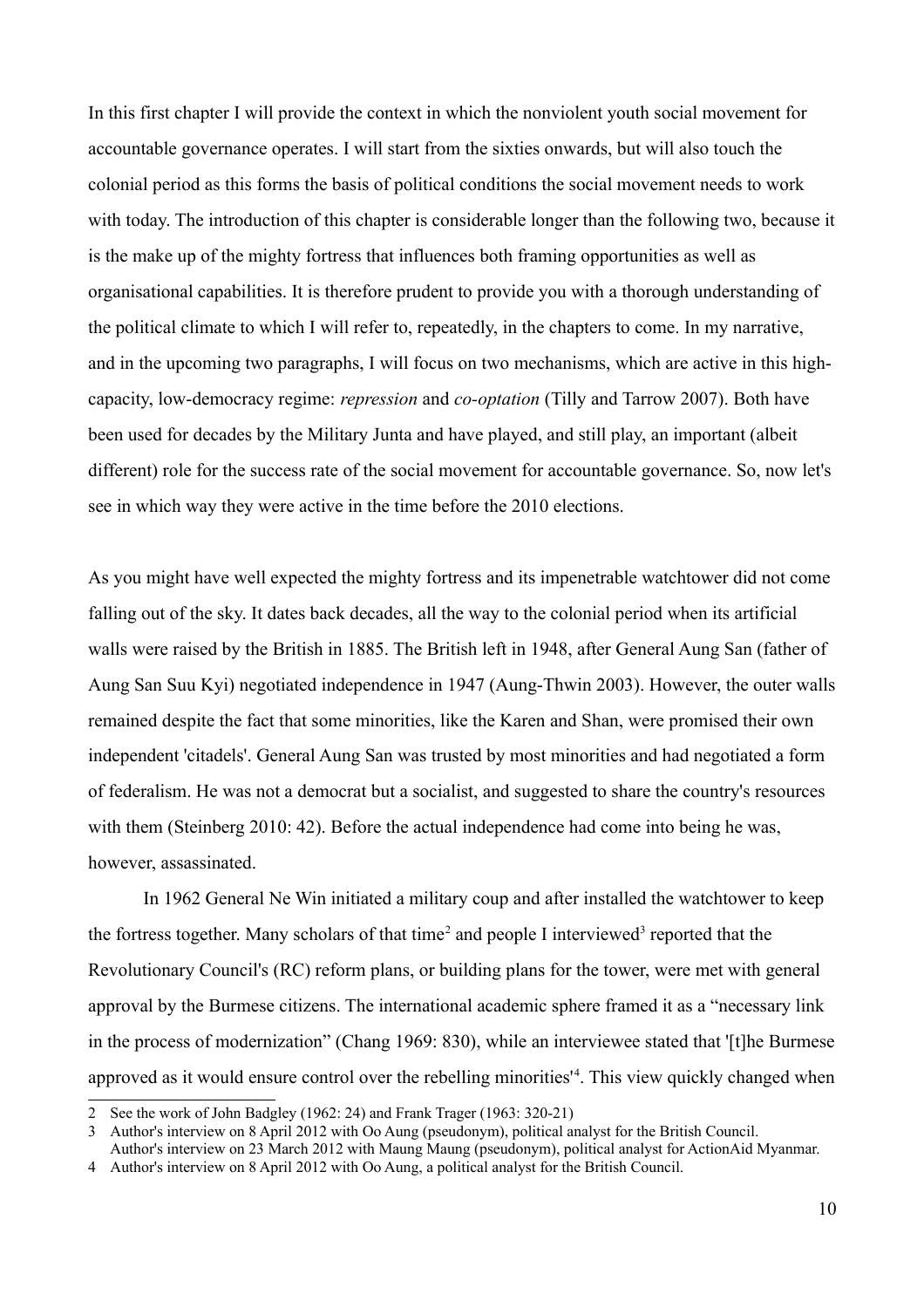the Revolutionary Council's radical agenda was revealed: Buddhism as a state religion, the introduction of the 'Burmese Way to Socialism' and rapid power shifts which entrenched all levels with military commanders through a newly introduced control system of Security and Administration Committees (Holliday 2011: 49). It became clear that the watchtower was equipped with various mechanisms to make it impenetrable and therewith form the state element that would help control its citizens. It is in this period that the mechanisms repression and co-optation were being re-introduced: "On July 7, 1962 the RC revealed clear repressive intent by killing dozens of protesting and then rioting Rangoon University students, and detonating the student's union building on campus" (Holliday 2011: 49). Co-optation, was utilized to keep ethnic and political rebellions outside of the major cities under control: "[...] some groups were allowed to keep their arms as a kind of militia (that program was abandoned in 1973) as long as they did not fight against the government. It enabled them to engage in their traditional occupations, which in some cases involved opium production" (Steinberg 2010: 43).

In this time period relations with the outside world were furthermore severed, both on the economic and social front. In the third chapter I will analyse how this decision still influences the opportunities of social movements today.

In the eighties it became obvious that the 'Burmese way to socialism' and the noninvolvement in international economics was a strategic mistake. When Ne Win denounced the old order in August 1987 and instructed the development of economic and political reform public confidence was severely undercut (Taylor 2009: 380). Add demonetisation disabling students to pay their intuition, the announcement of the Least Developed Country status by the UN in December and the failure to improve the economic malaise and one has a potent form of ammunition that can shake any watchtower to its core (Steinberg 2010: 77). It is therefore no wonder that increased public protests took place throughout 1988 and it soon became clear that the Military's only mechanism of response was violent repression. These public protests evolved from "essentially specific student or local grievances to broader and more fundamental political and constitutional demands took place simultaneously with the growth of new or reactivated political forms and institutions in Myanmar" (Taylor 2008: 385).

The whole society was in uproar, plunder and looting took place as individuals settled their personal scores. Normal life drastically changed as even public institutions, markets and shops closed their

11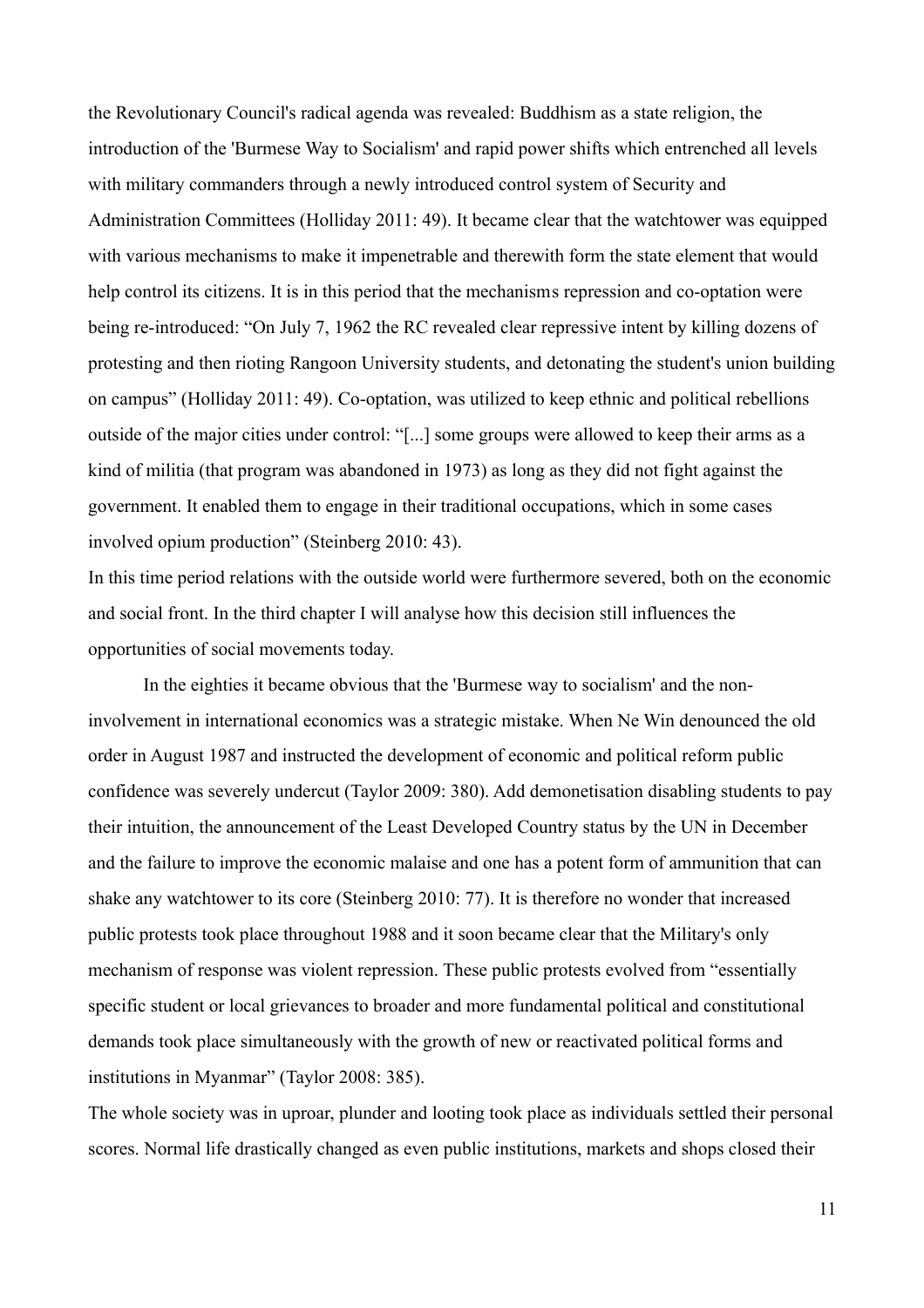doors and civil servants and former supporters of the regime joined the protesters. Amidst the chaos international players entered the field backing up the newly formed political movements.

In the end, the sheer size and inability of the newly risen political activist leaders thwarted them to make a unified claim, uniting not only the political movements together but also uniting them to the public. Their overconfident demands and their lack of organizational resources made them easily swiped away from the playing board and into the mouldy cellars of the fortress. Still, Ne Win stepped down and the sceptre was taken over by a new military government under the name of State Law and Order Restoration Council (SLORC) framing themselves as the bringers of order and justice, saviours of the nation, and promising eventual multi-party elections (Taylor 2009: 389).

What followed was a period darkened by martial law and human rights violations. The sheer size of military troops had tripled to 428.000 by 2005 and the level of repression flowed with a constant pulse (Fink 2001: 3). There are two more events that I would like to highlight as I believe they have made a significant impact on the behaviour of social movements today and are clear examples of the usage of co-optation and repression. These are the 1990 elections and the Saffron Revolution.

When SLORC took control in 1988 they promised elections and to adhere to its results. Through this they hoped to convince both national and international forces about the sincerity of their pledge to start a transition towards democracy, and so regain aid and investment into the country (Yalowitz and Lawday 28 May 1990). Many analysts<sup>[5](#page-11-0)</sup> and SMO leaders<sup>[6](#page-11-1)</sup> I interviewed believe that this is also the reasoning behind the current reform.

When the elections took place in 1990 the National League for Democracy won by a landslide, the results were however annulled. In this case they did not let co-optation take place. Instead of byelections these were full out country elections and the results would therefore lessen the role of the Military, weakening its power. Although similar to now, the Constitution would still provide a large base of leverage for the Military. In the end, in stead of the promised mechanism of co-optation they resorted to the usage of the mechanism repression. Student movements, which had been active in

<span id="page-11-0"></span><sup>5</sup> See (Steinberg 5 December 2011); (HRW 4 November 2011); (Price December 2011)

<span id="page-11-1"></span><sup>6</sup> Author's interview on 8 April 2012 with Oo Aung, political analyst for the British Council.

Author's interview on 14 April 2012 with Tar Zin Oo, head of Activista Myanmar. Author's interview on 18 May 2012 with Soe (pseudonym), member of the executive board of Generation Wave. Author's interview on 18 May 2012, with Xiao (pseudonym), member of the executive board of Generation Wave.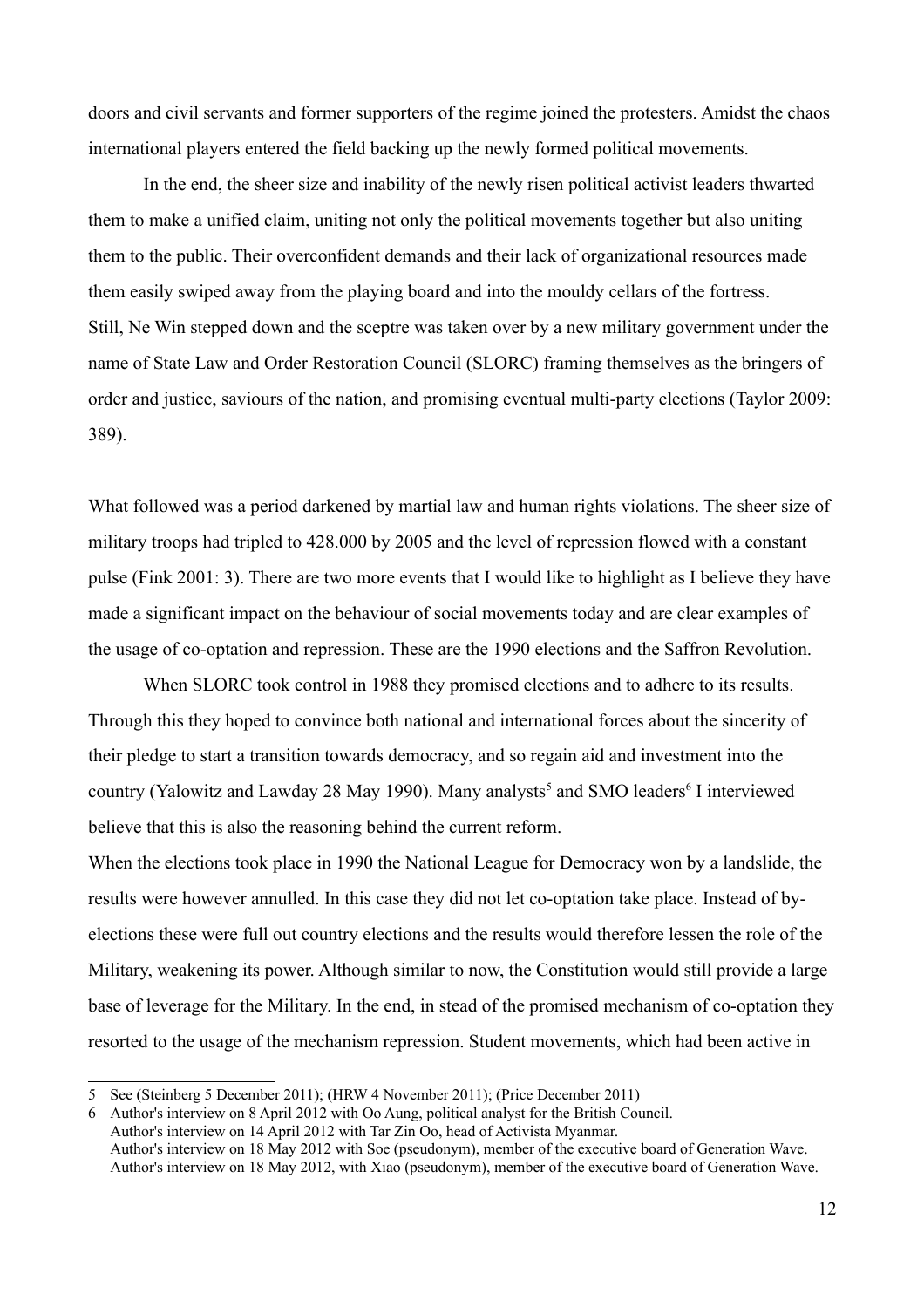the 8888 Uprising, were unable to reform as universities were intermittently closed down between 1991 and 1994 (Taylor 2009: 423). This was accompanied by an increase of monitory tools, like the Military Intelligence service which also had spies in the form of University personnel.

The trend of student and youth movements waned in the decade to come. A clear example of the weakening of their collective action frame can be seen at Saffron Revolution in 2007, which was triggered by the doubling of fuel prices and the persistence of human rights violations. It were not youngsters that initiated or maintained this revolt, but Buddhist monks, hence the name 'Saffron' Revolution. People were hopeful that the monks could achieve where students had failed: true democratic reform, as the Generals claimed to be devout buddhists (Rogers 2008: 115). The monks urged the authorities to change the economic situation and lower the fuel prices to their normal amount. They also demanded the release of political prisoners, including Aung San Suu Kyi, and most importantly that they'd enter into "a dialogue with democratic forces for national reconciliation immediately" as to resolve the crisis, and to elevate the suffering of the people (Gil 2008: 10). Their demands were met with violent repression. Dozens of monks were killed, while countless others disappeared after Military raids, or by fleeing the borders to Thailand (Burma VJ).

In accordance with the 2008 Constitution general elections were held in November 2010. The National League for Democracy, who boycotted the elections, condemned the elections as unfair. A narrative supported by Western States. The Union Solidarity and Development Party (USDP), a party supported by the Military Junta, won. In March 2011 the new, and acclaimed, civilgovernment took office. Many were sceptic about the democratic reform plans of the new President Thein Sein, but a new political space seemed to have opened, which I will explore in this thesis.

The last five decades have set the tone for the behaviour of social youth movements today. Denied co-optation and especially repression have increased the costs of participation for both the organisers as well as its audience. It has influenced which frames can be built and how effective they are. It has impacted the current strategies, goals and achievements. It is with this knowledge that I can continue on to how these mechanisms are at play today and how they influence other mechanisms, which operate in this high-capacity, low-democracy regime.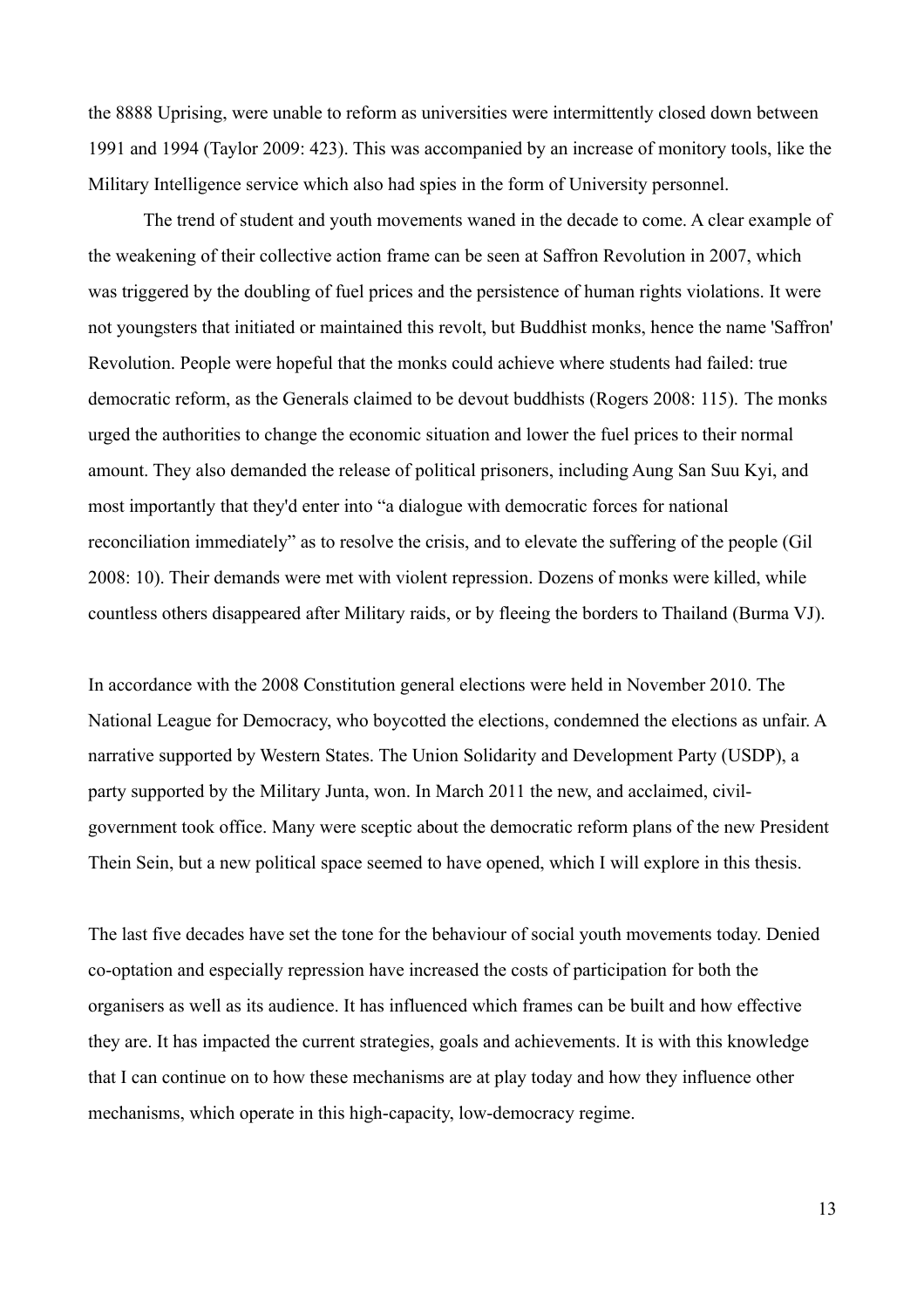### **1.1 Repression**

Often the past gives inspiration to future generations. The reflexive power of mobilisation therefore usually "sheds light on why structurally disadvantaged groups (those who score low on all 'rebellion factors') mobilize for collective action: because of the mere knowledge that others have successfully done it before them" (Demmers 2012: 92). In this case however, it sheds light on the cautionary steps taken by social movement organisations in promoting accountable governance, as they know that 'others' have been largely unsuccessful in obtaining this goal. The repressive actions of the government "increase[d] the cost – actual or potential – of an actor's claim making" (Tilly and Tarrow 2007: 215).

Social movement organisations do not only look back, but also look around and ahead as they try to gauge the power disparities between themselves and the government and so decide which path to take forward, which is why I will focus on the November 2010 elections onwards (King 2007: 115).

Since the installation of the civil government in March 2011 there is no denying that levels of repression have dwindled on some fronts. One only has to walk through the streets of Yangon to be able to observe it. In March 2012, weeks before the by-elections, taxi drivers spoke openly about their hopes for the future. Stickers, flags, posters, t-shirts, mugs, buttons, baseball-caps of the NLD, Aung San Suu Kyi and General Aung San could be seen everywhere<sup>[7](#page-13-0)</sup>, while these were forbidden before January 2012 (Gray 19 June 2012). Stickers of the Myanmar flag were torn off cars and replaced by the familiar red and gold peacock. I attended a revolution themed film festival<sup>[8](#page-13-1)</sup>, went to various art exhibitions, which raised awareness on the human rights violations happening in the North East, joined a NLD rally, and openly raised my beer in cheers with activists in a street bar to the downfall of the regime. Labour unions are allowed to form once more, as well as strikes and peaceful demonstrations. New press freedom laws are being developed and according to government officials they will give Myanmar citizens the highest level of press freedom rivalling that of Western states (Pitman 29 February 2012).

The picture I have just sketched looks like the ending off a fantasy novel where all in the land rejoice as the mighty army is defeated and the people live happily ever after enjoying their newly gained freedom. This is close to the image portrayed by international media and foreign

<span id="page-13-0"></span><sup>7</sup> Author's own observations in Yangon in February and March 2012.

<span id="page-13-1"></span><sup>8</sup> Both the Revolution Film Festival and my participation at a NLD rally were part of my first internship and took place between the  $20<sup>th</sup>$  and  $25<sup>th</sup>$  of February 2012 in Yangon.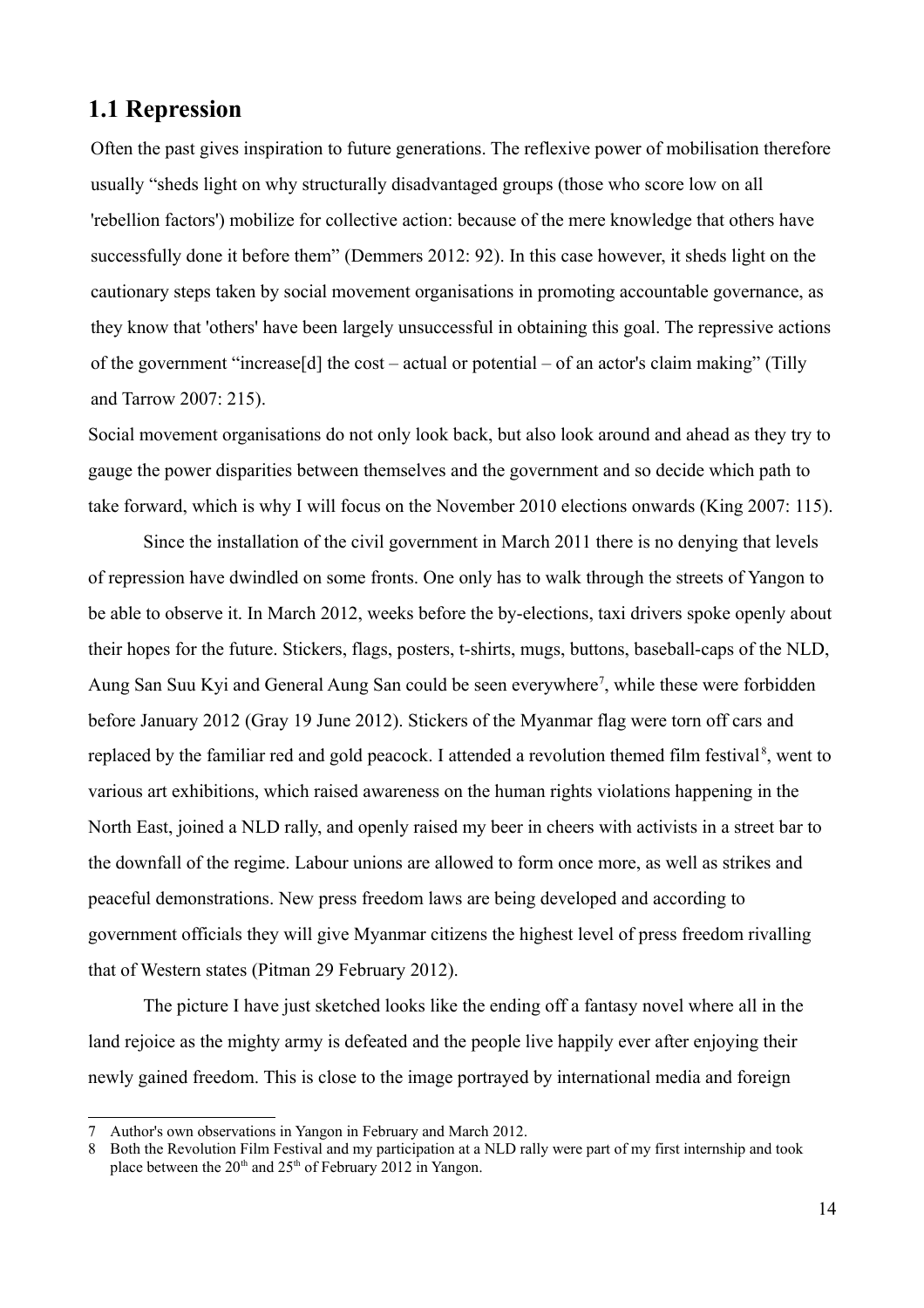advisors. President Obama stated that the country has made a "significant progress along the path to democracy" (Spetalnick 11 July 2012). In actuality, those involved in social movements are waiting for the other shoe to drop. State repression never left. The watchtower might have gotten a newly coloured facade, some flower beds and a group of political actors representing itself as a civil government, but behind the scenes the military is still heavily involved. This can be linked to what Sharp calls the mechanism of *accommodation,* which Shock in his book defines as: "the government grants concessions to the challengers even though it is not converted to the challengers' part of view, is not forced to concede by the challengers' actions, and has the capacity to continue the struggle" (2011: 41). This way the government keeps the upper hand, is able to portray a level of fairness, and can boost its international image (Sharp 2012: 55). Furthermore repressive conditions do not solely constitute of violent attacks against protesters, which are clearly visible, but also include "policies that limit democracy organizers access to new recruits, information, financial resources, and support from the population" (Beatty 2011: 5). In Myanmar these conditions include a still active censorship board and the non-allowance of peaceful demonstrations before December 2011. However shifts are taking place in the repressive conditions in Myanmar. One of the most positively acclaimed changes is that peaceful demonstration are now allowed by law if approval is sought five days before hand and consequently approved. This law was approved days before the arrival of US Secretary of State Hillary Clinton in what was to become the 'go-ahead' signal for renewed foreign relations with not only the United States, but with the European Union as well (BBC 3 December 2011). In the next paragraph I will analyse how this seemingly lessening of repressive levels turned into a tool of repression reminiscent of the 8888 Uprising by taking the example of the current conflict between Buddhist extremist and a group of stateless Muslims.

#### **1.1.1 A Fragile State in Transition**

The path towards democratisation is often a violent one as is obvious by studying Western Europe's history, as well as recent events in Myanmar. When a few decades ago it was ordered that the walls, surrounding the fortress, would remain, the land within it was divided in various divisions and states some with higher levels of autonomy than others. Within one of these areas, Rakhine state, live the Rohingya's (stateless Muslims), who are not recognized by the government and have been in conflict with other inhabitants for decades. In the beginning of June 2012 it was reported by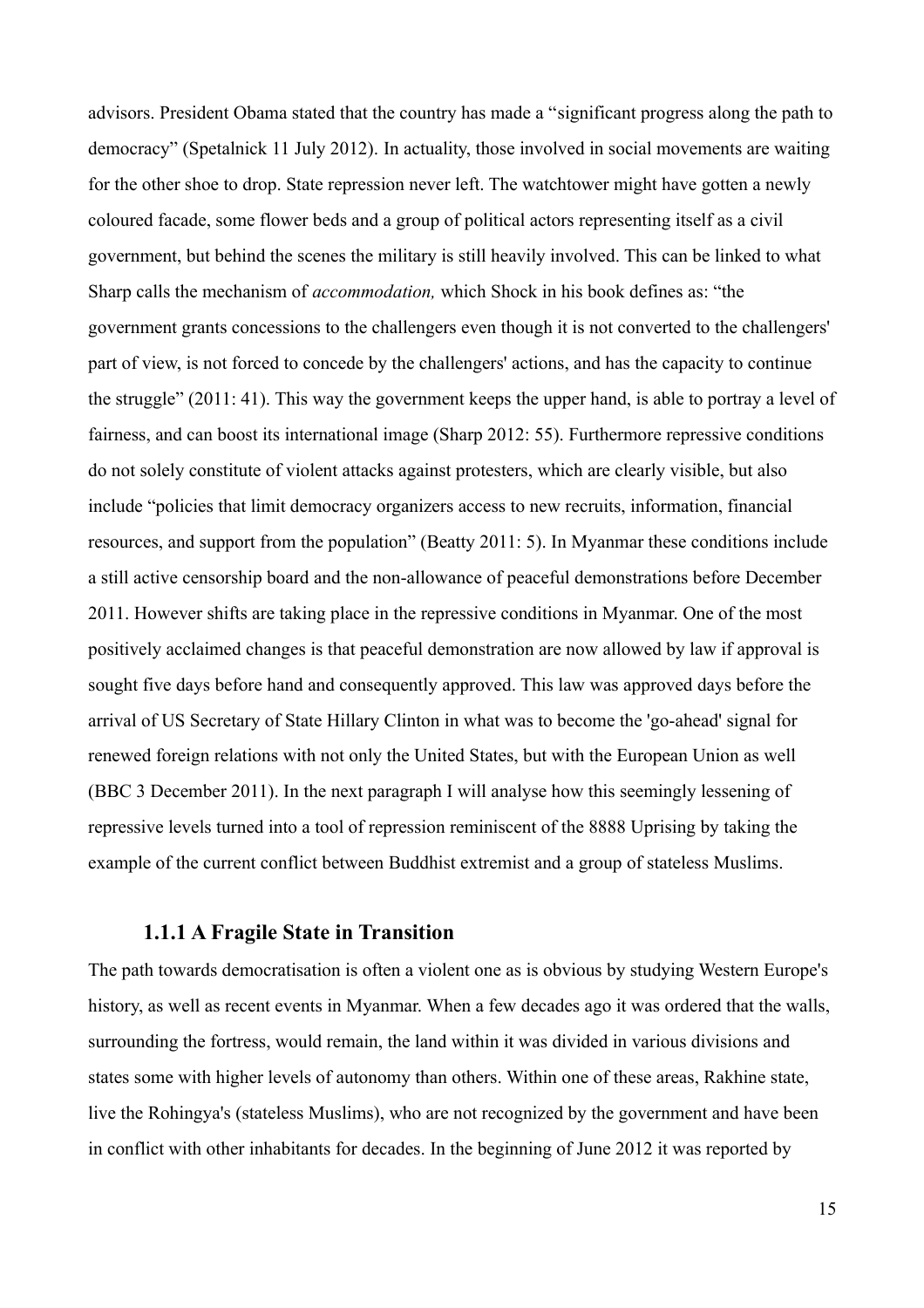national news agents that a Buddhist woman was raped and murdered by three Rohingya's, who are to date not caught (DVB 4 June 2012; Irrawaddy 5 June 2012). The news spread like wildfire and retaliation actions began: ten Muslim pilgrims travelling in a bus were beaten to dead, hundreds of Buddhist homes were set on fire, within days one retaliation had followed the other. Nonviolent forms of contentious action were also utilized, but they both turned into violent episodes. The first example is when a large group of sympathizers of the deceased Buddhist woman protested peacefully in front of the police office that had failed to apprehend any suspects, the police opened fire on them. Another example was when Muslims held a peaceful demonstration in down-town Yangon they were attacked by Buddhists<sup>[9](#page-15-0)</sup>. In stead of an intervention by the police it were leaders of ABFSU and Generation Wave that managed to arrange a truce. These examples show that the newly received liberty of peaceful protesting brings with it the danger of repression as the current government is unaccustomed to managing these issues in a nonviolent way. It must inform the public on the ground rules of peaceful demonstrations and what the consequences are of crossing these boundaries. If done appropriately it will increase state power and authority in a way which seems accountable and legitimate to all. Instead in June 2012 large parts of the Rakhine state were put into a state of emergency akin to that of 1988 and 2007 as the civil government tried to resolve the religiously framed dispute by force.

I, therefore, suggest that Myanmar is a state in transition towards democratization which brings with it a new political space for contentious performances (King 2007: 117), but also "creates threatening uncertainties for some groups" (Gurr 2007: 146). I will now break this assumption down and analyse how it effects the level of repression and thereby the ability of the non-violent social youth movement for accountable governance to succeed.

There are various definitions of what constitutes state fragility:

- "The basic functions of a state are no longer performed" (Zartman 1995: 5).
- "The inability to maintain monopoly of the internal means of violence" (Ignatieff 2002: 117).
- "A low-income country with that has a CPIA score of 3.0 or less" (Baliamoune-Lutz and McGullivrey 2011: 33)

When looking at the State of Myanmar it is clear that it would fit all three definitions. Although

<span id="page-15-0"></span><sup>9</sup> Author's own observations in down-town Yangon on the 5th of June 2012.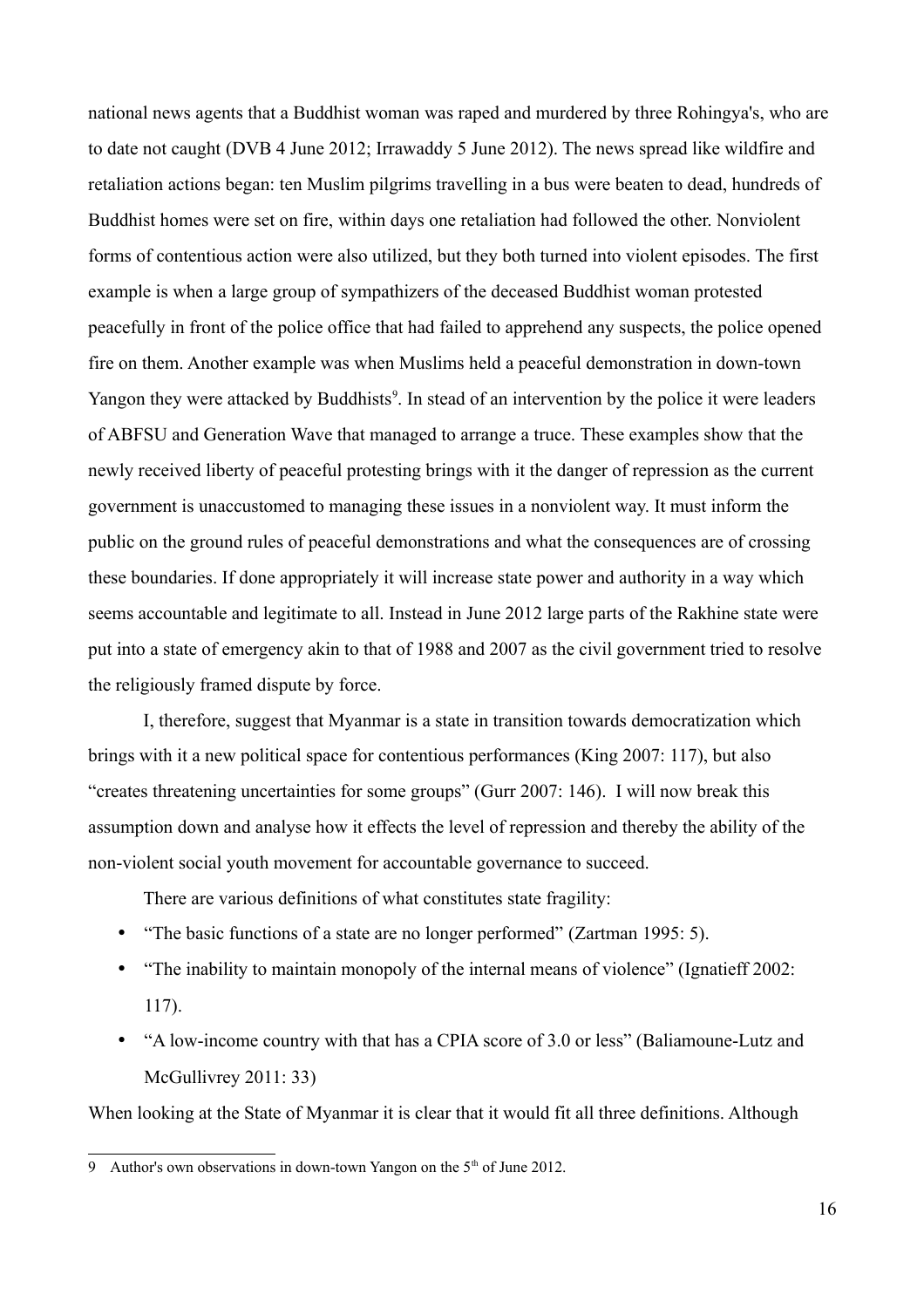Zartman's might be problematic when engaging in a discussion of what constitutes as 'basic functions'. In Myanmar, the colonial background and thereby the artificially constructed boundaries by the British, the lack of societal cohesion, and the stage of juridicial, economic and political developments form the backdrop of their state fragility. This forms a problem when becoming a state in transition towards democracy, as this backdrop forms the key to the political trajectory of the state. Especially, since I believe that the State has embarked on this transition prematurely. According to Mansfield and Snyder this is dangerous when the present political institutions are too fragile to make democracy work (2007: 161). A state in transition, therefore, brings with it instability, making it hard to gauge governmental response on ones contentious performances, and so the level of repression one may face. For social movements this means that the 'durable' opportunity factor of the character of the state seem to have become a 'transient' factor, as the character of the state is framed to have shifted (Gurr 2007: 144). According to Tarrow these "changes in the political opportunity structure create incentives for collective action" (1994: 4). However, when interviewing leaders of social movement organisations<sup>[10](#page-16-0)</sup> they all stated that they did not believe the political change was real and had therefore not adopted a new strategy. When questioning them further it became clear that things HAD changed as they had adopted a new set of contentious performances and thus verified Tarrow's analysis. They can now operate out in the open, utilize government property (like public parks), hand out flyers, wear symbols, gather in groups, wave flags, and perform contentious performances that challenge the state, albeit with caution and mainly indirectly. Instead of performing in secret, like spraying graffiti in the night or spreading flyers and then run away. As King states it is the perception, or misperception, of power disparities that counts and makes belligerents chose a certain path (2007: 117). In this case the methods have changed, but due to the chaos caused by the transition process the social movement organisations I interviewed have difficulty gauging the current repression levels and thus use the political space fully. In stead their newly gained freedom has them hopping from one issue to the next, while new organisations appear with rapid speed. This effects their mobilisation opportunities, as I will discuss in the next chapter.

<span id="page-16-0"></span><sup>10</sup> Author's interview on 20 February 2012 with Than Oo (pseudonym), ex-political prisoner and former secretary of ABFSU.

Author's interview on 14 April 2012 with Tar Zin Oo, head of Activista Myanmar.

Author's interview on 18 May 2012 with Soe, member of the executive board of Generation Wave.

Author's interview on 18 May 2012 with Xiao, member of the executive board of Generation Wave.

Author's interview on 20 May 2012 with Stephin (pseudonym), member of the exiled central board of ABFSU.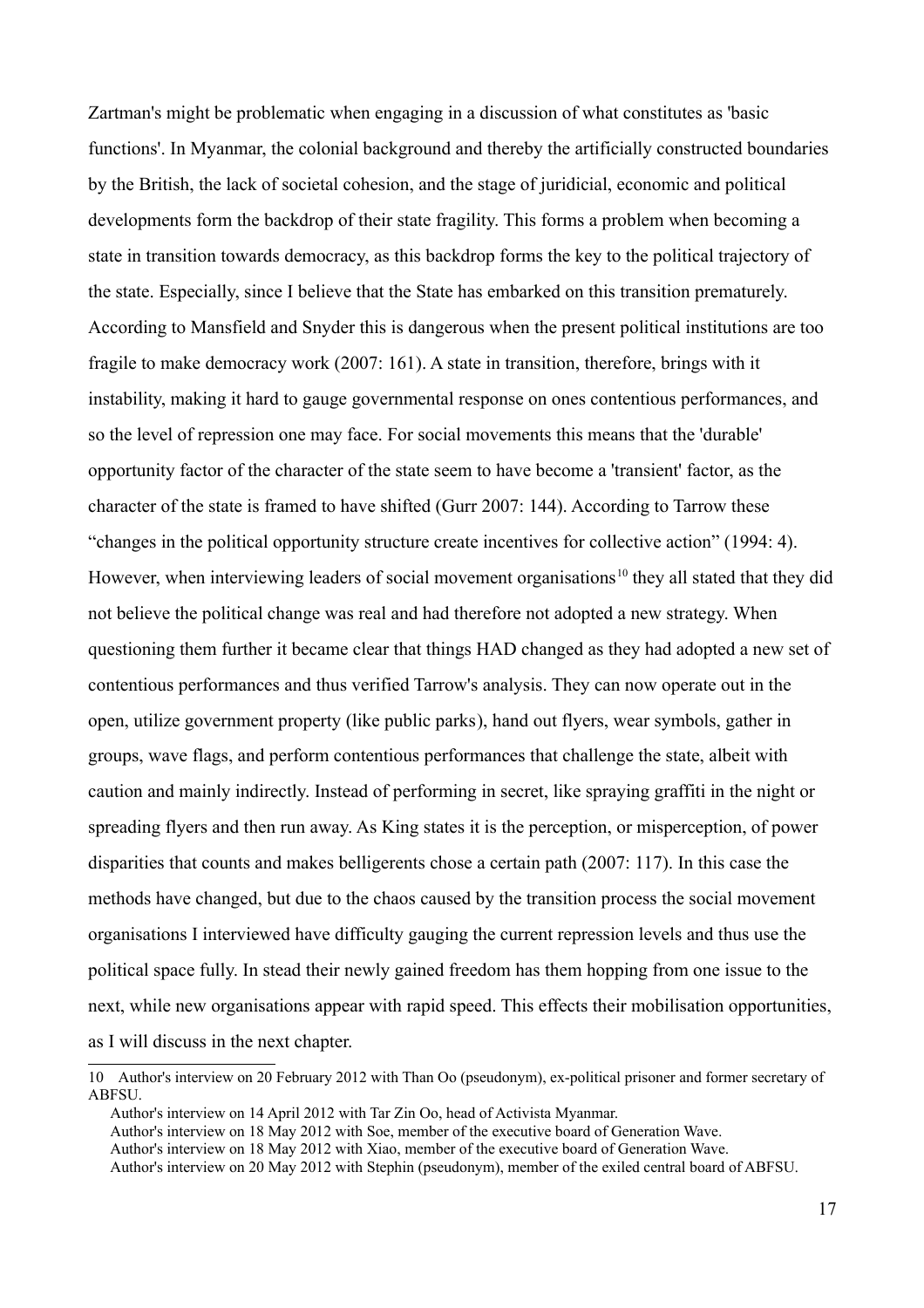Indirectly the level of repression is linked to their goal of accountable governance. Their contentious performances can be seen as a way to test the waters and so measure the progress made. When looking at their work from this perspective this is by itself one of the main achievements of social youth movement for accountable governance. They have come a long way and will, before long, have increased their level of leverage and resilience to repression. If they manage to change their strategic approach, understand the obstacles in their way and build up their alliances they will be able to stand more strongly against the repressive mechanism deployed by the state (Aall 2007: 487).

## **1.2 Co-optation**

As explained in the introduction of chapter one co-optation was a mechanism used to settle disputes in the past. The allowance of the NLD to participate both in the 2010 elections (which they boycotted) and in the 2012 by-elections (which they entered) is the most visible form of co-optation today and can be linked to the achievements of non-violent social movements in both a positively and negatively way:

First there is the positive role of ABFSU. This student organisation has always had a close connection to the NLD and the current NLD peacock flag is a tribute to this collaboration and the role students played in the 8888 Uprising<sup>[11](#page-17-0)</sup>. Since its official formation in this particular format in 1988 the ABFSU (then known as the All Burma Students Democratic Front) often had to dissolve due to high levels of repression, but still continuously showed its support through public statements and performances. In 1991, a time of severe repression, they held a demonstration for the release of Aung San Suu Kyi, the reestablishment of student unions, and the formation of a civil-government<sup>[12](#page-17-1)</sup>. They believe that the NLD is the best force to initiate democratic reform as '[political] organisations, like student organisations, train [civil society] to try to get democratic habits. We train students [...] to become future politicians<sup>'[13](#page-17-2)</sup>. Through this collaboration active citizenship is promoted, which is an important basis for the democracy process and prudent for a repeated victory for the NLD in 2015. It is also a sign that social movements in Myanmar are

<span id="page-17-1"></span><span id="page-17-0"></span><sup>11</sup> Author's interview on the 20 February 2012 with Than Oo, ex-political prisoner and former secretary of ABFSU. 12 ABFSU, unknown. *Burmese Student Movement: Very Brief History of Student Movement.* [online] Available at: [http://abfsu.net/?page\\_id=3](http://abfsu.net/?page_id=3)

<sup>[</sup>Accessed on 12 March 2012].

<span id="page-17-2"></span><sup>13</sup> Author's interview on the 20 February 2012 with Than Oo, ex-political prisoner and former secretary of ABFSU. [Clarification words added by author] [removed part as interviewee struggled to find accurate wording in English]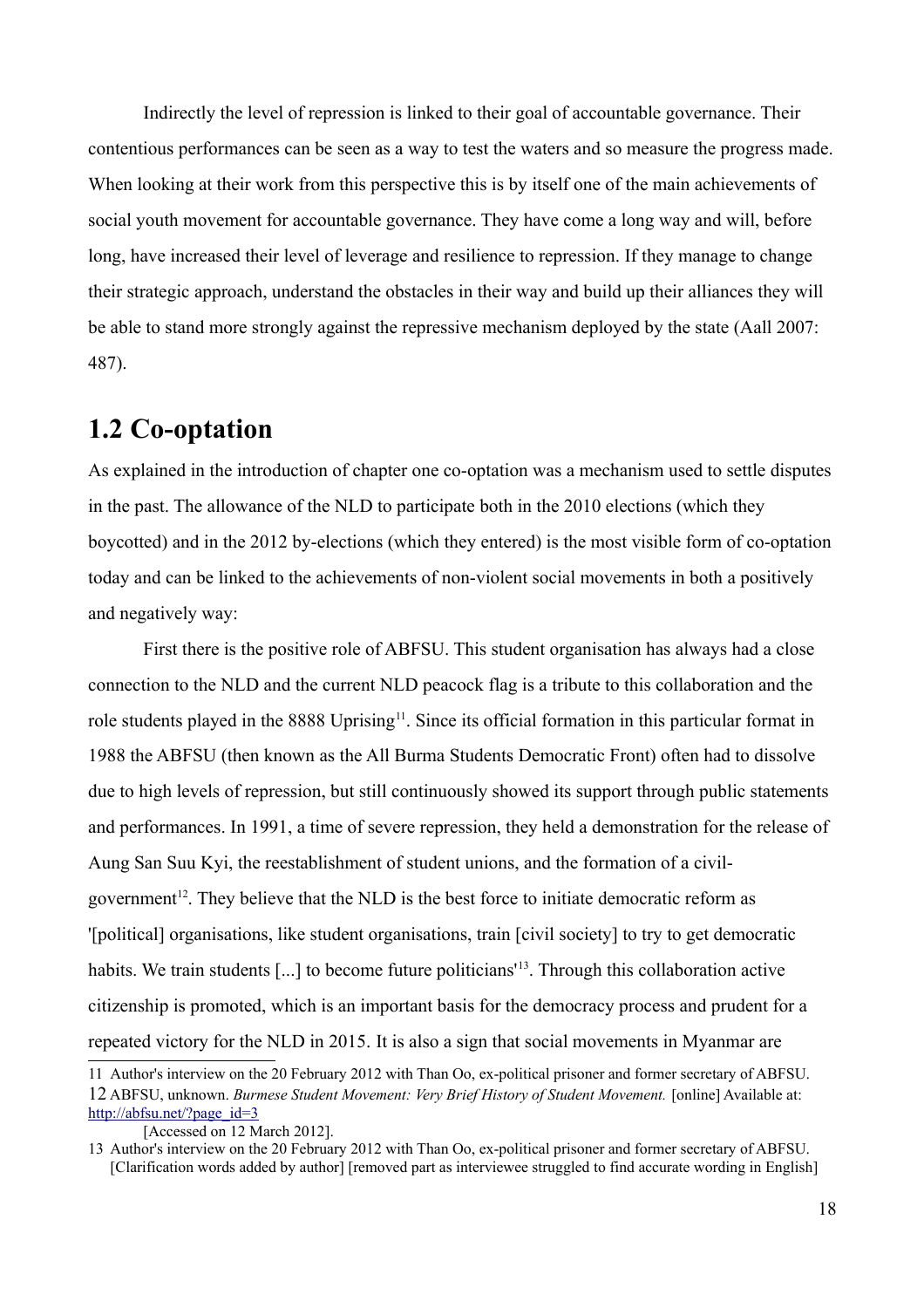incorporating non-coercive powers not only into their regional, but also into their national strategies and so force a change into their own society (Aall 2007: 490). Another positive effect is that the credibility of ABFSU has increased, thereby lowering their chance of drowning in the 'paradox of plenty'. However the idolatry of Aung San Suu Kyi currently still marginalises their position as both the national and international community focus on her, instead of the whole democratic opposition (Lauras 10 July 2012).

The participation of the NLD in the by-elections brought with it a feeling of exclusion for those members of the 88 and 07 Generation just released from prison. These groups, which are basically clusters of people actively engaged in protests at a certain period in time, are highly respected in Myanmar society. The Generation groups are however scattered, some just released from prison, others in exile, and yet others have started a family and have withdrawn from the political sphere. As they are hold in such high regard an interviewee explained to me that members of the 88 Generation expected to have automatic access to the  $NLD<sup>14</sup>$  $NLD<sup>14</sup>$  $NLD<sup>14</sup>$ . Their goal of co-optation however failed as, like any other, they had to go through a formal application process. They re-formulated their goal and now aim to form their own party. My interviewee, an advisor of the British Council, which aims at strengthening the 88 Generation as part of the movement for accountable governance, told me the following on this:

'I advised them not to do so. We currently don't have enough capacity, human resources, to run the country. If we have two or three democratic parties they will all be incomplete soccer teams. Only when a soccer team is complete, with all positions filled with a good player, can you compete with others. Right now we don't even have one complete team!'<sup>[15](#page-18-1)</sup>.

While this advise is plausible, it should not be forgotten that the general elections are three years from now. When only the NLD would enter as a non-ethnic democratic party, wouldn't that defy the purpose of democratic elections? It cannot be expected that all parties have members that know the ins and outs of politics, but is that even the case in democratic Western States right now?

The 88 Generation sees accountable governance through the lens of inclusion and wants to be a positive force of change. As the main players are now the NLD and the Union Solidarity and

<span id="page-18-0"></span><sup>14</sup> Author's interview on 8 April 2012 with Oo Aung, political analyst for the British Council.

<span id="page-18-1"></span><sup>15</sup> Ibid.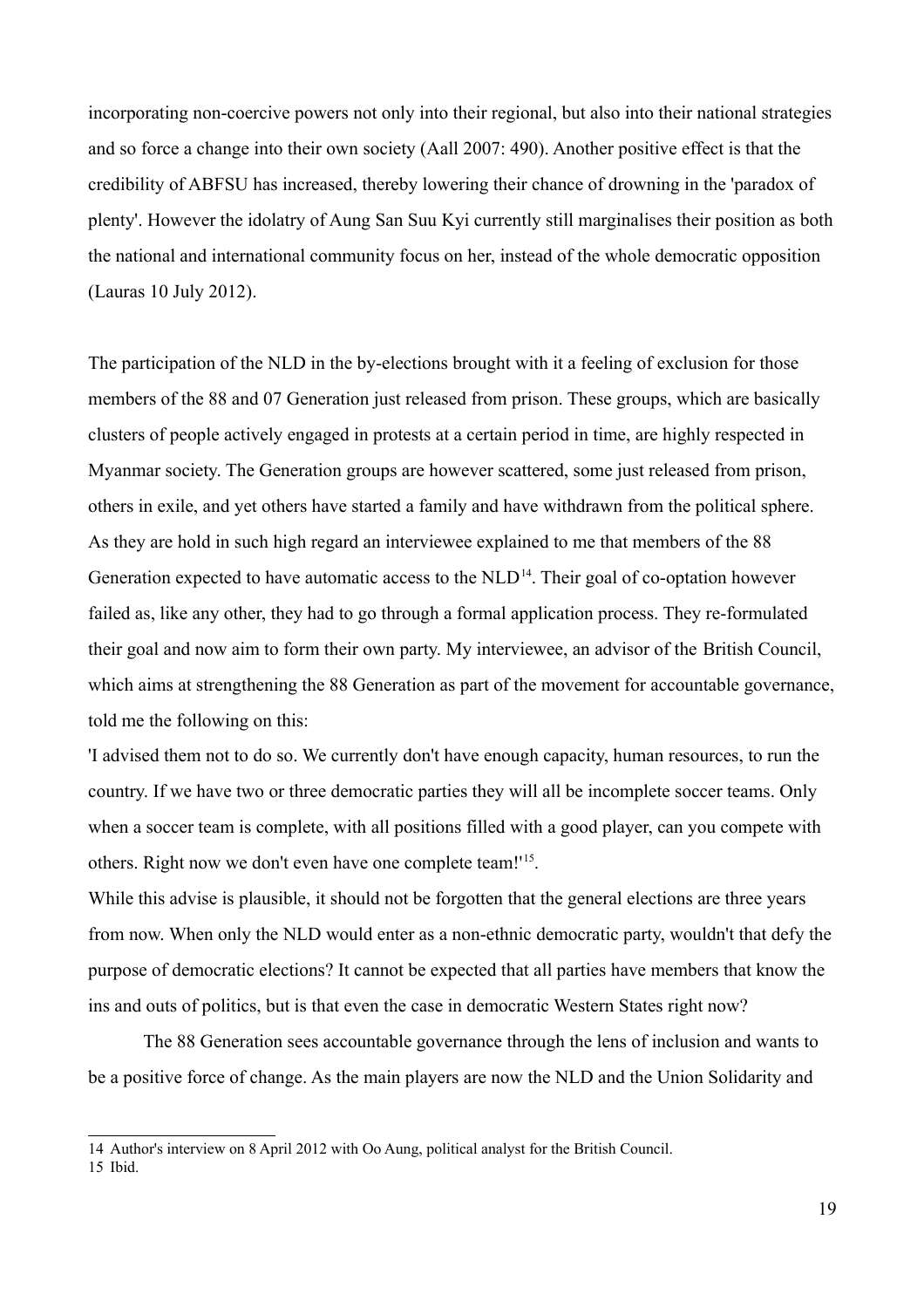Development Party<sup>[16](#page-19-0)</sup> this co-optation is quite exclusive, forcing them to take a backseat. As civilians become more actively involved, through for example the ABFSU or BC trainings, more players will enter the political arena wanting a slice of the power.

Co-optation can be viewed as a form of soft power: "the ability to influence others by attraction rather than coercion or payments" (Nye 2007: 389). Perhaps by implementing the 88 Generation within the NLD they would have both strengthened their political party, the social movement for accountable governance and avoid problems in 2015.

When viewed from a national and international community perspective this form of soft power is attributed as a positive sign of change for the civil-government, increasing its legitimacy as it incorporated Aung San Suu Kyi and her party, a former excluded political actor, into its centre of power (Tilly and Tarrow 2007: 215). Co-optation challenges systemic relations and therefore fills a gab that public dissent alone cannot tackle. The creation of this alternative structure, especially after fair 2015 elections, will be able to resist corruption and dismantle destructive existing institutions (Shock 2011: 45). In Myanmar this challenge of systemic relations was shown through the NLD's electoral victory in Naypyidaw, the political capitol. Active since 2005, this brand new fortified seat of government with its broad lanes and flashy hotels, is the paragon of power of the Military Junta. The NLDs victory in this particular city can be perceived as a sign of weakening of the central authority.

Since July 2012, Naypyidaw is officially the home of the NLD Ministers of Parliament, which clearly shows the duality of co-optation. On the one hand their presence challenges the civil government to continue its transition of democratization, on the other hand the MPs face the challenge of being viewed as part of a corrupt system. There is therefore also a danger of linking oneself too much to this co-optation. The NLD won forty-three out of forty-five seats on the first of April 2012, but these are only forty-three seats out of 664 and has little power to influence the decision-making process as I will further elaborate in the next chapter (Petty 20 March 2012).

Furthermore democratization in way of greater political participation through co-optation does not seem to currently mean that ethnic separatism is being appropriately handled (Ayoob 2007:

<span id="page-19-0"></span><sup>16</sup> Military run party, currently in office.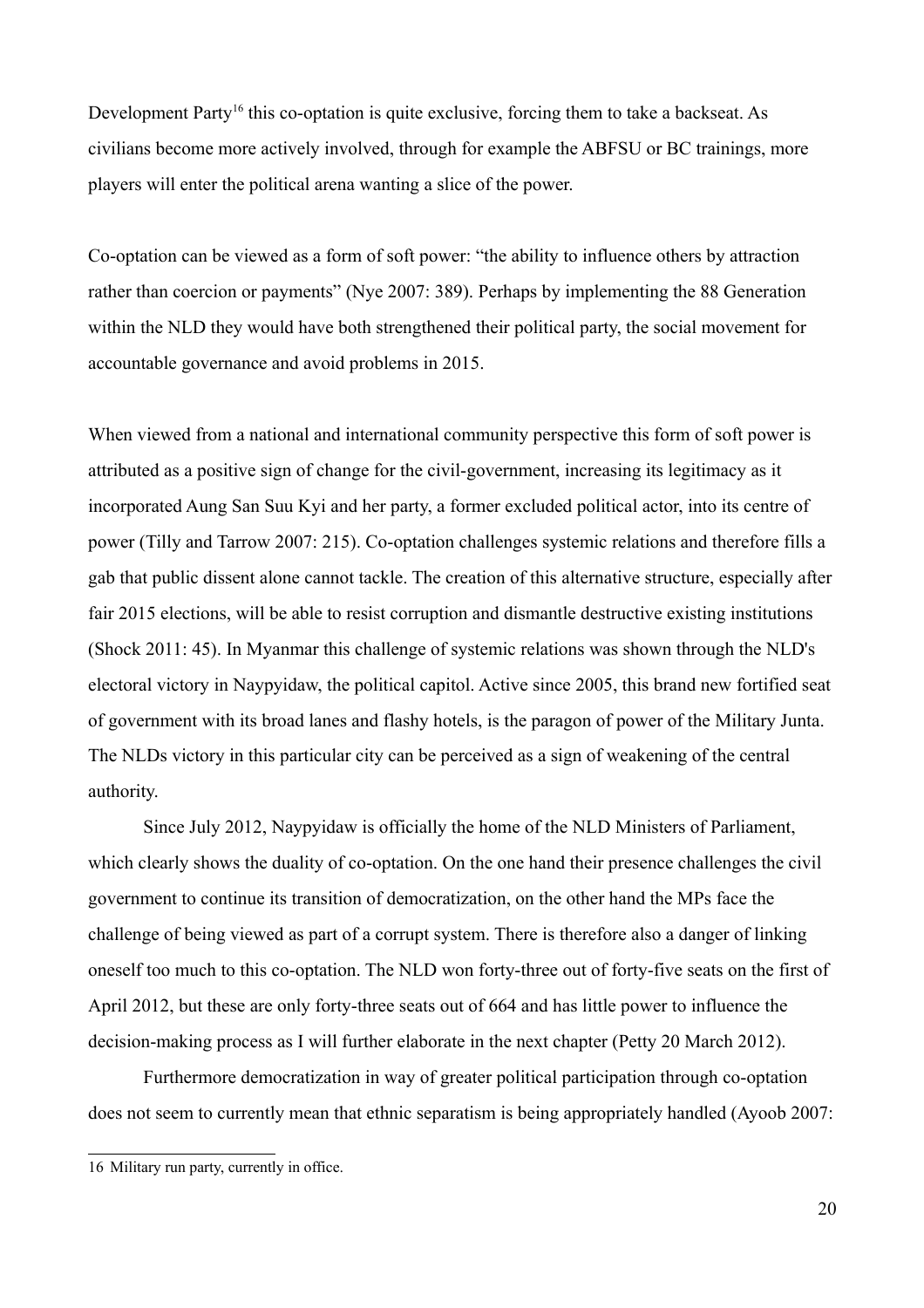105-106). Co-optation has had no success in diffusing ethnic tensions (yet). Social movements should therefore heed the well concealed trap of procedural and electoral democracy and in stead focus on the creation of "constitutional and judicial constraints that would prevent majorities from riding roughshod over minority opinions and interests" (Ayoob 2007: 101). Once again this goes back to building political institutions that are capable of providing a peaceful transition towards democracy.

In short, the mechanism co-optation has provided the social movement for accountable governance with more visibility and legitimacy, and a profound first step in reaching its goal as it helped achieve co-optation. The current co-optation brings with it an exclusive aspect that has set back the goals of the Generation groups. They therefore have to reconsider their goals to be able to achieve them. The duality of this mechanism must be noted as it paints a picture of a transitionary state well on its way towards democracy, while its building upon quick sand. The 2015 elections will be the true test of its weak foundations.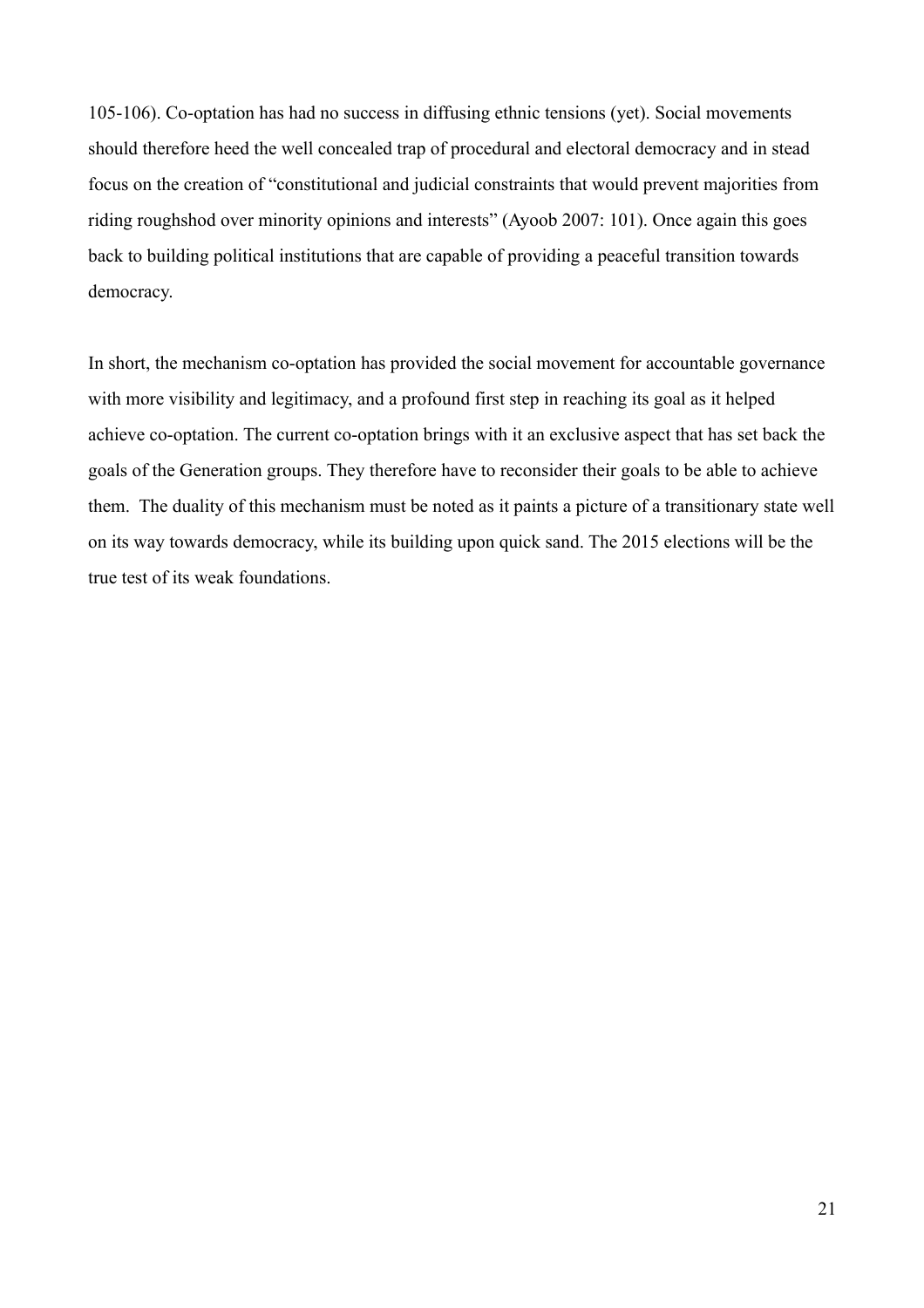# **Chapter Two: Framing**



<span id="page-21-0"></span><sup>17</sup> 7) Ben, 2008. *Steampunk Goggles: Titanium and Variable-Aperture Goggles.* [electronic print] Available at: [http://www.likecool.com/Steampunk\\_Goggles--Accessories--Style.html](http://www.likecool.com/Steampunk_Goggles--Accessories--Style.html) [Accessed on 26 July 2012]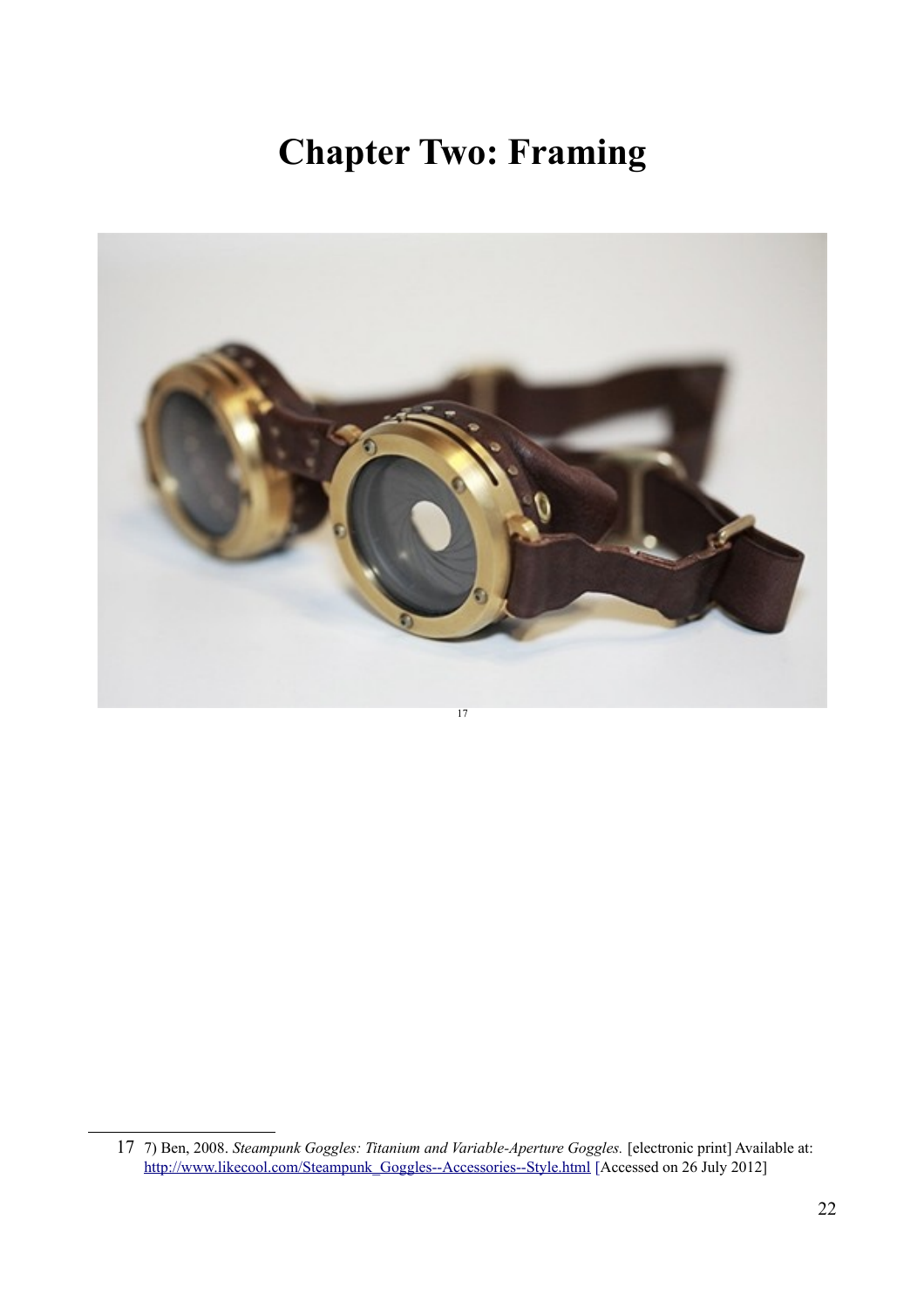In this chapter I will analyse the *collective action frames* deployed by the non-violent social movement organisations which I researched (ABFSU, Generation Wave, Activista, Grow and 88 Generation) and how these frames link to their goal of accountable governance, or failure thereof. A frame "refers to an interpretative schema that simplifies and condenses the 'world out there' by selectively punctuating and encoding objects, situations, events, experiences, and sequences of actions within ones present or past environment" (Benford and Snow 1992: 136). More easily explained, a frame can be seen as a pair of magical, or high-tech, goggles, which give elements inand outside a certain space a special meaning, which is negotiated by the parties involved: the wearer, who has his or her own specific background; the designer, who controls the glasses through which the wearer looks; and the surroundings, which form the basis of the input the wearer gets and the designer can manipulate. A frame cannot be created out of thin air due to a wearer's awareness of its surroundings. The first chapter therefore presented an array of historic and cultural elements of which a frame can be moulded. Of course there are many more aspects, some of which are difficult to observe by an outsider. I will therefore not focus on all the specific encoded elements, but on those aspects that generally assist the formation of salient frames.

So now I have explained, in brief, what constitutes a frame the next question is: what happens if you want to negotiate the same kind of understanding for a big group of people? This means you will have to construct the goggles in such a way that the same input creates the same output for different kind of people. This is quite the challenge in a large multi-ethnic society with big cleavages between rich and poor, as I will discuss below. Let's, for now, say that the designers manage to finalise the process and want to take it one step further by not only deploying the same interpretative schema, but also have this schema mobilise people to act. This is what is called a collective action frame. Sidney Tarrow identifies collective action frames as those frames that "[...] redefine social conditions as unjust and intolerable with the intention of mobilizing potential participants, which is achieved by making appeals to perceptions of justice and emotionality in the minds of individuals" (1998: 111). The social movement organisations I researched all try to mobilise people to demand accountable governance in an inclusive manner. This means that they try to mobilise people with different backgrounds to perceive the current situation as unjust and strive for accountability. To be able to analyse the collective action frame in a sharp and comprehensive manner I will focus on two mechanisms: *boundary formation* and *attribution of similarity* (Tilly and Tarrow 2007).

Boundary formation explains how boundaries are shaped between different parties. This is of course difficult when wanting to reach such an intangible goal as accountable governance in a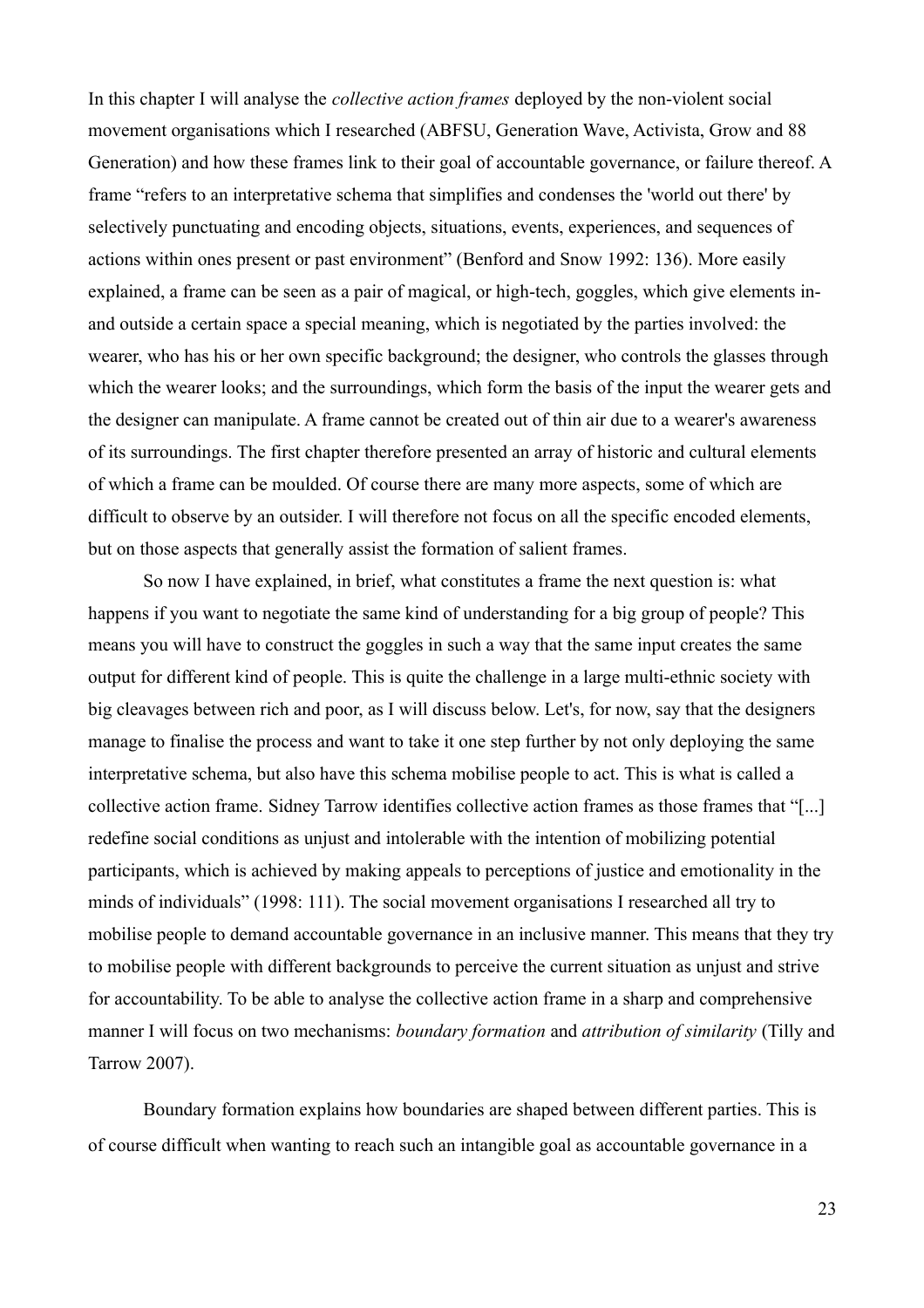diverse society. Still, this intangibility brings with it an all inclusive aspect, which can unite several organisations under one large umbrella and so reach a wider audience. The mechanism attribution of similarity shows how similar frames can encourage groups to work together as they recognize that they fall within the same group, like a social movement for accountable governance.

## **2.1 Boundary Formation**

The mechanism *boundary formation* comes into being through the "creation of an us-them distinction between two political actors" (Tilly and Tarrow 2007: 215). This mechanism and its definition reveal a high mountain social movement organisations have to climb when wanting to encourage active citizenship due to their all inclusive strategy. I have structured this paragraph by breaking up Tilly and Tarrow's definition into two questions: 'Who is us?' and 'Who is them?'. Through this structure I will discuss the difficulties the social movement organisations for accountable governance face when trying to mobilise their audience for collective action.

#### **2.1.1 Who is us?**

Even though the non-violent youth social movement organisations I interviewed all focus on a specific part of accountable governance they all have one thing in common: inclusiveness for their audience. They do not focus on a particular ethnic, gender or religious target group. Their only specific boundary is their focus on youth (aged 18 to 35), both in their audience as well as in their organisation itself. The question now arises whether age can establish a level of salience of group identity necessary to deploy a collective action frame and so mobilise youths from all over the country (Gurr 2007)? In this paragraph I will analyse three forms of highly interconnected needs that can create a collective action problem related to the formation of 'us':

- 1. Differing communal identities (acceptance);
- 2. Differing physical needs (security);

3. Different lack of participation in political, market and decision-making institutions (access). (Demmers 2012: 80)

The first element, differing communal identities, becomes all the more clear when looking at the inhabitants of the 'mighty fortress' of Myanmar. A communal group identity encompasses a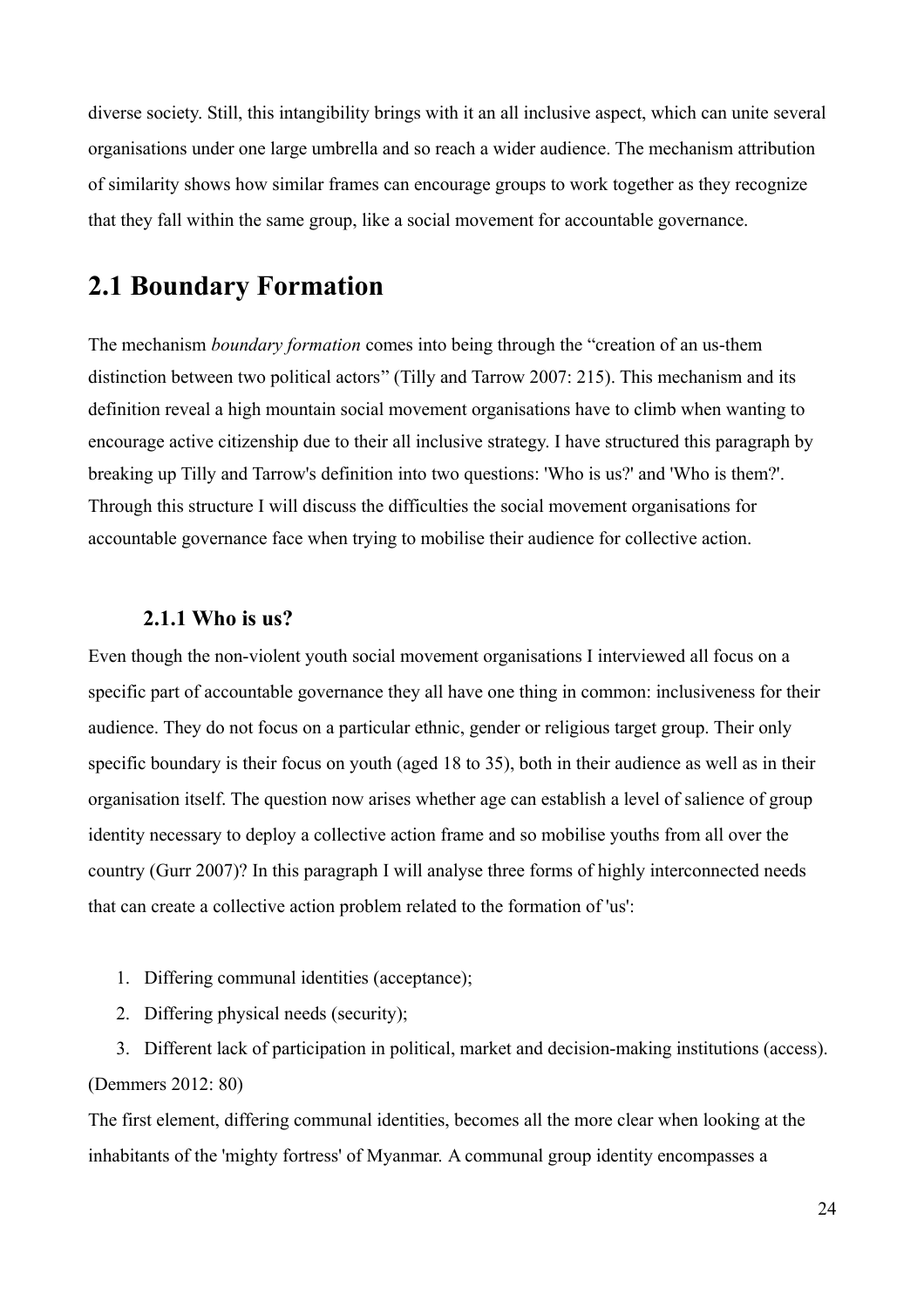"common descent, shared historical experiences, and valued cultural traits, including shared belief" (Gurr 2007: 131). With more than fifty-four million inhabitants (CIA 2012), over four big religious groups (Buddhism, Christianity, Islam and Animist) and at least eight main ethnic groups, which can be divided in approximately 135 sub-groups or races (Smith 1994: 43) it is hard to discern one common identity. The Bamar (Burman), the largest ethnic group, which holds around sixty-eight per cent of the population (CIA 2012) is viewed as a prerogative group as Bamar hold the highest positions in both the government as well as the army (Mydans 12 January 2012). Ethnicity plays therefore an important role in today's society, which dates back to the late 1900s when the monarchs were identified as ethnically and culturally Bamar and "led communities and individuals to accept the state's definition of their cultural orientation" (Taylor 2009: 25). Framing in ethno-cultural terms would therefore be difficult when one wants to mobilise youth from the entire country as it would not be culturally resonant (Benford and Snow 2000: 621).

The ABFSU does not frame through a communal identity perspective as a whole, but through the element of shared historic experiences of students. They have made their own timeline on their website, which constructs student life from [18](#page-24-0)76 to 2007 and ABFSUs involvement in it<sup>18</sup>. It encodes every negative action done by the government and immediate counteraction of the student community led by the ABFSU. The question is whether this single element of communal identity is enough to create a sustained social movement? Looking at Myanmar history we can learn that student activists, especially those from the 88 movement, have transformed alongside the political structure as they have been active for over two decades. The credibility of these frame articulators is therefore strong, which is an important aspect for frame resonance (Benford and Snow 2000: 619). Their weakness however is that many student leaders have been in captivity for years and are now being trained by institutions, like the British Council, to re-take their proactive role in society. ABFSU itself is now an exiled organisation, making it difficult to maintain the constant involvement it had before.

What a large part of the youth in Myanmar do share is the second element of group salience: a constant lack of access to political, market and decision-making institutions for the common citizen.

<span id="page-24-0"></span><sup>18</sup> ABFSU, unknown. *A Concise History.* [online] Available at: [http://abfsu.net/?page\\_id=2](http://abfsu.net/?page_id=2) [Accessed on 12 March 2012]. This includes the previous formats of ABFSU, like the Rangoon Universities Union (1920), All Burma Students Union (1935), All Burma Student Democratic Front (1988).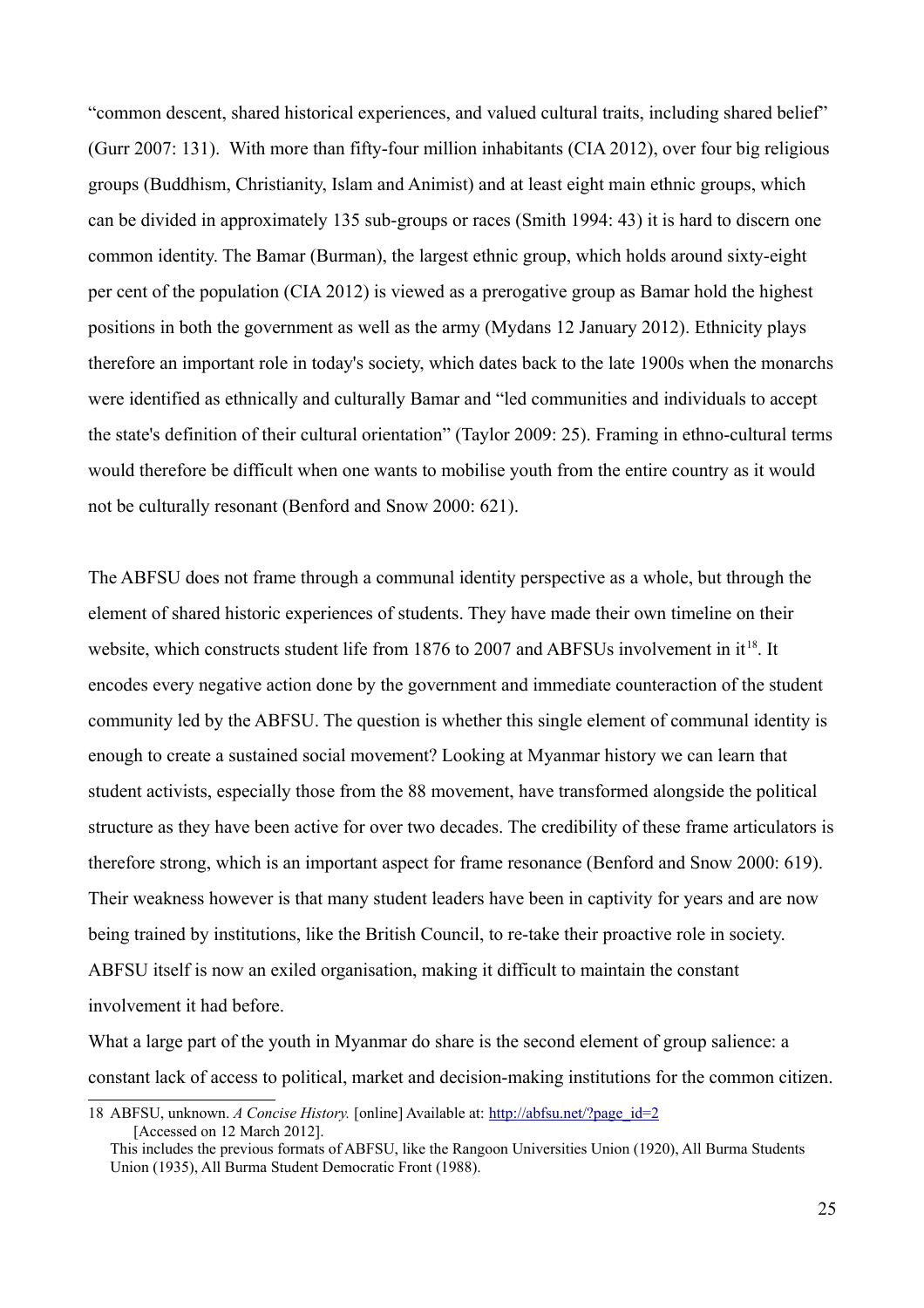There are many examples I could use to underscore this non-participatory aspect. I will, however, focus on access to the current political and decision-making institutions as the international community has framed it as true groundbreaking process, while on the grassroots level little to no change is being felt yet<sup>[19](#page-25-0)</sup>. The experiential commensurability of this frame therefore resonates with its targets (Benford and Snow 2000: 619).

So what about the 2012 by-elections? Did this not create a new politically participatory sphere? Yes, it did to a certain degree, but as long as the 2008 Constitution is still in place the role of the civilians in the government is small. The Constitution creates a structure enabling Military dominance and impunity. Many Ministry positions and twenty-five percent of both Houses of Parliament are reserved for security force personnel, which culminates in 166 seats (ICTJ 2012: 3). The byelections filled forty-five seats out of a total of 664 seats, of which the NLD won forty-three (Petty 20 March 2012). The remaining 455 are mainly ex-military personnel and civil service officials (Ghai 2008: 21). As seventy-five per cent of Parliament needs to agree on any amendment, this makes a structured path towards democracy all but impossible (ICTJ 2012: 3). Using the 2008 Constitution as a clear sign of unaccountable governance and demanding rigorous changes would be a tangible goal and promote attribution of similarity, not only between youth social movements, but across many groups in society.

From the five social movement organisations I researched only one mentioned this goal: ABFSU. In a statement of their annual meeting in March 2012 they declared the following:

"Now is the time for the Burmese to strive for changing the 2008 Constitution. In these attempts, all the democratic and ethnic groups both inside and outside Burma are using several tactics according to their status quo. We, ABFSU-FAC, declare that we will work harmoniously with the Burmese democratic movement in line with the Five Principles of ABFSU. We support and work for the current mobilizing of student unions in Burma, democracy, peace, national solidarity and the development of our country including the most challenging task of reviewing and changing the 2008 Constitution."

(Statement 1/2012: 23 March 2012)

<span id="page-25-0"></span><sup>19</sup> Concluded from author's survey distributed under 25 politically and socially active youth on the social and political situation before and after the 2010 elections between April and June 2012.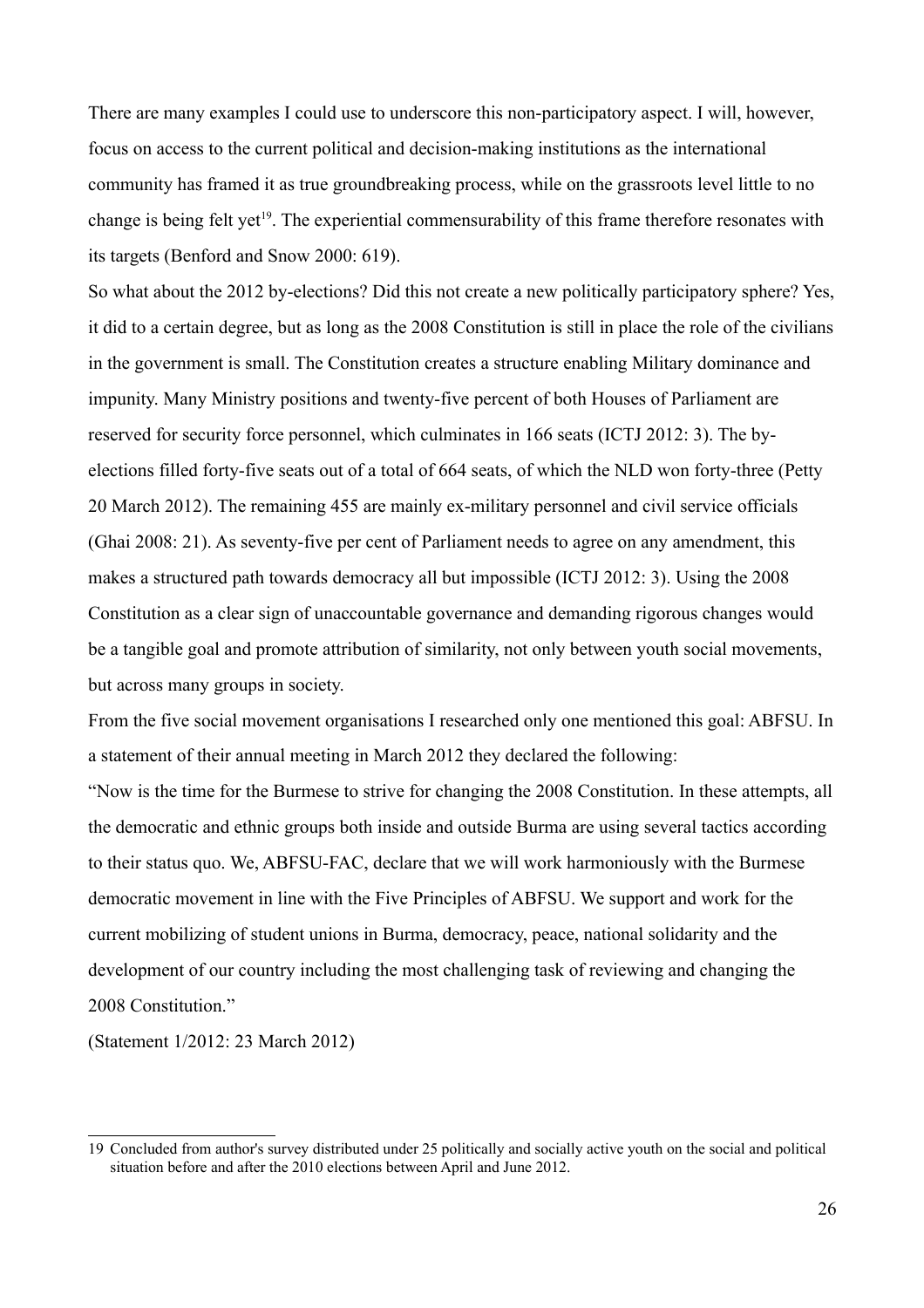However in May the ABFSU stated that their current activities included the welcoming home of released prisoners, the (re-)formation of student unions, the formation of several committees, trying to release more political prisoners, a signature campaign to release Rev. Shwe Nya WA, a campaign for free education, and a money-raising activity for IDPs in Kachin State (Statement 2 May 2012). Not only are these activities attached to a variety of goals, they are interest based for most of their mobilisation targets and not an non-negotiable need. Although each goal alone would find salience through centrality, experiential commensurability and narrative fidelity with a specific target group, by mixing them all up there is no frame consistency needed for the credibility of their framing for all students in Myanmar (Benford and Snow 2000).

The last possible collective action problem as part of salience of identity or 'Who is us?' is the differing physical needs within the country. There are many security issues that differ between the urban and rural community, but there also those that form a threat to all due to the lack of properly functioning institutions. A good example of this is natural disasters. Almost every year Myanmar is hit by a severe tsunami killing hundreds or even tens of thousands of people along the coast line, specifically the Irrawadday division. There is no governmental warning system in place. This responsibility has been taken up by LNGOs and INGOs. When an international warning reached the ActionAid office during Thingyan (Waterfestival) me and three other colleagues needed to contact our field offices throughout to area to warn people<sup>[20](#page-26-0)</sup>. The system was quite primitive with people having to drive on motorcycles from village to village. There are no shelters or escape routes, so when a tsunami strikes the only chance to survive is to go to higher ground. Now in this case mainly rural areas are effected, but the country is also plagued by cyclones, the most damaging one was Cyclone Nargis in 2008, which also destroyed big parts of Yangon<sup>[21](#page-26-1)</sup>. The social movement organisations I interviewed had not yet tackled this issues as part of their framework for

<span id="page-26-0"></span><sup>20</sup> Author's own observation on 11 April 2012.

<span id="page-26-1"></span><sup>21</sup> On May  $2<sup>nd</sup>$  2008 cyclone Nargis struck in the south of Myanmar, in the Irrawaddy Delta area. Over 138.000 were reported to have died, while at least 2.4 million were directly affected. While this is one of the worst cyclones that has struck Myanmar, many of the deaths were 'second wave' fatalities as they died of malnutrition and diseases in the weeks that followed. In the first couple of weeks 100.000s of people had no shelter or drinking water. Rise prices rose with seventy per cent and for example ten liter water bottles rose from 30 cent to 4 dollars within four hours after the event. The Military Junta obstructed the work of international aid by not allowing them access first to the entire country and later to the most affected areas (EARARM 2009; WHO 19 May 2008; OCHA 2010).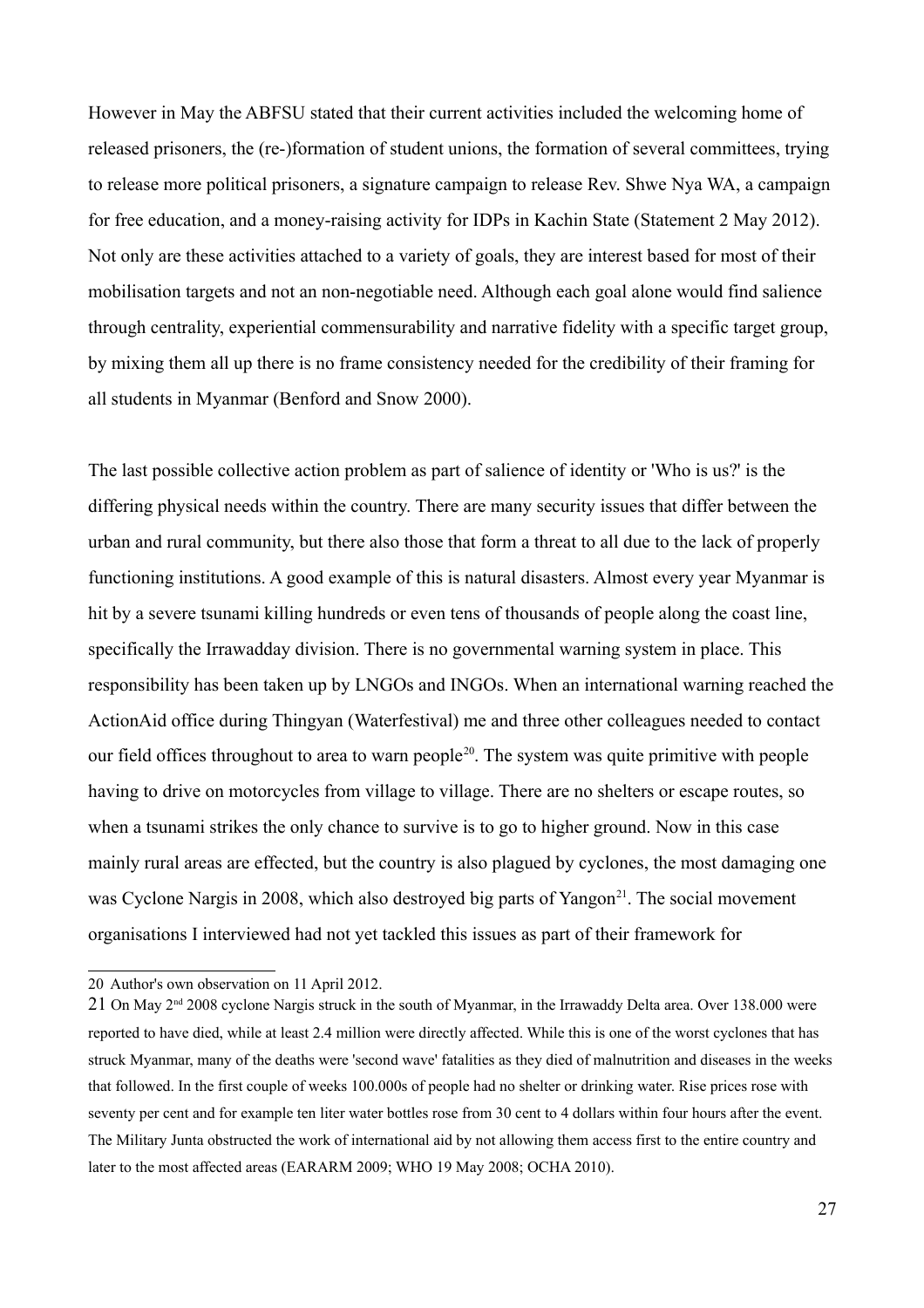accountable governance, instead focussing on ethnic conflict, food justice or land grabbing.

So are the physical needs attached to these issues also similar from site to site? No, I don't believe this to be the case. Let's take the goal of Generation Wave, the ending of the Kachin conflict, as an example. As an ordinary youth of Yangon the war in the north-east of Myanmar does not affect your daily routine in any way. Your physical needs do not include safety from land mines, gunfire, acute poverty, rape, forced displacement, etc. Still, the leaders of Generation Wave claimed that they focus on youth in general: 'Our audience is young people, not only specific groups, but all youth in our country<sup>'[22](#page-27-0)</sup>. As there have only been cease-fires in Chin, Mon, Karen, Kayah and Shan State since 2012, this would mean that many youth there understand the physical needs of the Kachin people (Mydans 2012). Whether or not this means they would be easier to mobilise is besides the point as I have observed (through interviews, surveys and backtracking their activities) that the organisations mainly operate in urban areas where no conflict is taking place, or has taken place in recent years. The question now arises whether individuals can only be mobilised in satisfaction of their own personal needs or need for identity, or whether it is the talent of leaders to mobilise support (Jabri 1996: 23)?

In answer to this question I will continue with the example of Generation Wave and their goal of peace in the Kachin State, as I believe this to be a goal which a) focuses on a specific ethnic group and so increasing communal difference, b) does not effect the access to political, market or decision-making institutions to most outside of the Kachin State, and c) has little direct influence on the physical needs of most youth outside of the State. This goal could therefore create a collective action problem.

So how does Generation Wave try to overcome this? Their solution is two-fold:

- 1. Low participatory threshold;
- 2. Framing techniques of leaders.

Their current campaign to end war Kachin State has the slogan "Shoot roses, not bullets". This campaign takes place in various cities throughout Myanmar, but I was only able to observe their activities in Yangon. It started out as an awareness raising campaign. People were made aware that a bullet costs X Kyats. As the war in the north has been going on since 1962 (with a cease-fire of

<span id="page-27-0"></span><sup>22</sup> Author's interview on 18 May 2012 with Soe, member of the executive board of Generation Wave.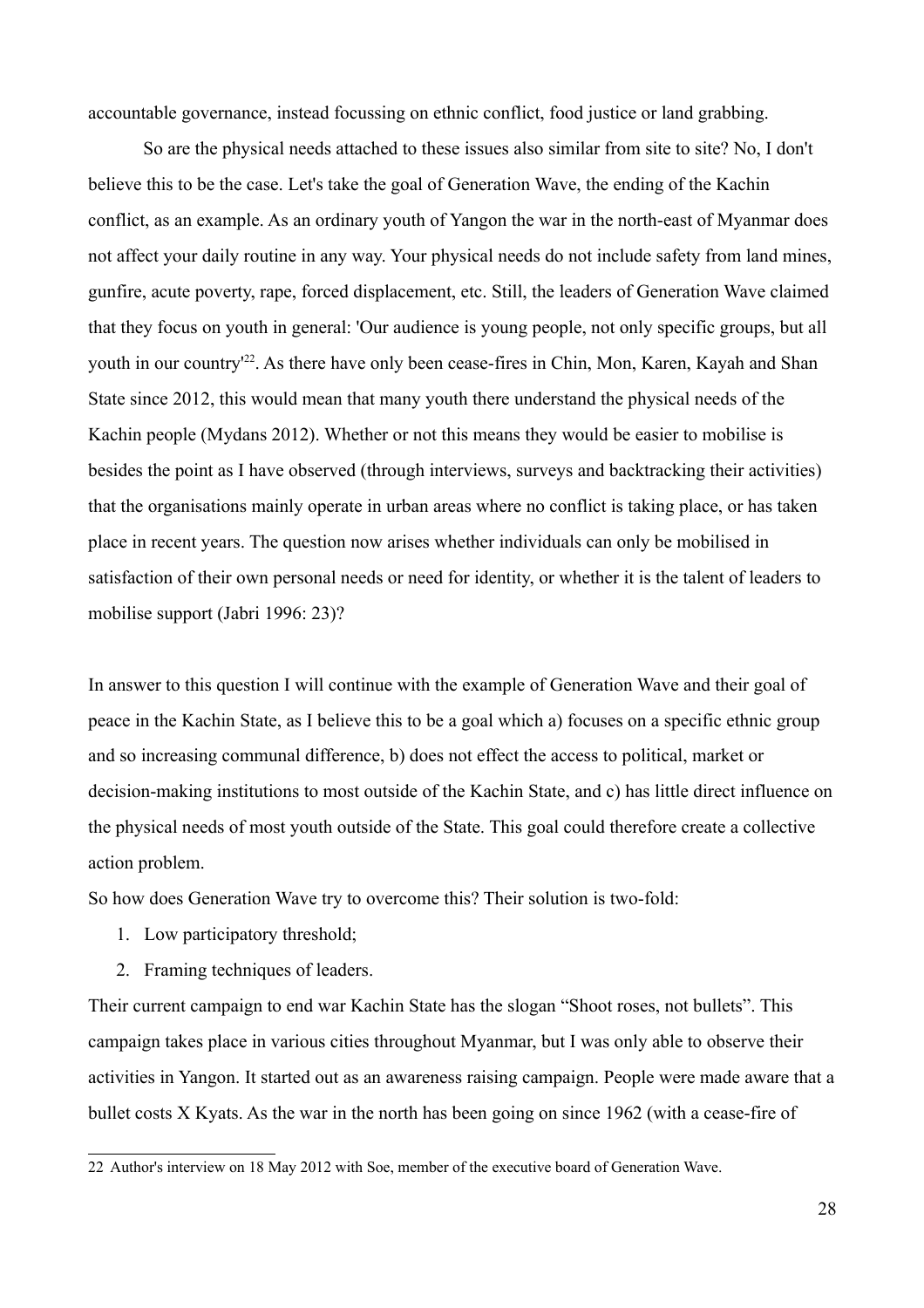seventeen years) this amounts in approximately X Lekh Kyats. Money that could have been spend on infrastructure<sup>[23](#page-28-0)</sup>. In effect, they framed (and so simplified) a situation far removed from the beds of most youth to something that directly effects them: infrastructure. This skill is an important form of power (King 2007: 121). Infrastructure is of course something material and therefore an interest and not a need, especially for those living in urban areas where a moderately functioning infrastructure is already in place. The construction of a new meaning by encoding the Kachin War as something affecting every youth's needs, and their right to accountable governance is therefore too weak to create a profound resonance of the frame (Tarrow 1994; 1998) (Benford and Snow 2000).

Still, through the pragmatic choice of non-violent contentious performances - in this case the spreading of stickers, leaflets and information through public gatherings – the cost for participation is low. Furthermore these activities built confidence amongst the audience and provide the building blocks for public acts of dissent necessary to show that active citizenship is power (Sharp 2012: 92). In this way they reinforce the self-awareness of their target's political voice, which is an important step towards accountable governance and democratization. Also, the participation of the entire population is not necessary to draw the attention of the regime, or to built a set of goggles for the international community.

#### **2.1.2 Who is them?**

We now know that it is possible to formulate a form of 'us'. The social identity that 'us' common youth have despite of our communal differences includes similar lack of access to political, market and decision-making institutions and psychical needs. Still, the organisations I have researched seemed to have failed to make a strategic analysis of where to begin, or at least which tangible goals can unite their target group most efficiently and thereby lower the threshold for collective action as described in the previous paragraph (Sharp 2012: 65).

So who do social movement organisations I researched portray as the force that needs to be 'rebelled' against? What is the collective understanding of 'them' (Tilly and Tarrow 2007: 79)? To keep my argument cohesive I will continue with the example of Generation Wave. In the previous paragraph I discussed the first part of their campaign, namely the awareness raising of the public

<span id="page-28-0"></span><sup>23</sup> Author's interview on 18 May 2012 with Xiao, member of the executive board of Generation Wave.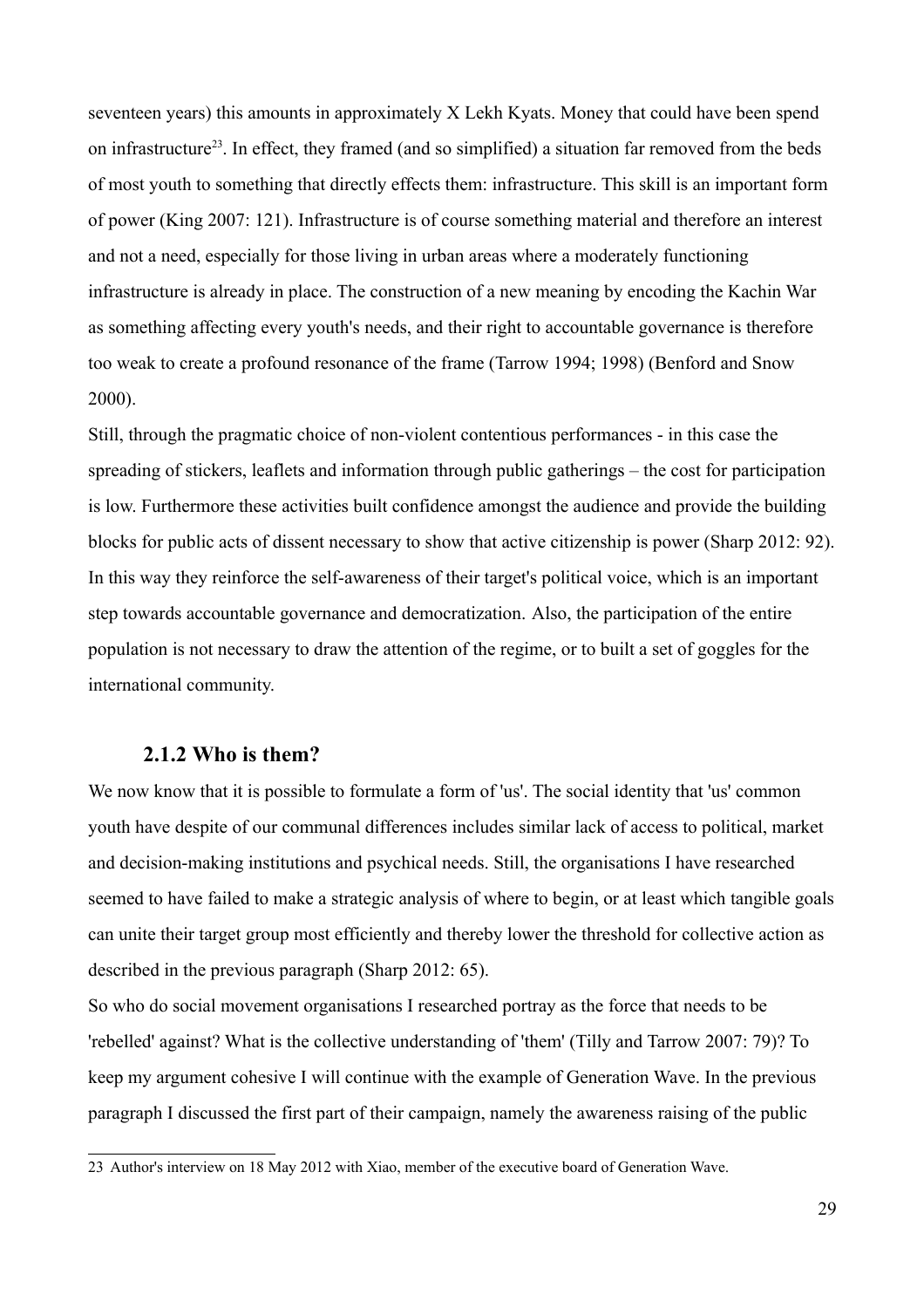about the Kachin conflict and how it effects their lives indirectly, along with appealing to the moral sensibilities of their audience. In this conflict there are several political and military parties involved. There is the Kachin Independence Organisation (KIO), the Kachin Independence Army (KIA), the State Military, and the State itself. Of course there are also smaller players, but Generation Wave pleads for talks between the State and KIO, drawing a line between the ethnic group and the State and framing the State as the one at fault. The State should control the actions of its Military and enter peace talks again; taking on its role as a civil government on its way to democracy<sup>[24](#page-29-0)</sup>. This perspective is backed by both the national and international media as they reported that it was the State Military that broke the seventeen years of cease-fire on the ninth of June 2011, due to the Myintsone Dam controversy<sup>[25](#page-29-1)</sup> (BBC 14 June 2012; NY Times 15 June 2012; Der Spiegel 29 March 2012; DVB 30 April 2012). It must be noted that the Myanmar State media seldom reports on the fighting.

So what is the role of the international media in the boundary formation framed by Generation Wave when specifically looking at the 'them' identity? In the framing process, the designers of the magical goggles are on a two-way street with many other designers, including socalled outside forces. They share information and ideas, upscaling each others creativity or crushing (test) models. When ones frame perseveres this can be defined as a form of power: "the power to manage the way in which the conflict is perceived by outsiders: journalists, policymakers, humanitarian workers, foreign publics" (King 2007: 121). In this case the KIO and the KIA mainly hold this power. Though some newspapers describe them as rebels many focus on the human rights violations done by both the Military and China (BBC 14 June 2012; NY Times 15 June 2012). Stopping these violations is an important task for a State stating to be in transition towards democracy. The counter-framing of the government through their mouthpiece The New Light of Myanmar in which it accused the KIA of killing civilians, including a child, has failed to enter the international narrative (DVB 3 May 2012).

But can we assume that national and international journalists and researchers influence the Myanmar population and thereby enforce the 'them' identity framed by Generation Wave? Due to high levels of (self)censorship, few State publications, and only a small group of internet users their

<span id="page-29-0"></span><sup>24</sup> Author's interview on 18 May 2012 with Soe, member of the executive board of Generation Wave.

<span id="page-29-1"></span><sup>25</sup> The Myintsone Dam was a China-backed project, which would create hundreds of IDPs and subtract resources out of the area.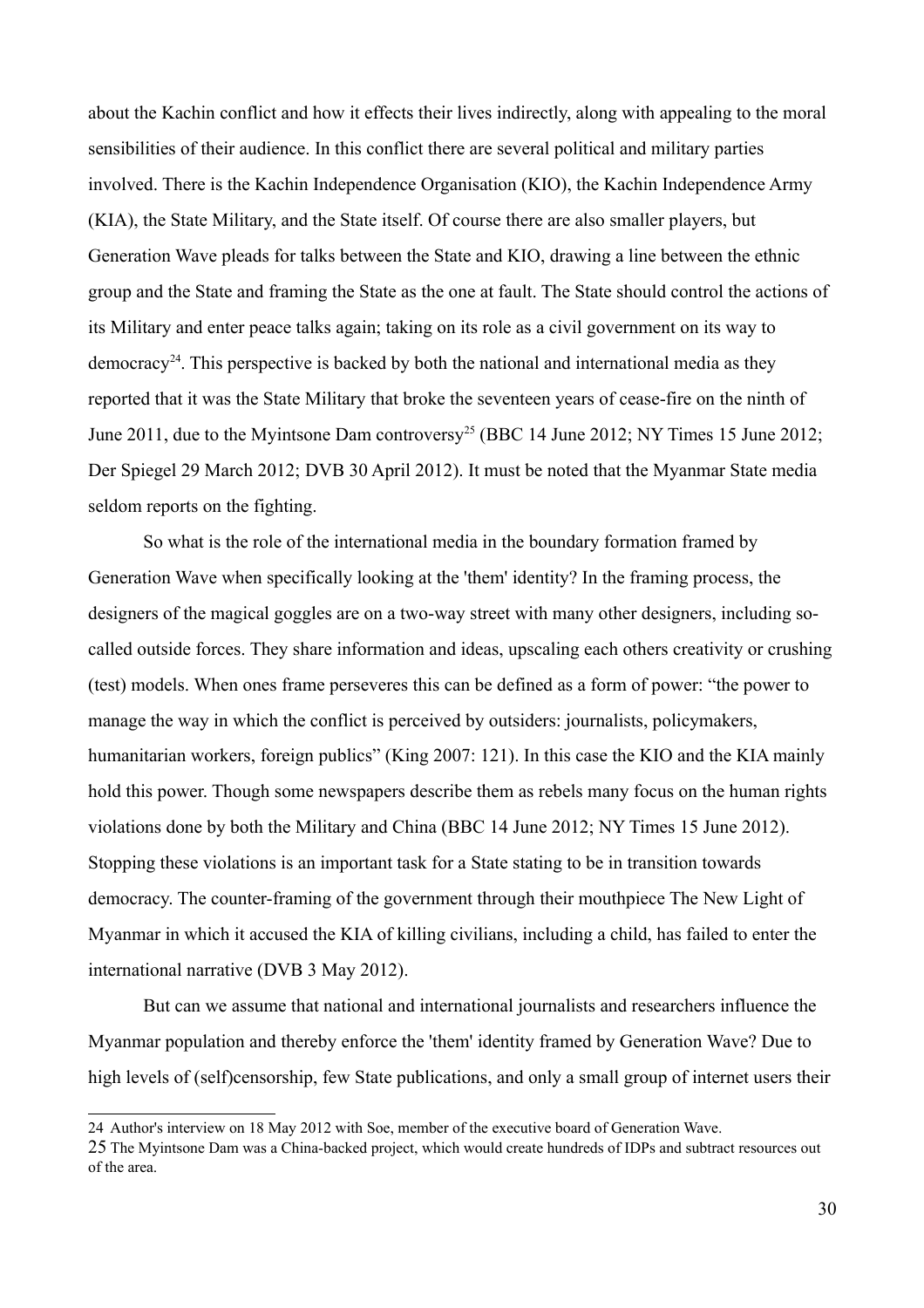role is relatively small. Furthermore when requested to rate ones level of trust in journalistic publications in a survey I held under twenty-five activists they rated them (at an average) of two out of seven<sup>[26](#page-30-0)</sup>. Of course this sample group is too small to make any generalizing conclusions, but it does reveal how a group of randomly selected youngsters perceive the national and international media, which might give an indication of how it is perceived state-wide.

In this case, the media and international reports are a small movement attribute. It is the political context, as described in the first chapter, which has such an impact on day-to-day life that it forms the solid basis for the 'them' identity. Most interviewees stated that little of the democratization process could be felt on the grassroots level<sup>[27](#page-30-1)</sup>. It are the everyday happenstances of political repression and injustice that have solidified the 'them' identity instead.

So how did Generation Wave utilize this identity? The cultural process of framing a situation as unjust or unacceptable was started with awareness raising, a process of identity formation and last the construction of solidarity (Shock 2011: 13-14). A good example of how Generation Wave tried to construct solidarity was their kick-off event for the next step: collecting 676767 signatures. These 676767 stood for the age of Aung San Suu Kyi and the age of President Thein Sein. To increase their target mobilisation and to deepen the boundary formation their opening event at which I was present went as follows<sup>[28](#page-30-2)</sup>:

The audience entered a large, low-lit room with a big stage. Behind the stage was a large screen. When the audience was inside the doors were closed and the room turned dark. Music in the form of a war drum was played, like one was marching across a battlefield. Photos and short film clips were shown of battlefield brutalities. Afterwards many prominent activists took the stage imploring the audience of the gravity of the situation both through speech, poetry and song. These were recently released political prisoners of the 88 Generation, famous 88 student leaders like Min Ko Naing, a well-known HipHop artist who is also involved with the NLD and is a Generation Wave

<span id="page-30-0"></span><sup>26</sup> Concluded from author's survey distributed under 25 politically and socially active youth on the social and political situation before and after the 2010 elections between April and June 2012. When asked the following question "To what extent do you have trust in the following institutions? 1='not at all'; 7='a great deal', 8='I don't know',  $9 =$ 'Refuse to answer',  $4$  = 'Neutral'. You can choose 2,3,4,5,6 if you believe your opinion lies in the middle"

<span id="page-30-1"></span><sup>27</sup> Author's interview on 8 April 2012 with Oo Aung, political analyst for the British Council. Author's interview on 23 March 2012 with Maung Maung, political analyst for ActionAid Myanmar. Author's interview on 18 May 2012 with Soe, member of the executive board of Generation Wave. Author's interview on 20 February 2012 with Than Oo, ex-political prisoner and former secretary of ABFSU.

<span id="page-30-2"></span><sup>28</sup> The kick-off of the 'Ever Peace  $67'$  campaign was on the  $25<sup>th</sup>$  of May at the Royal Rose Restaurant in Yangon. There were around 100 participants consisting of well-known political activists, musicians, celebrities and various other artists and of course Myanmar youth.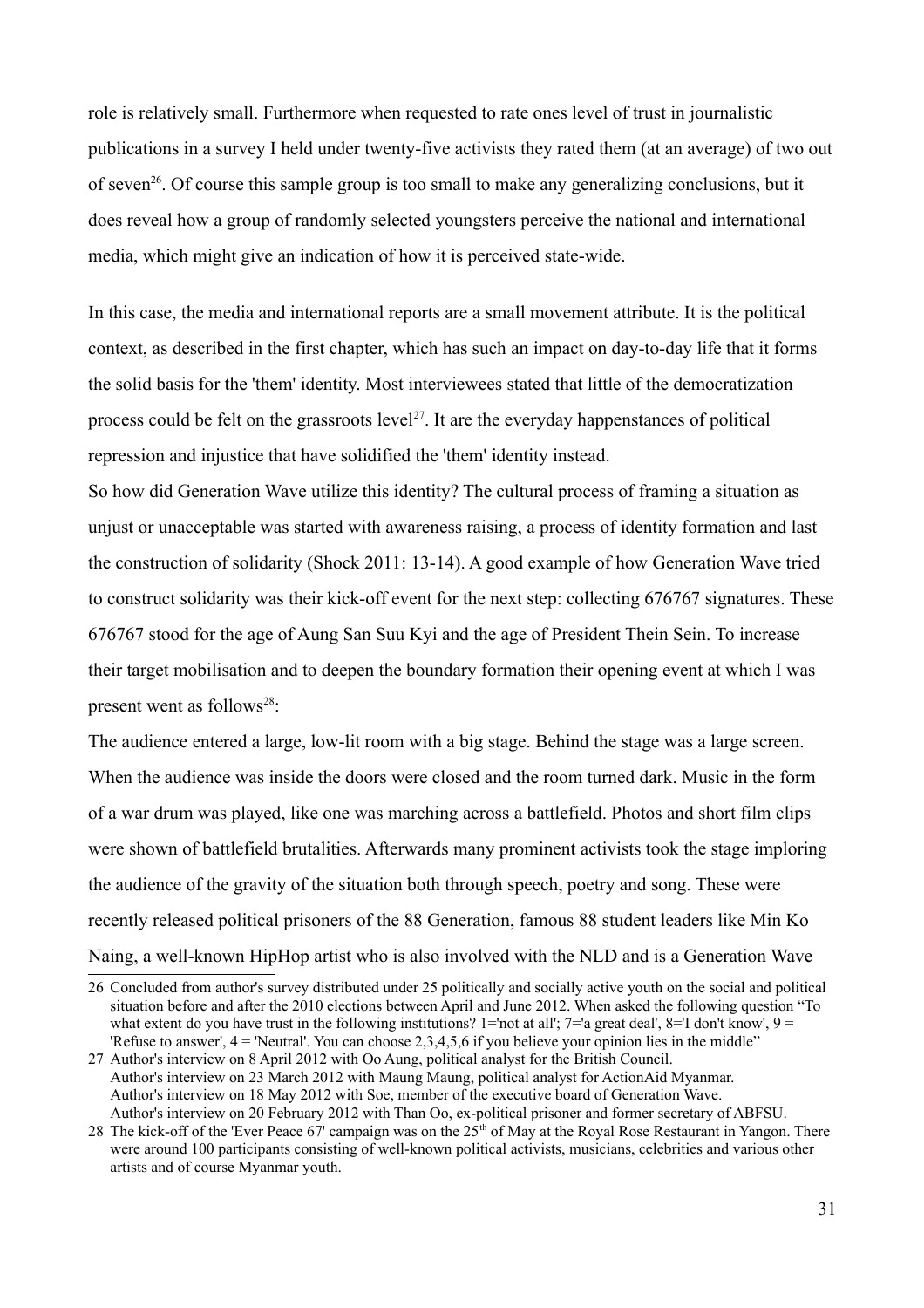alumnus, and many other artists. The frame resonance was thus enforced through empirical credibility and the credibility of their frame articulators. Through this they tried to both implore on the moral sensibilities of their audience as well as give them a chance to empower their political voice via the signing of a petition. They stated that these signatures would go to the President, Aung San Suu Kyi and many international organisations.

Linking 'them' to the unaccountability of 'the State' and giving Aung San Suu Kyi a positive prominent position, does show a form of duality. Aung San Suu Kyi is now part of that governmental system. But fame sells, in that respect Myanmar is no different than any other country. When interviewing a Generation Wave leader he simply stated that by incorporating Aung San Suu Kyi nto their campaign slogan and strategy they would be able to draw a much larger audience<sup>[29](#page-31-0)</sup>.

Through the mechanism of boundary formation I have tried to show that identities are infinitely malleable and necessary for collective action (Tilly and Tarrow 2007: 81). The social movement for accountable governance has tried to create a boundary between 'us' diverse youth of Myanmar with similar need for accountable governance (albeit on fronts that overlap and fronts that do not) and 'them' the unaccountable government of Myanmar. Boundary formation is an important part of the collective action frame, which is necessary to get people of their balconies and into the streets (Benford and Snow 2000: 616).

In this paragraph I have mainly focussed on Generation Wave so I could explain in more detail who they formed boundaries between and how. Their formation of 'us' is quite weak. They try to fit youth with diverse communal backgrounds into the same goggles and try to direct their view on a cause which is far removed and therefore blurry. In other words the overall experiential commensurability was low, as it did not resonate with their every day experiences (Benford and Snow 2000: 621). The reward sketched is better infrastructure, an interest and not a need. The 'them' identity has been solidified over the years and is therefore quite strong. The weakness here is that the input of 'them' is so strong, that also with different goggles they are viewed in the same way. The social movement organisations should therefore find a better common ground on which to built an 'us' as to better tie their public to themselves and stop them from shopping around.

<span id="page-31-0"></span><sup>29</sup> Author's interview on 18 May 2012 with Xiao, member of the executive board of Generation Wave.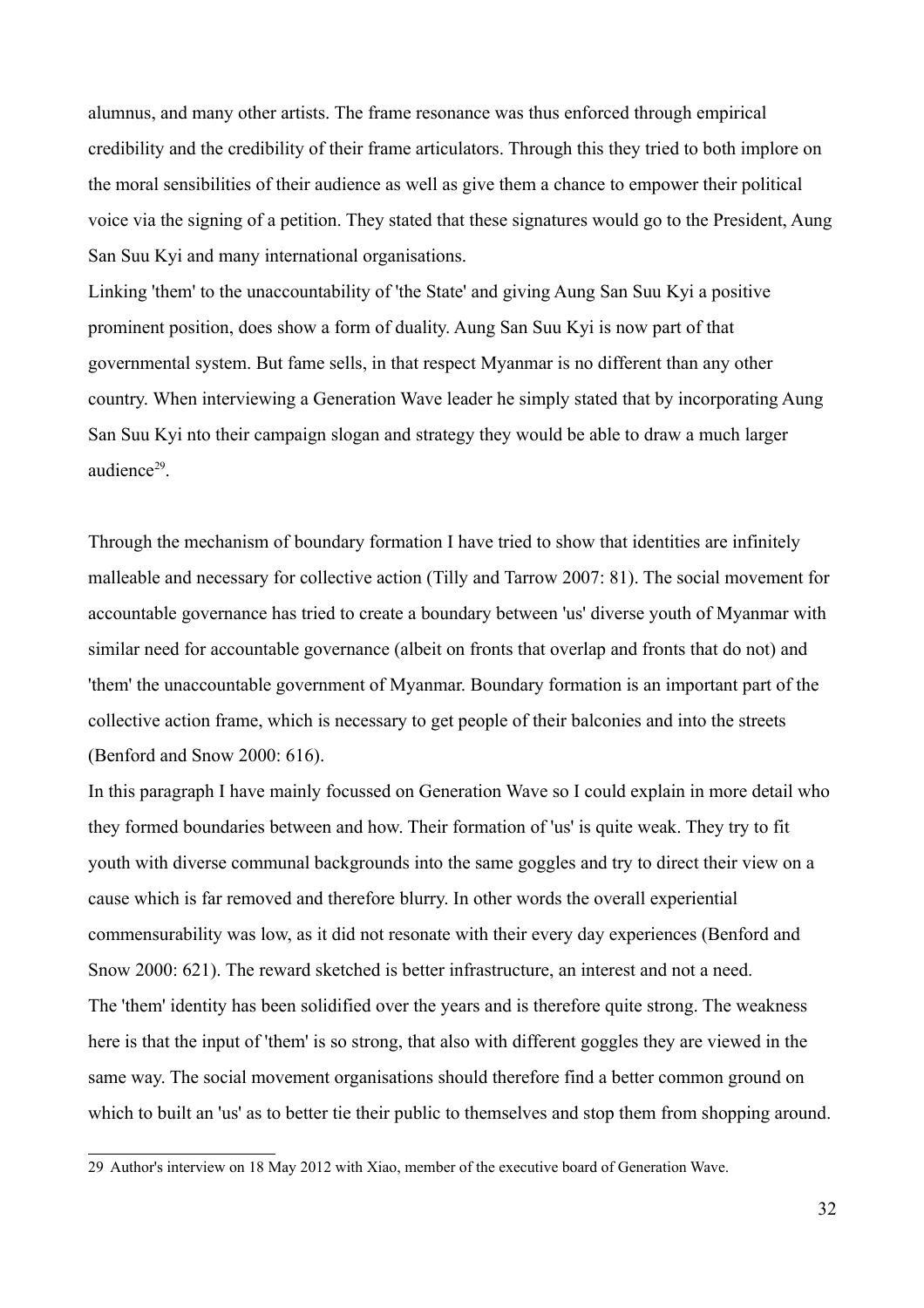## **2.2 Attribution of Similarity**

The social movement for accountable governance falls under the return to democracy frame (Noonan 1995). This frame is flexible and inclusive and creates space for movement-specific frames, such as the one for accountable governance (Benford and Snow 2000: 619). Even though the goals of the social movement organisations are diverse the collective action frame fits with the master narrative of the quest for democracy and in this case provides a fruitful ground for collaboration. In this section I will focus on the grassroots level and how the social movement organisations I interviewed identified each other "as falling within the same category as [their] own" and how this influenced their achievements (Tilly and Tarrow 2007: 215).

Attribution of similarity can be viewed as an encouragement mechanism necessary to sustain the movement for accountable governance and so stimulate change (Beatty 2011: 54). Since their contentious performances evolve around nonviolent action attribution of similarity can improve the level of soft power by attracting a wider base of support (Popovic et al 2007). Through this they can empower the oppressed by diffusing power via social interaction and thus increase the resonance of their frame (Benford and Snow 1988).

So how is attribution of similarity deployed by the social movement organisations I researched? The mechanism is used in an ad hoc fashion, where organisations only work together if they agree with the other's goal, or are in need of their resources. An example is the 'Food and Nature' awareness raising activity, which saw eleven organisations working together in Peoples Park.<sup>[30](#page-32-0)</sup> All organisations focussed on a different issue. For Activista, INGO ActionAid's youth wing, this was their first public campaign in which they openly worked together with others. Their campaign was on hunger justice. According to Tar Zin Oo the State of Myanmar claims that there is no hunger. However, according to Activista, there are enough cases of (landless) people, who do not have a substantial intake of food per day or a varied enough diet<sup>[31](#page-32-1)</sup>. Activista used flyers, t-shirts, a puppet show, fun pictures – in which participants needed to portray hunger/ feeding the hungry, a quiz, and an information booth to spread awareness. Other groups campaigned for sustainable growth, organic food, overall bio-friendly agriculture and against land-grabbing, through demonstrations of a natural water purification system with charcoal, by selling bio-friendly products and by educating

<span id="page-32-0"></span><sup>30</sup> The event took place on the  $25<sup>th</sup>$  and  $26<sup>th</sup>$  of May 2012 in Peoples Park, Yangon. I observed and interviewed people on the  $25<sup>th</sup>$  of May.

<span id="page-32-1"></span><sup>31</sup> Author's interview on 18 April 2012 with Tar Zin Oo, head of Activista Myanmar.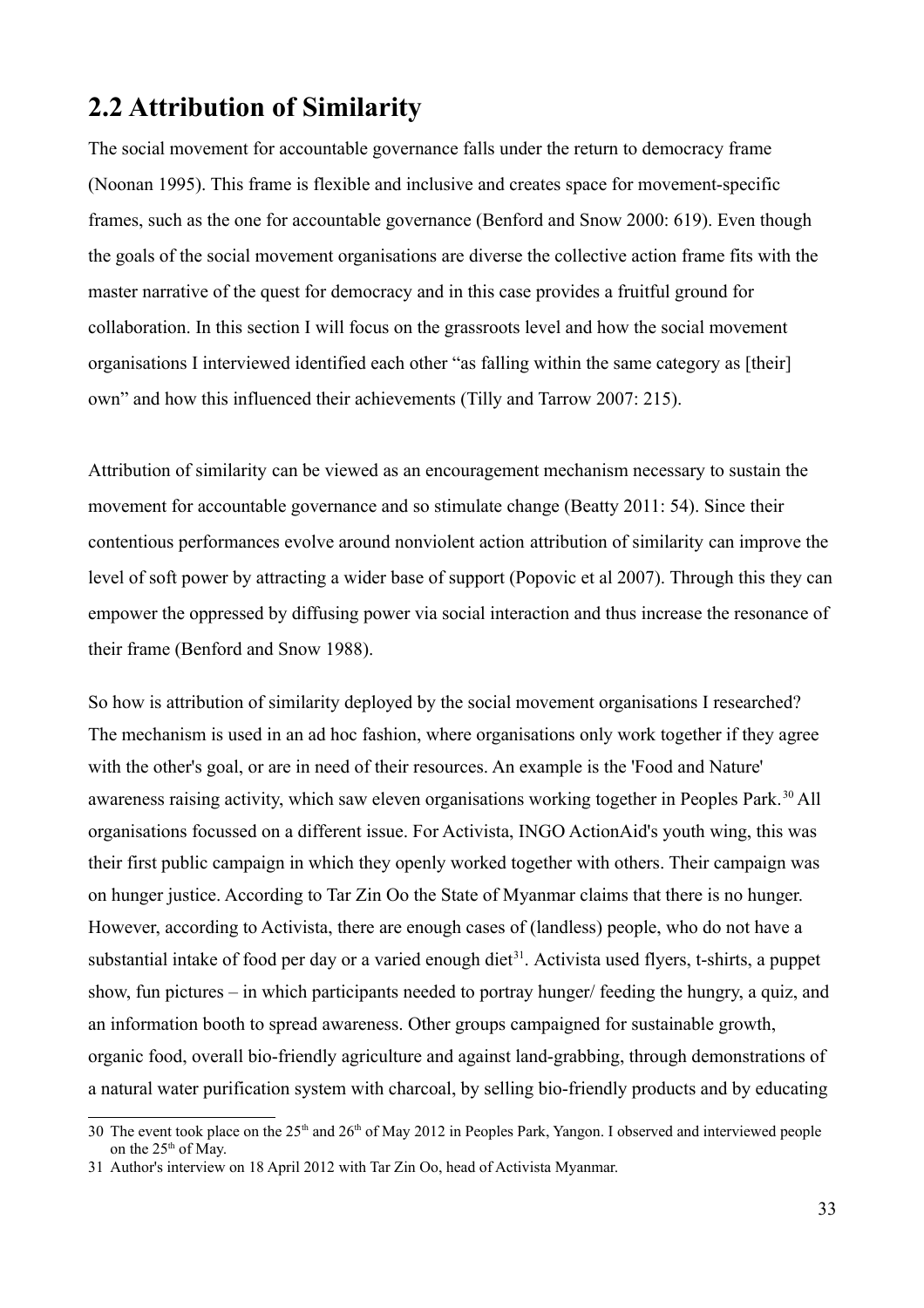the visitors with the help of posters. Generation Wave used the venue to collect signatures for its 'Ever Peace 67' campaign.

Although all focussed on a different aspect of food and nature this event shows a form of consensus mobilisation through which all tried to obtain support for their view on this part of accountable governance (Klandermans 1984: 586-587). But can change be achieved through this form of collaboration? I do not believe this to be the case. A theme like 'Food and Nature' is broad. Grow, which is part of Oxfam, had a sign against land-grabbing. This issue is still too sensitive. They were planning on a full-out campaign as soon as the political climate was right $^{32}$  $^{32}$  $^{32}$ . When taking Grow as an example it is clear that they have not formulated any functional objectives yet, which is, according to Peter Ackerman and Christopher Kruegler, prudent for strategic nonviolent action (1994: 24-26). By only hanging up an A4 white sheet of paper with on it the words 'Food Injustice' accompanied by four arrows pointing towards 'land-grabs', 'climate change', 'small scale farming' and 'food price' it is unclear what their angle is. Are they environmentalist wanting to raise awareness about climate change and the consequences thereof? Are they political activists wanting to make people aware of the land-grabbing taking place in the northern states and the role the government plays in it? Because of this it is hard to establish even a 'them' identity. Without a clear goal, which is understood by all parties, they do not have a clear direction and cannot "gauge the extent to which [their] actions are bringing about the desired change, thus permitting an alternation in [their] actions, if necessary" (Shock 2011: 164).

When individual messages are weak it complicates the process of *upward scale shift,* which could create leverage that the social movement currently lacks (Tilly and Tarrow 2007: 95). Events in which many organisations collaborate could create a *mediated route* through which not only individuals but organisations themselves are connected and thereby creating a higher level of collective action (Ibid). But is this the case when looking at the collaboration between social movement organisations I researched in Myanmar?

Tilly and Tarrow break upward scale shift down into four elements:

- 1. "It moves contention beyond its local origins,
- 2. "touches on the interests of and values of news actors,"
- 3. "involves a shift of venue to sites where contention may be more or less successful,"
- 4. "and can threaten other actors or entire regimes" (Ibid).

<span id="page-33-0"></span><sup>32</sup> Author's interview on 25 May 2012 with Pwint and San (pseudonyms), leaders of the Grow campaign.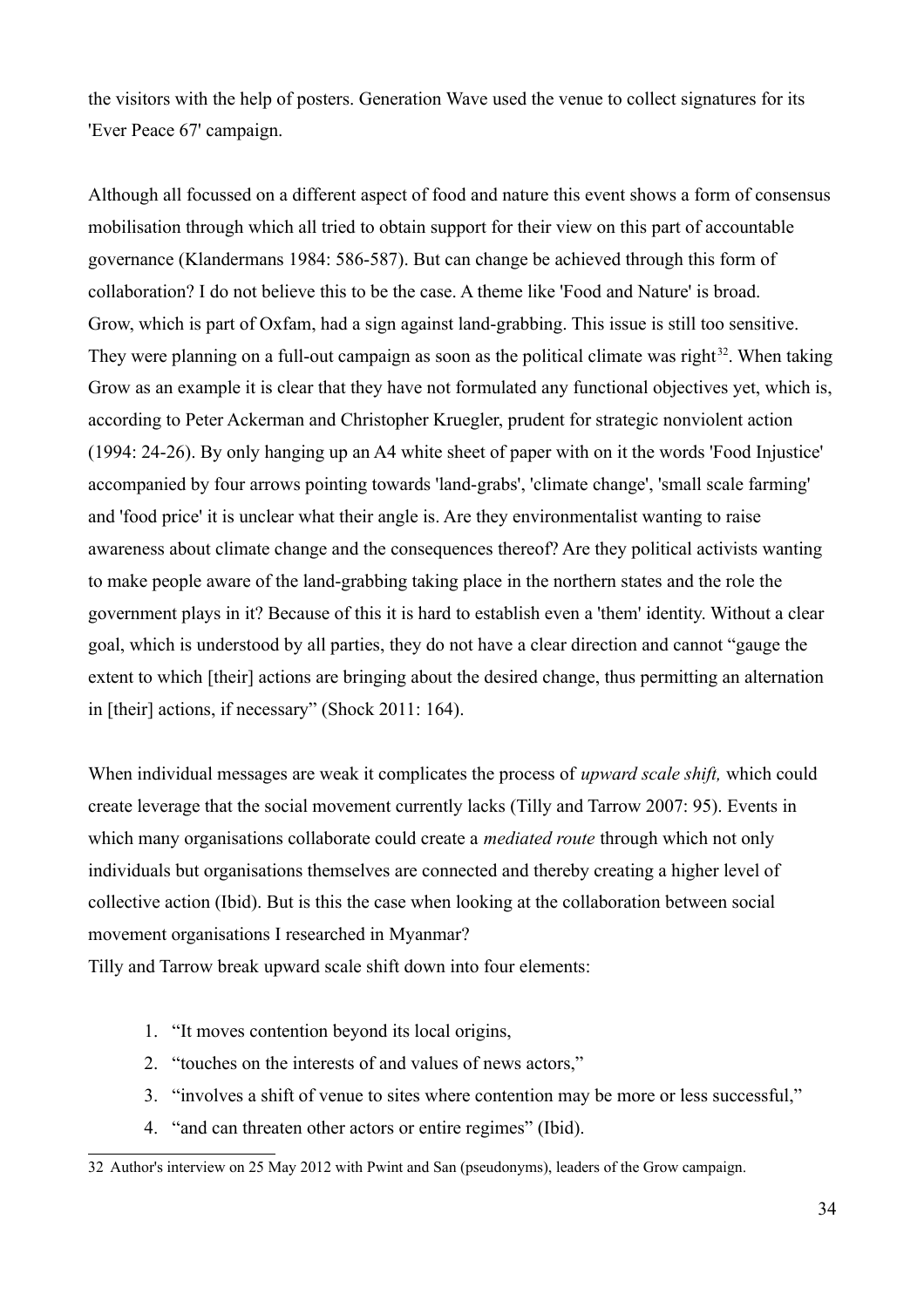When analysing the collaborations through the mechanism of attribution of similarity it is clear that the first three elements are currently taking place in Myanmar, albeit weakly. Grow was first only active on Facebook<sup>[33](#page-34-0)</sup> where their header states "How can we justify? We need your discussion and ideas!" and their aim is for all to have food. While moving from a virtual world to real life is not part of Tilly and Tarrow's definition of upward scale shift, I believe that this can also be seen as a form of moving forward, thereby falling under the first element. For Activista this is not the case, although it is the first time it shows attribution of similarity it has worked on the local level extensively. It has moved forward to a higher level on an individual scale through its contentious performance of 'Biking for Change', which took place of the 5<sup>th</sup> of June 2012, World Environment Day. This event had over 200 participants and took place in over six locations throughout the country[34](#page-34-1). A first for Activista. This mediated route was however not linked to any other organisations and therefore does not fall under the mechanism attribution for similarity.

By holding their activity in such a public place, like Peoples Park, they managed to not only inform the public about their cause, but also spread the message that campaigning for a contentious cause is now possible. In this way the activity is not only appealing to new actors content wise, but also through the shaping of a new repertoire of performances, which can be used for emulation.

By bundling their resources they managed to get a permit to perform in Peoples Park. When I was there on Saturday the  $25<sup>th</sup>$  of May the venue was busy<sup>[35](#page-34-2)</sup>. By choosing a public area they managed to reach an eclectic group of people, whose awareness was raised in a low participatory manner. In this way the shift of venue was a quite successful.

Even though attribution of similarity plays a positive role when looking at shifts of venues and levels of collective action it does not yet aid the element of threatening the regime. The creation of new political space has the Myanmar youth bursting with ideas making them forgo the analytical process of making a coherent strategy and a set of goals that is understood by all parties involved. The lack of leverage, necessary to threaten the current unaccountability of the government, is also still missing. Creating leverage is challenging in the political context of Myanmar where there are small elite divisions, few autonomous institutions, and little effective pressure against the lack of true reform by international players (Shock 2011: 108). However it is necessary to reach the stage of nonviolent coercion. When this mechanism is active "change is achieved against the government's will as a result of the challengers' successful undermining of the government's power, legitimacy, and ability to control the situation through methods of non violent action" (Sharp 2012:

<span id="page-34-0"></span><sup>33</sup> [www.facebook.com/groups/growbetter](http://www.facebook.com/groups/growbetter) Accessed by Author on 1 June 2012.

<span id="page-34-1"></span><sup>34</sup> Author's interview on 14 April 2012 with Tar Zin Oo, head of Activista Myanmar.

<span id="page-34-2"></span><sup>35</sup> Based on my observations they were able to reach around 500 people that day as people visited their stands, participated in their games and received flyers with information.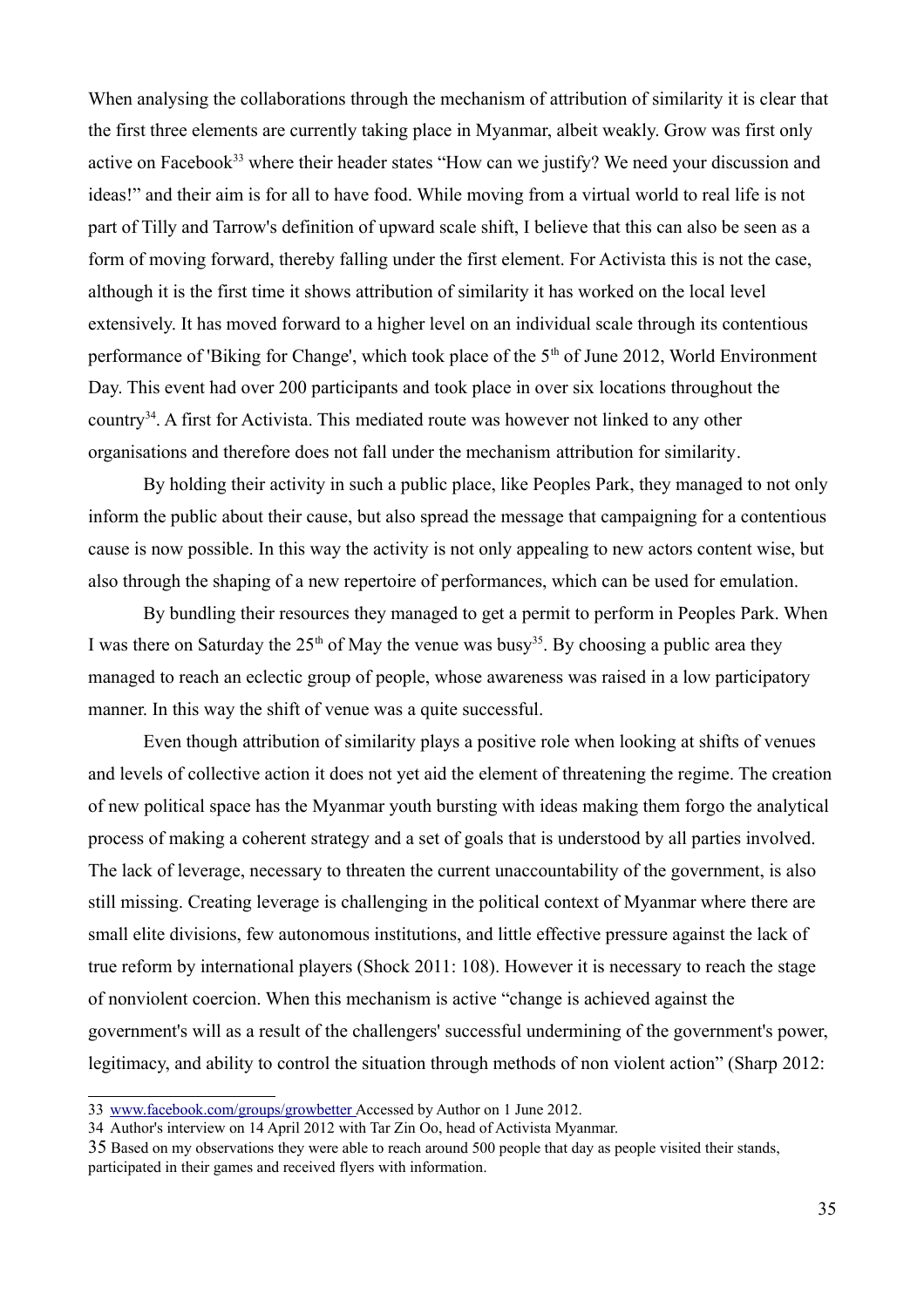55). Attribution of similarity as part of upward scale shift can make contentious performances so widespread that it is no longer possible to be controlled by the State. The social movement for accountable governance has not yet reached this change of nonviolent coercion, but through their collaboration they are building an infrastructure for accountable governance necessary to promote political change (Chigas 2007: 569).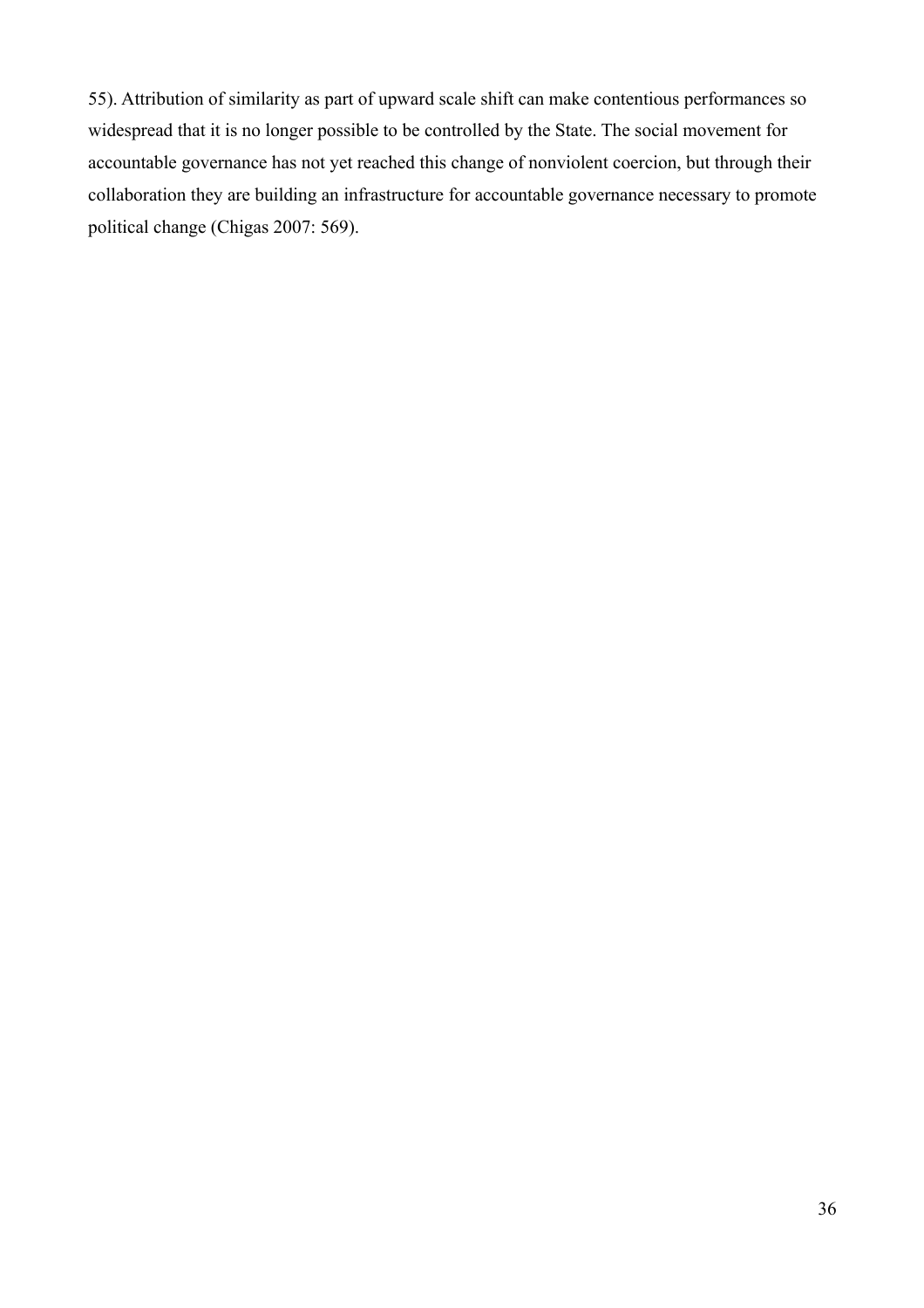# **Chapter Three: Organisation**



[36](#page-36-0)

<span id="page-36-0"></span><sup>36</sup> 8) Arts of the Future, 2011. *Stability of the financial system.* [electronic print] Available at: <http://artofthefutureofwork.blogspot.nl/>[Accessed on 26 July 2012]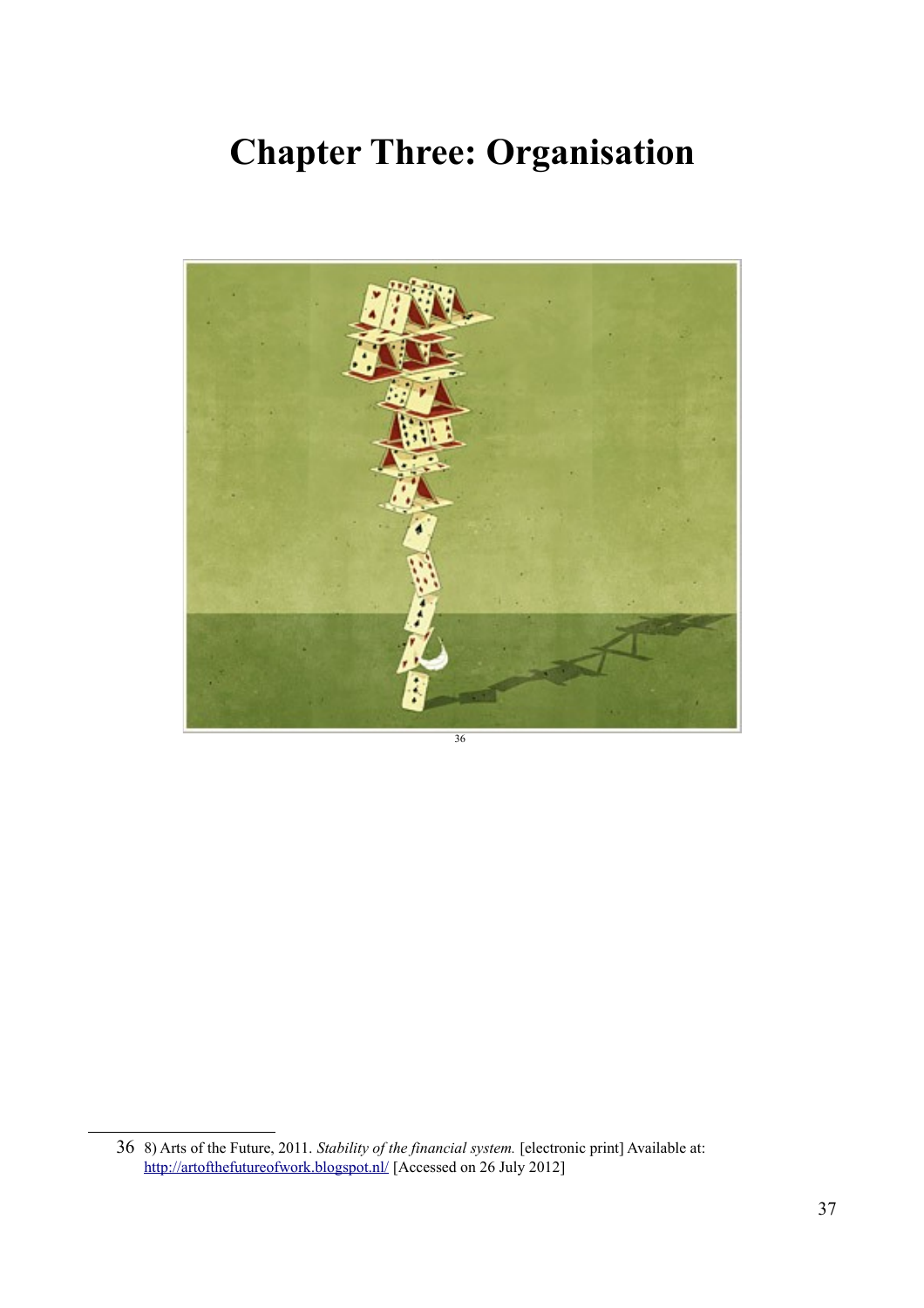There is a whole world outside of the mighty fortress that cannot be ignored. Remember that I mentioned an active tunnel system beneath the fortress, well this is also used by organisations like the British Council, ActionAid and other transnational actors supporting a democratic transition. Since the installation of the civil government in March 2011 doors have opened above the surface allowing external Western parties willingly into the seemingly closed-off realm. The military junta has always had good contact with countries like China and North-Korea, has membership of economic organisations like the World Trade Organisation and Asian Free Trade Organisation, and has been part of ASEAN since July 1997 (James 2005: 9). In other words, where it appeared to be an interstate affair, there are distinct intrastate elements that cannot be overlooked. In this final chapter I will therefore analyse the organisational structures and resources of the social movement for accountable governance linked to the scope and nature of external ties that help sustain it (King 2007). I will make my analysis from the information gathered from, and thereby the perspective of, Myanmar movement actors and their audience and not from the view of international actors. Future research will be needed to research their reasoning for assisting this movement.

To be able to make this analysis I have once again picked two mechanisms, which I believe are at work and influence the goals and the achievements thereof, of the social movement for accountable governance. These are *certification* and *brokerage* (Tilly and Tarrow 2007: 215). By using these two mechanisms I will analyse what role organisational resources and structures play in persuading people to engage in collective action. With resources I mean both tangible, such as financial resources, and intangible assets, like personal skills of organisers. When it comes to structures I include how the organisation itself is built up, as well as the possible larger framework it is attached to and how in that case the same format is deployed in different states. I believe this to be relevant as structure and especially resources are important elements when looking at survival and competing capabilities of social movements. Organisations are the claim-makers and motivators of a movement (Gamson 1975; Staggenborg 1988), if they would fall apart it would be difficult to sustain a movement (Tarrow 1998). In this way this chapter will focus on resource mobilisation, after first having discussed the contextual conditions, and framing processes this is the final element of the political opportunities framework (McAdam, McCarthy and Zald: 1996: 3).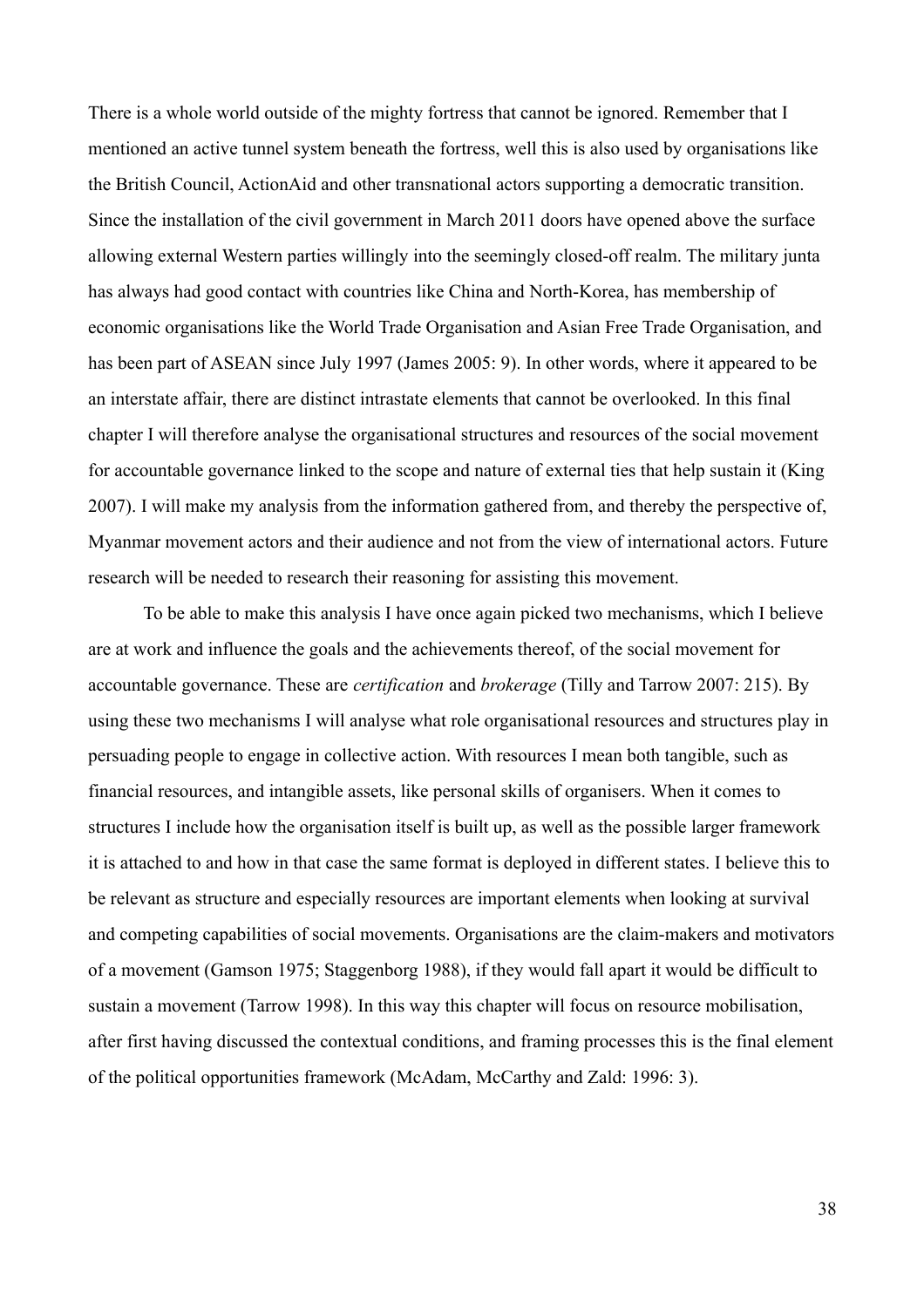# **3.1 Certification**

Certification is "an external authority's signal of its readiness to recognize and support the existence and claims of a political actor" (Tilly and Tarrow 2007: 215). This is currently taking place on both the governmental level as well as on the level of social movements. Western states have certified the civil-government by starting to lift their sanctions and initiate trade opportunities. While this kind of certification has reached the international headlines in last couple of months, certification on the level of social movement organisations has been taking place for a much longer period of time and on a more underexposed level. So in what way did this take place in such a high-capacity, lowdemocracy regime as Myanmar? In order to answer this question I will analyse the certification of the international actors linked to Generation Wave and ABFSU. By doing this I will explain how this mechanism influenced the achievements of these social movement organisations and thereby the social movement in total.

I will start of with Generation Wave, which (of the organisations I researched) has the most foreign investment opportunities right now. The organisation started out as privately funded group in 2007, with the organisers themselves spending their own money. They got pocket money from their parents and used their own computers and printers to spread their message. After the 2007 revolution they were forced the flee the country and went to Thailand. This is where they met American donors, which from then on financed their projects<sup>[37](#page-38-0)</sup>. Foreign investment on this kind of level is shrouded in secrecy. I discovered it during my interview with a Yangon-based political analyst and could therefore ask more direct questions about it during my interviews with SMO leaders<sup>[38](#page-38-1)</sup>. Still the answers of Generation Wave remained vague when directly asking who their sponsor is. They did indicate that after 2008/2009 they received the first small financial opportunities, which only grew after the installation of the civil-government in 2011. It is not strange that the United States is involved at this level of operations as Hillary Clinton openly acknowledged that she supports "leading through civilian power" (Clinton 2010: 13-24). This emphasis on the promotion of connectivity within local networks and thereby the promotion of civic capacity is an approach which has resonated throughout the twenty-first century (Holliday 2011: 197). The increased financial opportunity meant that Generation Wave could buy a car in 2011,

<span id="page-38-0"></span><sup>37</sup> Author's interview on 18 May 2012 with Soe, member of the executive board of Generation Wave.

<span id="page-38-1"></span><sup>38</sup> Author's interview on 25 May 2012 with Maung Maung, political analyst for ActionAid Myanmar.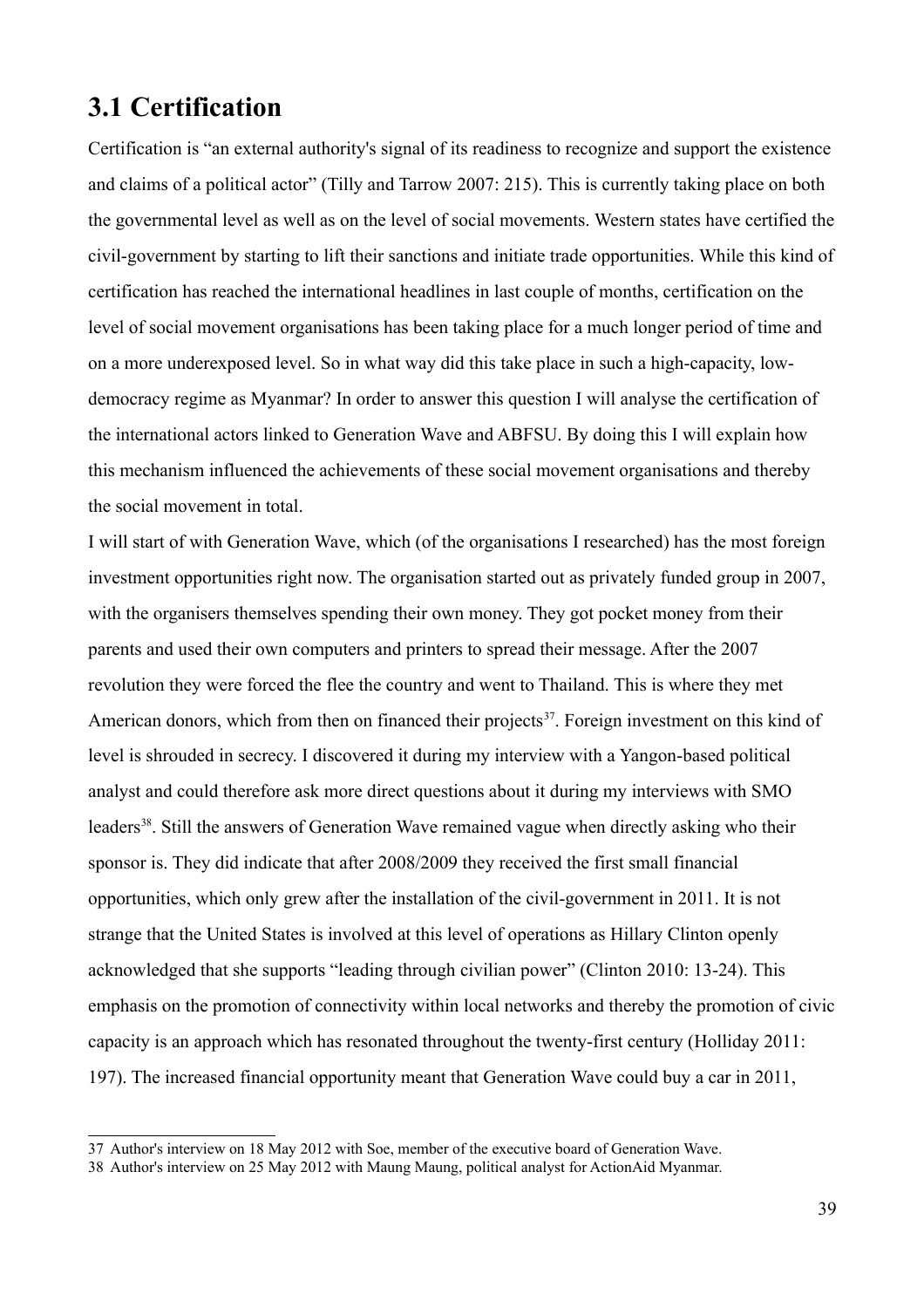which in Myanmar always needs to be paid completely in cash with no payment options<sup>[39](#page-39-0)</sup>, and rent offices in various states. In return the donors demanded a level of professionalisation. After each activity an evaluative report is requested matching a set guideline, which my interviewee indicated costs a lot of valuable time. There are furthermore restrictions on what kind of activities they can do. Graffiti, for example, a method of nonviolent action utilized quite often to spread a message to a large audience in high-capacity low-democratic regimes, is not allowed (Sharp 2012: 124). The Generation Wave leader I interviewed indicated that in these cases, they simply do not report back to their donor and use their own funding to buy spray paint<sup>[40](#page-39-1)</sup>. Another form of professionalism was requested in their organising structure. They have now fifteen central executive committee members, who work full time and are Yangon-based. When they initiate a campaign they form a new committee consisting of five members of the afore mentioned central committee. These five are responsible for the entire campaign and are assigned different roles: media, finance, network, operations and logistics. They also lead big groups of volunteers that help out at campaign activities [41](#page-39-2) .

So did certification play a role in the recent achievements of Generation Wave? Yes, I believe it did. In a way it forced Generation Wave to make a strategic analysis on various fronts. By reporting back in an evaluating fashion it learned to how to make a clearly defined goal, which is understood by all parties involved. This gives direction and way to reflect on how and if their actions are bringing the desired change, stimulating alternations in their actions if necessary (Shock 2011: 164) (Sharp 2012: 79). It also made them evaluate the role of external assistance. My interviewee indicated that Generation Wave has rejected several new funding offers due to the extra rules and regulations they require. They want to simply focus on their work alone and have their ideology at heart<sup>[42](#page-39-3)</sup>.

Thanks to American funding they were able to open several offices in different cities, making it easier for their contentious performances to spread from site to site and thus stimulate broader social networks. Social networks are vital for collective action as they are "the crucial building blocks of social movements" and thus provide them with a social movement base needed to keep

<span id="page-39-0"></span><sup>39</sup> Author's own observation: As an experiment I tried to buy an eight year old BMW at a local retailer. The price was 100.000 dollar to be paid in cash. When asked about payment options I could pay 95% now, and the other 5% at a later date.

<span id="page-39-1"></span><sup>40</sup> Author's interview on 18 May 2012 with Soe, member of the executive board of Generation Wave.

<span id="page-39-2"></span><sup>41</sup> Ibid.

<span id="page-39-3"></span><sup>42</sup> Ibid.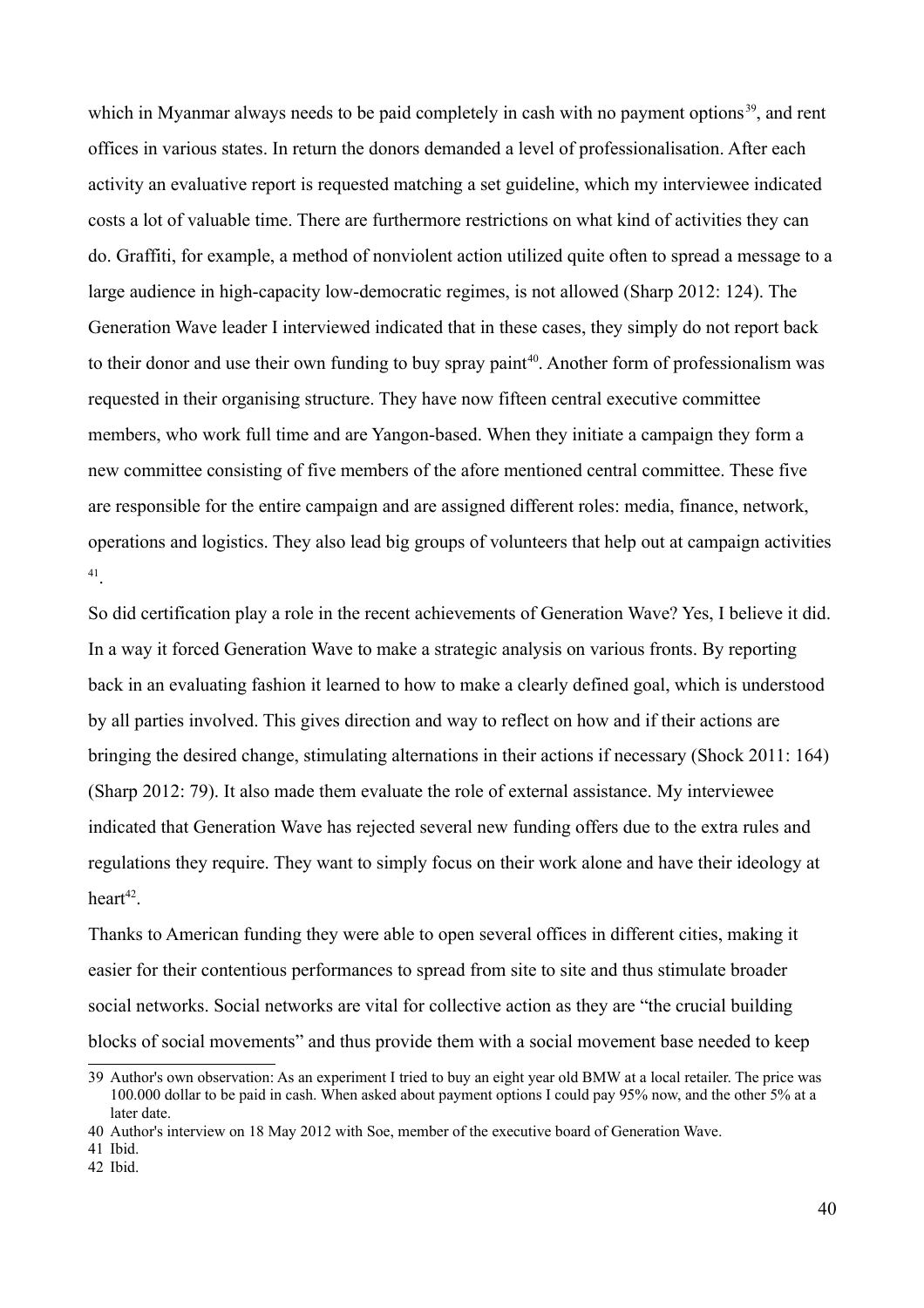them in motion (Tilly and Tarrow 2007: 117). As explained in the previous chapter this is not yet happening at large scale, but by having the resources there the threshold to establish a trust network is lowered and broad and equal participation is promoted (Tilly 2004: 18).

There are, however, also various downsides to international financial support. Next to the restrictions put upon them by donors Generation Wave also has to deal with legitimacy issues. In Myanmar there is a tradition of fearing outside interference dating back to the colonial period, during which stable economic growth and political reform was replaced by economic and social competition (Taylor 2009: 148). The colonial period is framed by the Military as the root cause of all problems the State is facing today, due to the divide and rule tactics of the British, their policy of unlimited Indian immigration, and minimal industrial development which merely served foreign interests (Steinberg 2010: 38). More contemporary examples of foreign mistrust are due to mainly Thai and Chinese companies extracting natural resources without any concern for the Myanmar population as they create IDPs by flooding and reaping the lands for their benefits (Waring 17 May 2012). While Myanmar lacks enough electricity to power its country gas is being pumped to Thailand and China. This could be easily converted to electricity and so solve a major point of dispute (Collier 25 May 2012). The same negative feelings are directed towards Western States and their sanctions, who many claim have caused much suffering on the grassroots level and are now only being lifted to exploit Myanmar (DVB 4 July 2012). These sanctions included the withholding of aid money (BBC 23 April 2012). A political analyst I interviewed stated that the SMOs receiving foreign money should be careful about the hidden agendas of their investors. They should ask themselves why do they want to invest in us? And does this create a disadvantage in opportunities for other SMOs<sup>[43](#page-40-0)</sup>? These elements once again go back to the analytical assessment SMOs should make before writing their strategy. When questioning Generation Wave about this they answered me that their donors simply wanted democracy in the country, which might be a right assessment or an underdeveloped analysis<sup>[44](#page-40-1)</sup>.

ABFSU used to receive financial and human resources from the British Council until 2011 when the funding was cut back and eventually completely stopped. In their case we can speak of *de-*

<span id="page-40-0"></span><sup>43</sup> Author's interview on 23 March 2012 with Maung Maung, political analyst for ActionAid Myanmar.

<span id="page-40-1"></span><sup>44</sup> Author's interview on 18 May 2012 with Xiao, member of the executive board of Generation Wave.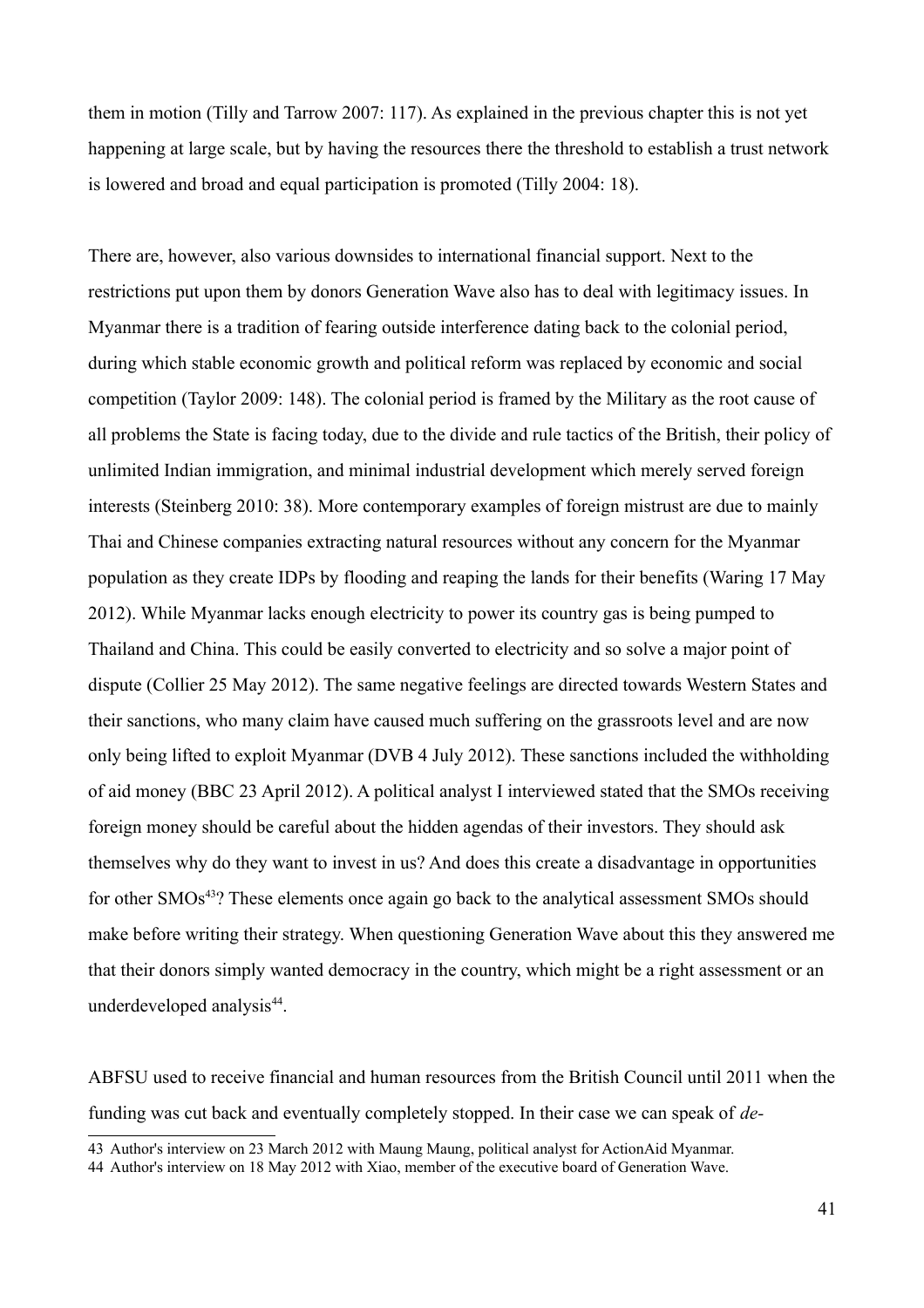*certification* as their international resources were cut back as the country opened up and new political actors were recognized and supported (Tilly and Tarrow 2007: 215). So why was that?

The head office of ABFSU is in Chiang Mai, but unions are being reformed in Myanmar. It is therefore an organisation, which operates partly in exile. From Thailand they do supportive and logistic work, like collecting data, preparing publications and the translation of documents. They furthermore coordinate the creation of new student unions all over Myanmar and guide their members who were released from prison in January 2012<sup>[45](#page-41-0)</sup>. Stephin, a board member of ABFSU, explains that they only received money to run their office and stipends for themselves. This money was cut back and finally stopped over the last couple of months because their donor indicated that the 'activities is not well enough' and 'they will go inside and directly support there'<sup>[46](#page-41-1)</sup>. They did not branch out to other donors, because of fear of the consequences. As Stephin explains: 'if you run your activities by outside, you will get more severe punishment'[47](#page-41-2). He fears to go back to Myanmar and fears for his life in Thailand as well. The feeling of fear, whether real or imagined, has the organisation in a deadlock and can lead to *disillusionment* as certification is withdrawn and their activities are marked as unworthy (Tilly and Tarrow 2007: 216).

In this case de-certification has negatively impacted the achievement of this SMO in the way that it no longer has the funding to do activities. This can lead to a negative *self-representation* on the ground as they are unable to perform "public display of worthiness, unity, numbers, and commitment" (Tilly and Tarrow 2007: 217). To counteract this and to regain their funding they are now professionalising their organisational structure, updating their website on a regular basis and so report their statements and activities. They also cooperate with others and so enforce attribution of similarity. They promote the students within the country to apply for money and form their own unions, which can then become part of ABFSU. By labelling these unions as part of their organisation and making them wear the same attire (white blouse, dark longhi, and brooch with the red and gold peacock flag) their self-representation can increase. This drive for professionalism, increased numbers and so overt display of symbols is a positive influence of de-certification. It also forced them to re-evaluate their repertoire of performances and they have now incorporated contentious nonviolent methods like sending joint statements to the media and political figures, and

<span id="page-41-0"></span><sup>45</sup> Author's interview on 20 May 2012 with Stephin, exiled member of the central executive board of ABFSU 46 Ibid.

<span id="page-41-2"></span><span id="page-41-1"></span><sup>47</sup> Ibid.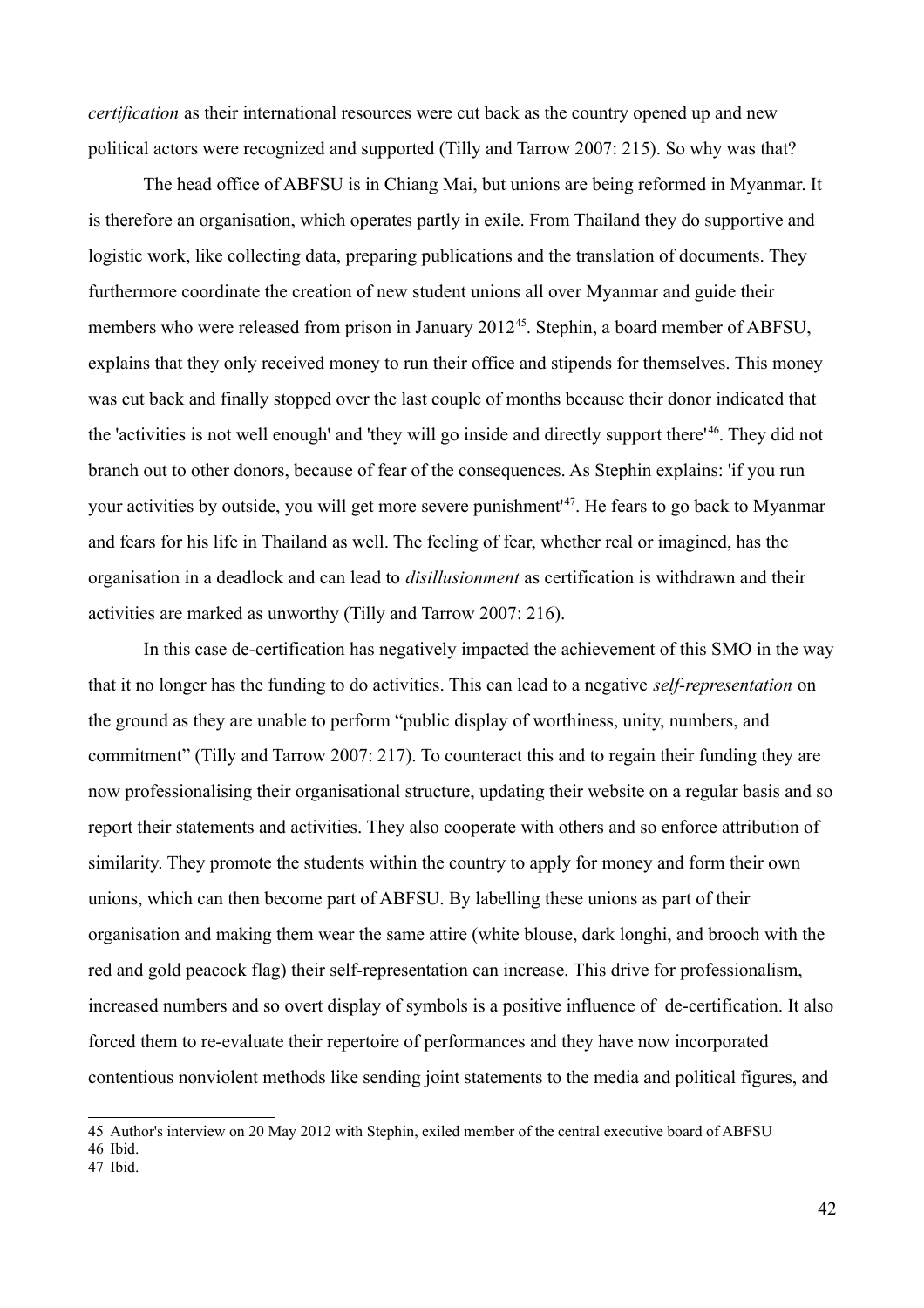writing analyses<sup>[48](#page-42-0)</sup>.

Certification has both had positive and negative influences on the achievements of SMOs. It has forced them to become more professional by rebuilding their organisational structure and outline their strategy. It has made them re-evaluate their methods and so allow them to move forward towards an upward scale shift, or the stage of nonviolent coercion, which Sharp sees as the stage in which there is no point of return for the government (2012: 55).

Certification can effect the level of legitimacy, due to the mistrust given to outsiders. It also restricts the activities of the SMOs by not allowing them to utilize all nonviolent methods available to them. In the eyes of ABFSU it also makes one a bigger target for the government and so increase the risk for those operating from exile. In their case de-certification influenced their self-representation negatively at first, but as they adapted to the situation they have come stronger on top.

## **3.2 Brokerage**

In this final paragraph I will analyse *brokerage* as part of the process of *internationalization* and I therefore relate this mechanism to transnational alliances conducted by transnational agents (Tilly and Tarrow 2007: 177). In the previous paragraph I analysed the role of certification by international donors linked to two researched SMOs. Activista and Grow are however directly linked to transnational agents, in this case INGOs. They are part of a format which is deployed at various sites of contention across the globe. In this way brokerage, the "production of a new connection between previously unconnected or weakly connected sites", is triggered due to a link between domestic and transnational actors (Tilly and Tarrow 2007: 215). According to Boli and Thomas it is easier to use similar framing techniques, as well as the adoption in a wide variety of places when there is cultural and/or institutional standardisation (1999). This is certainly the case when looking at Otpor! and how their framework was easily adopted by similar youth movements in Georgia and Ukraine and quite effective (Arens 2008: 44). Can the same be said for when brokerage takes place between social movements and INGOs?

<span id="page-42-0"></span><sup>48</sup> For example: ABFSU, 2011. Analysis of ex-General U Thein Sein Government and Report to the People. [online] (2 May 2011) Available at:<http://abfsu.net/?cat=25>[Accessed on 12 July 2012]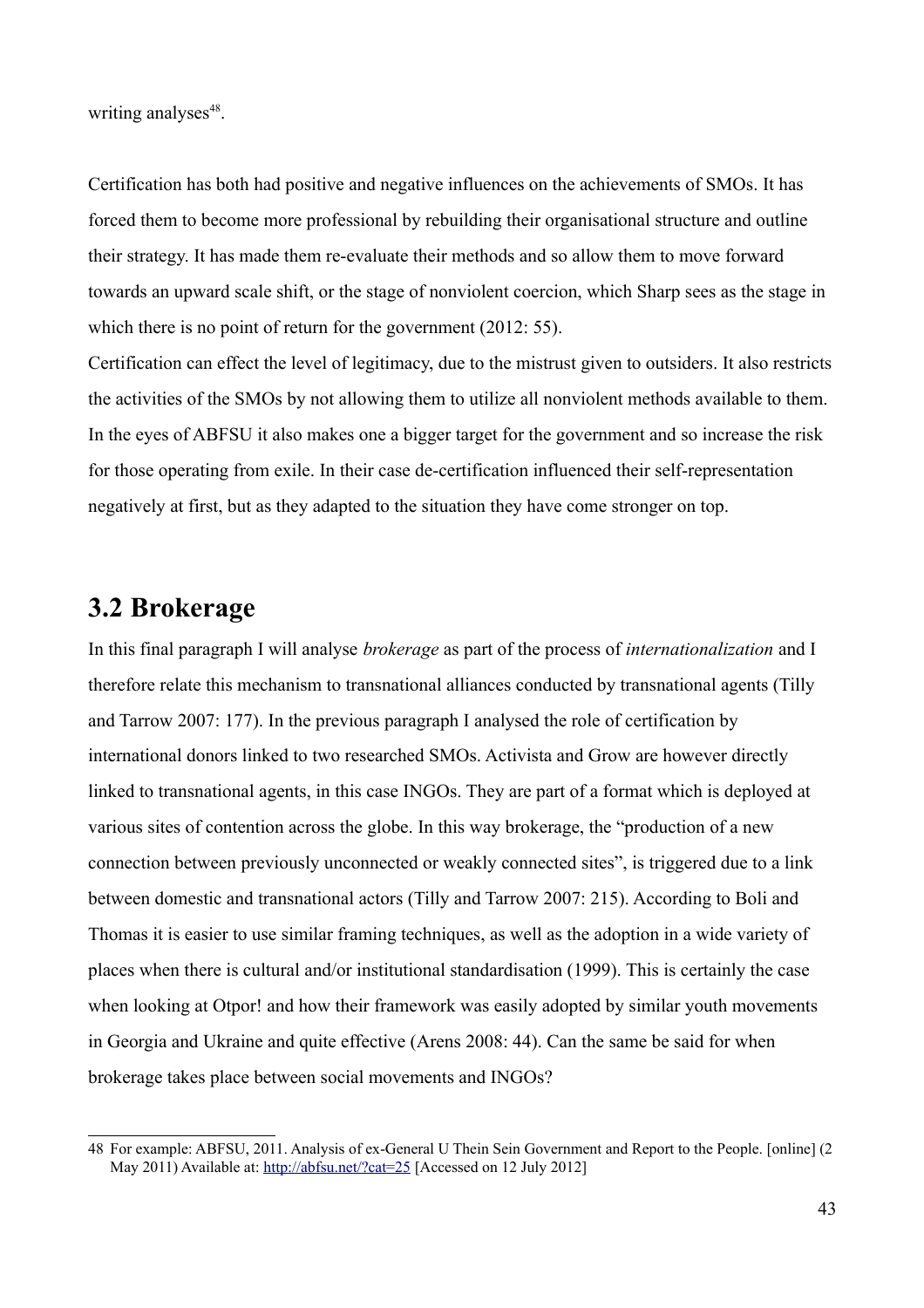In the case of Grow, which was deployed in the beginning of 2012 by Oxfam in Myanmar, the institutional standardisation is giving them problems. The programme supports people who want to make positive and practical changes in a country. It wants to mobilise people all over the world to engage in global conversation and action on topics related to food, life, and the future of the planet. It aims at pressuring governments "to reform bad policies, to preserve scarce resources and share them fairly, to ensure that everyone has a voice in the system and to support the billion-plus smallscale food producers to grow more and grow better" (Oxfam 2011).

In this information age sharing creates a form of soft power that *can* encourage others to cooperate even on sensitive topics. This could lead to the formation of common outlooks and approaches that improve the ability of social movements to face new challenges (Nye 2007: 396). Grow Myanmar however does not have the capacity, due to the political context and lack of Internet users, to engage its audience with these topics. The threshold for participation is too high and their framing too weak. Furthermore, the Myanmar branch of Grow has to deal with high expectations of Oxfam, which they cannot meet at this moment of time<sup>[49](#page-43-0)</sup>. In my interview with two of the main organisers they indicated that '[t]he future is unsure. Only if our activities are successful we can get more funding. Also the Grow campaign is not a right timing for Myanmar, because of their rules and policies […] According to the Oxfam policy, Grow is not suitable for Myanmar right now. […] We requested for the campaign anyway'[50](#page-43-1). Like a house of cards a social movement is only as strong as its constitutive parts, its organisations, and by incorporating weak elements like Grow through attribution of similarity it can damage its collective action framework.

Brokerage as part of the process of internationalisation can however also strengthen a social movement. ActionAid has been active inside Myanmar since 1999 and "supports local organisations through intensive training and deployment of 'change-makers' (youth leaders) in target communities. Change-makers mobilise and organise local communities and facilitate their analysis of community problems, undertake participatory planning, promote democratic norms and forms of decision-making, mobilise community resources (including that of local government), and facilitate the implementation of community prioritised action points<sup>"[51](#page-43-2)</sup> (Bakx June 2012). Activista Myanmar

<span id="page-43-0"></span><sup>49</sup> Author's interview on 25 May 2012 with Pwint and San, leaders of the Grow campaign.

<span id="page-43-1"></span><sup>50</sup> Author's interview on 25 May 2012 with Pwint and San, leaders of the Grow campaign.

<span id="page-43-2"></span><sup>51</sup> This quote comes directly from the main page of the site of ActionAid Myanmar, which was written and created by me in June 2012, and can be accessed via the following link: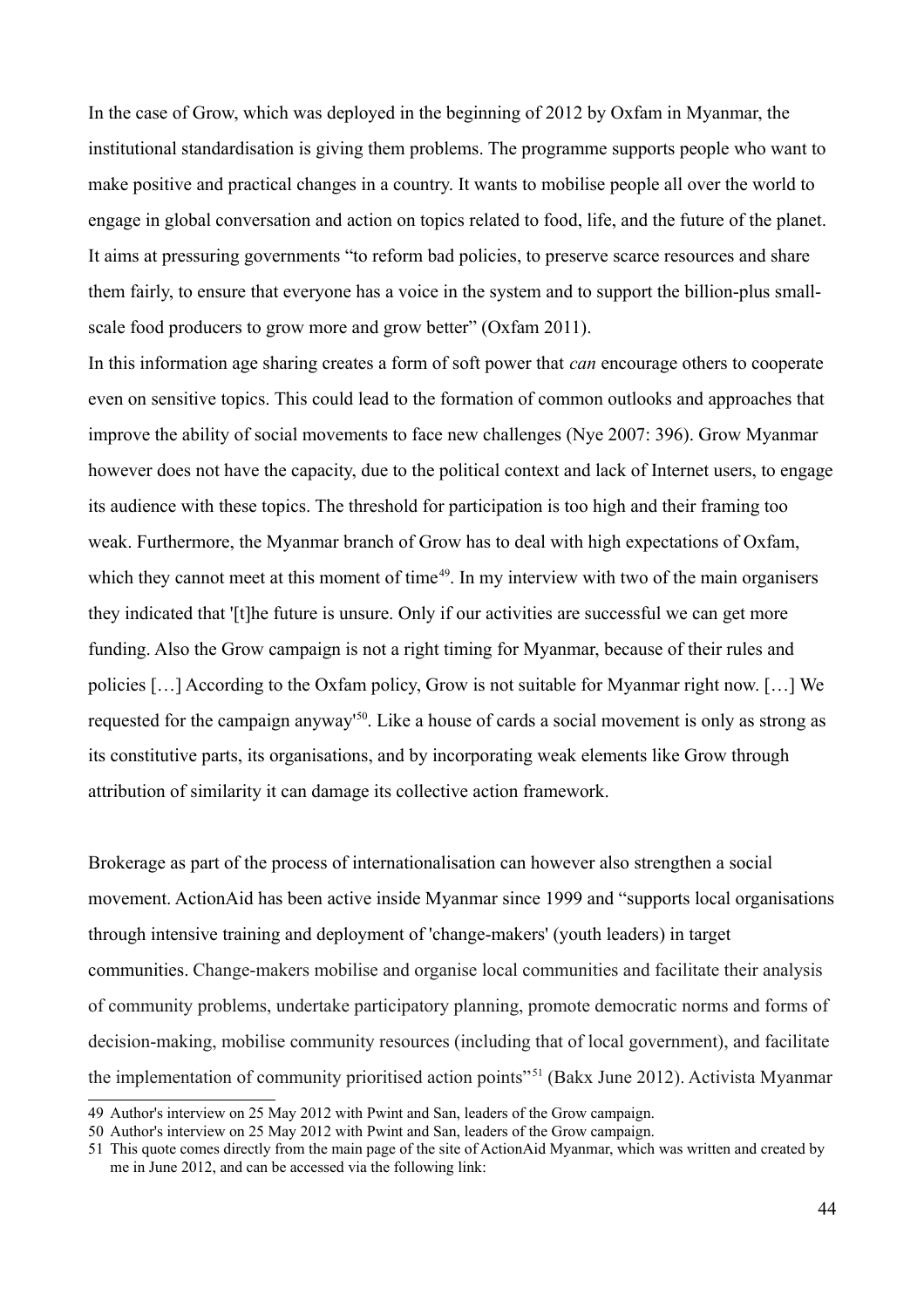has the unique position to be linked to this so-called Fellowship programme in that it can utilize the Fellows (or change-makers) to spread its activities from site to site as it has members all over the country in both urban and rural places. The Fellows are young active citizens, bounded to ActionAid and trained in its methods, and can therefore easily be mobilised and can spread their message in a coherent matter.

The Activista board members can attend all trainings, seminars and workshops organised by ActionAid and its partners and have therefore direct access to analytical frameworks on shifts in the political context. They can utilize ActionAid's field offices all over the country and have a stable budget with not many strings attached<sup>[52](#page-44-0)</sup>. They can also collaborate with the Global Platform, a Danish initiative, which gives trainings and workshops to promote active citizenship for governance, which is fair and democratic. Combining these opportunities they can initiate activities that connect civil societies and the grassroots level by identifying and responding to new issues quickly (Chigas 2007: 553). Especially since ActionAid is committed for a longer period of time and has taken on a facilitative and educational role towards its youth wing Activista and the social movement for accountable governance.

Because of these opportunities Activista has the potential to become a stable force within the social movements for accountable governance. Unfortunately this is not yet the case. As I had my internship with ActionAid Myanmar, and worked in the same room as Activista, I was able to observe and discuss their development process in detail<sup>[53](#page-44-1)</sup>. The country-director tried to stimulate them to focus on one tangible subject. In one case he suggested they should focus on health-care and than the tangible goal of increasing blood donations. This practice is not promoted by the government and receiving blood in a hospital is therefore a costly affair<sup>[54](#page-44-2)</sup>. In response Activista distributed a sign-up sheet for blood donations (without little explanation) throughout the office and that was the end of it<sup>[55](#page-44-3)</sup>. There are no repercussions for their ad hoc activities. Still they realised they were not utilising the full potential of their opportunities and have therefore requested assistance of a campaign analyst, who will start in late 2012.

<http://www.actionaid.org/where-we-work/asia-australia/myanmar>

As explained in my internship report I have based this work on meetings, observations, workshops, seminars and articles which I attended during my time at ActionAid Myanmar.

<span id="page-44-0"></span><sup>52</sup> Author's interview on 14 April 2012 with Tar Zin Oo, head of Activista Myanmar.

<span id="page-44-1"></span><sup>53</sup> I was an intern for AAM from 15 March to 15 June 2012.

<span id="page-44-2"></span><sup>54</sup> AAM Meeting between Activista, C-D, Su Ei and author on 12 April 2012.

<span id="page-44-3"></span><sup>55</sup> Observations from 13 April onwards at AAM head office.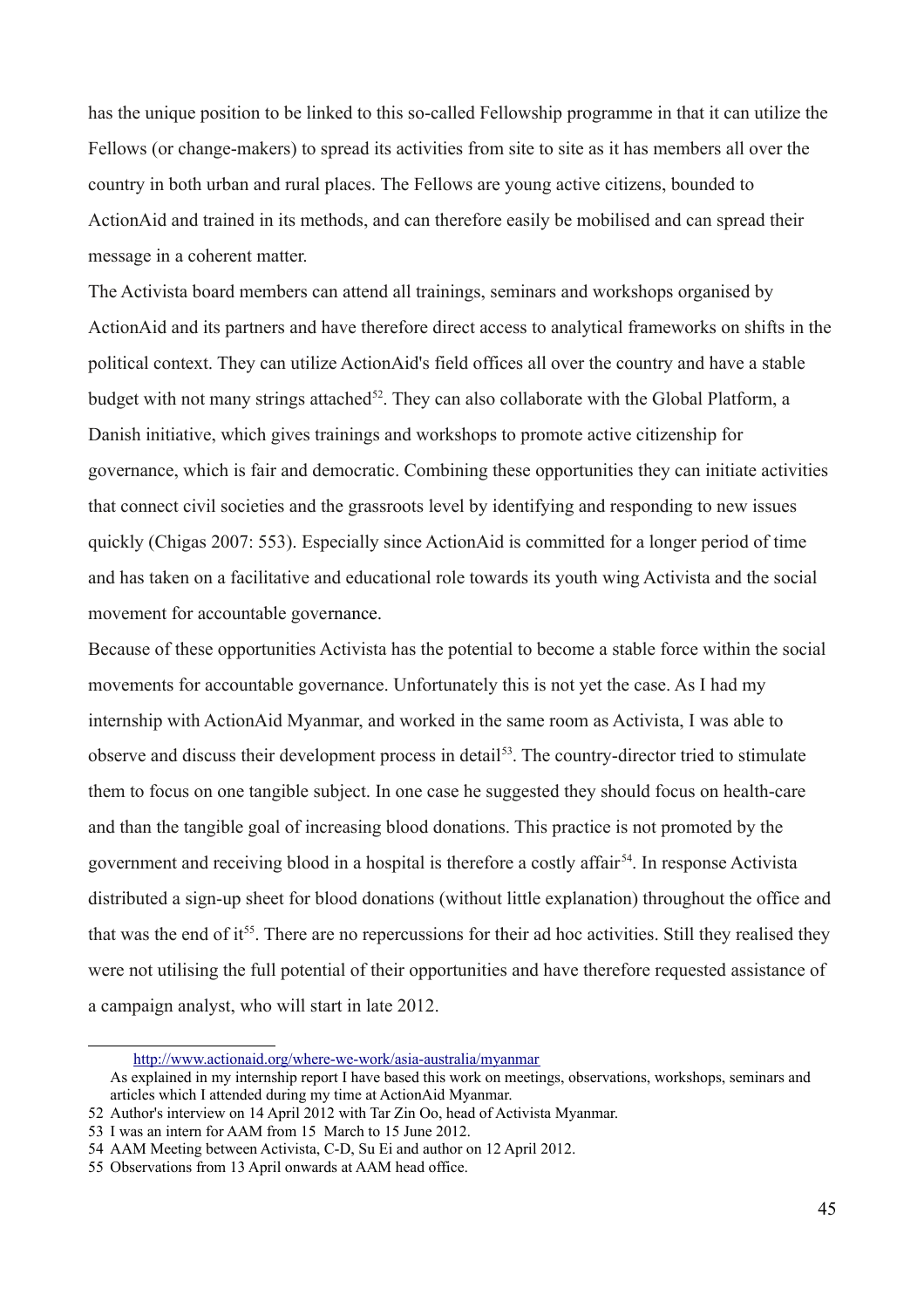In this way brokerage through the deployment of Activista in Myanmar through ActionAid has all the potential to be a huge success. The format does not have the advantage of the Fellowship programme in other countries as this was specifically developed for the Myanmar context. Also the Global Platform is only active on five other locations. Through this strategic programme design Activista is, on paper, one of the strongest SMOs within the social movement for accountable governance when looking at their organisational structure and resources. They do however lack intangible aspects such as authentic, credible, leaders that can convey and represent their values and aspirations (Nye 2007: 391). They should therefore also focus on "non-coercive powers – communication, co-optation, attraction, and legitimacy – and apply them strategically to force change in their own society" (Aall 2007: 490).

In the end, transnational agents provide brokerage through encouragement of attribution of similarity and via the deployment of internationally used formats. On the international front this works one-sided. Formats and frames are used from other countries, but no new connections are made the other way around. At least none that I could observe from my research. A two-way street might be created now the country is opening up and the social movements grow more strongly enabling them to create their own positive examples. When done correctly brokerage can aid a social movement due to usage of cultural and institutional standardisation, human and financial resources, and the encouragement of attribution of similarity. When linkages are made and formats are deployed without making a contextual analysis the usage of brokerage can be seen as a hindrance. As SMOs, like Grow, with which many organisations currently collaborate will either disappear or leech from its companions.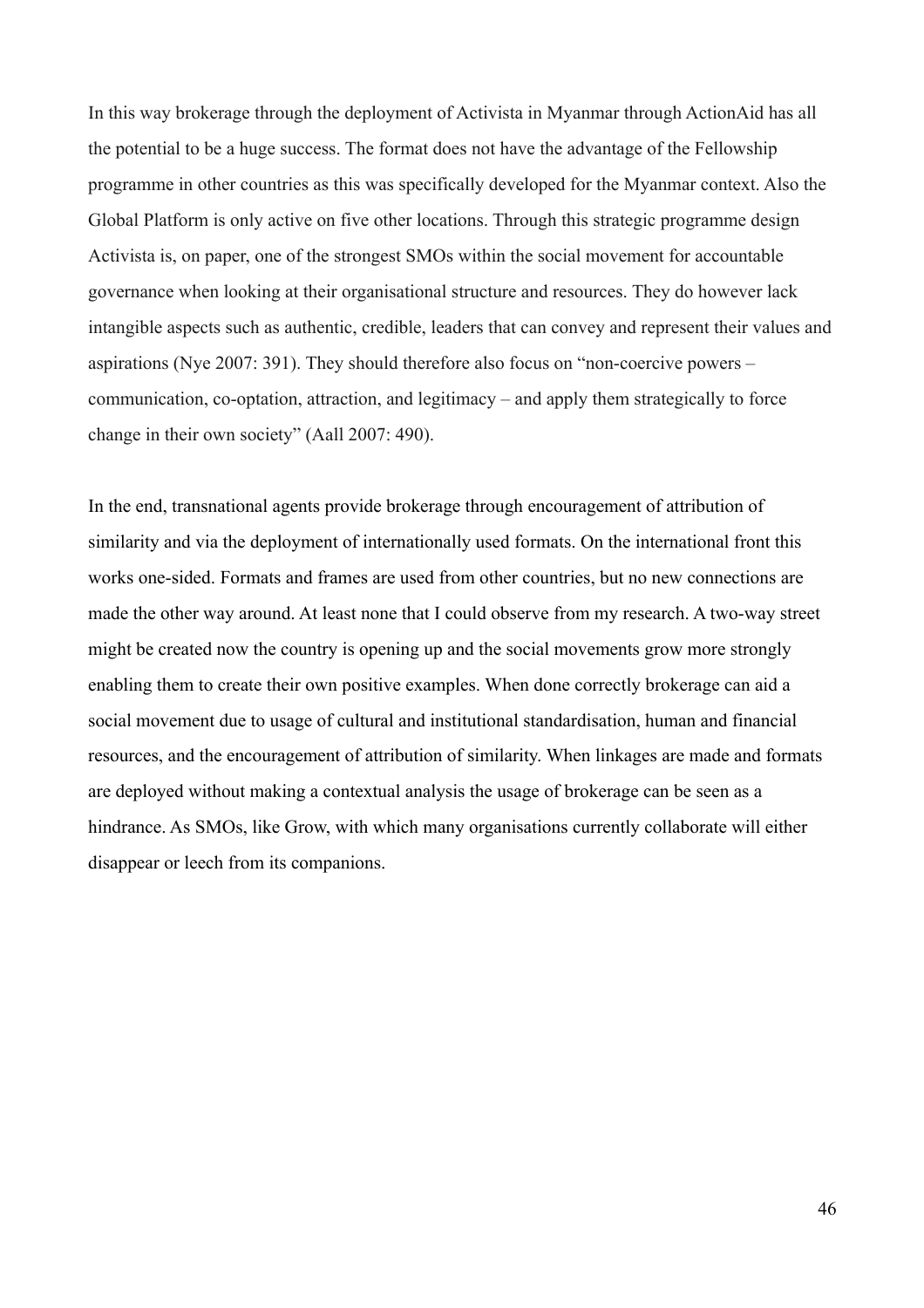# **Conclusion**

In this thesis I have analysed what the nonviolent youth social movements for accountable governance have tried to achieve from the 2010 elections onwards within a political context dominated by Myanmar's high-capacity, low-democracy regime. I have done so by linking a mechanical explanation analysis to the overall concept of political opportunities and split it into three parts: (pre-existing) contextual conditions, frames, and organisations. I believe I can draw several conclusions of my research.

First, the political reforms taking place since the installation of the civil-government in March 2011 have launched the State in a transition towards democracy, albeit slowly. The new political space, formed by this transition, has created an atmosphere of uncertainty, fuelled by the reflexive power of mobilisation. Social movements for accountable governance are expecting violent repression to be utilised once more by the government to suppress their quest for accountable governance. The mechanism repression is thus keeping them from reformulating their strategies and boldly use new forms of contentious performances. To lower the perceived costs for both the organisers and their audience SMOs focus on awareness raising campaigns. In this way they can slowly test the levels of repression and indirectly measure the progress made. By taking this cautionary path they are lowering the costs for participation of their audience, informing them that sensitive topics can now be openly discussed. Through educating the public and making them aware of their political voice they will increase their level of leverage and resilience necessary to keep promoting accountable governance via more high risk performances in the future.

Second, the co-optation of the NLD into the civil-government is an indirect achievement of the social movements for accountable governance, as they have supported this democratic party since the late eighties. The presence of a democratic, civil party, however small is an important step for its path towards democracy. Through fair elections and the collaboration between the NLD and the social movements for accountable governance active citizenship is promoted both via a topdown and bottom-up approach. As the NLD is using a similar peacock flag in honour of the active role of students in the struggle for democracy the resonance of the collective frame of ABFSU has increased. The social movements should question themselves whether they want to solely support the NLD or whether there is also room for another democratic non-ethnic political party to enter the government and thus increasing its accountability. Another important element is the presence of constitutional and judicial constraints that promote accountability, which need to be present next procedural and electoral elements of democracy. A goal which is yet actively pursued.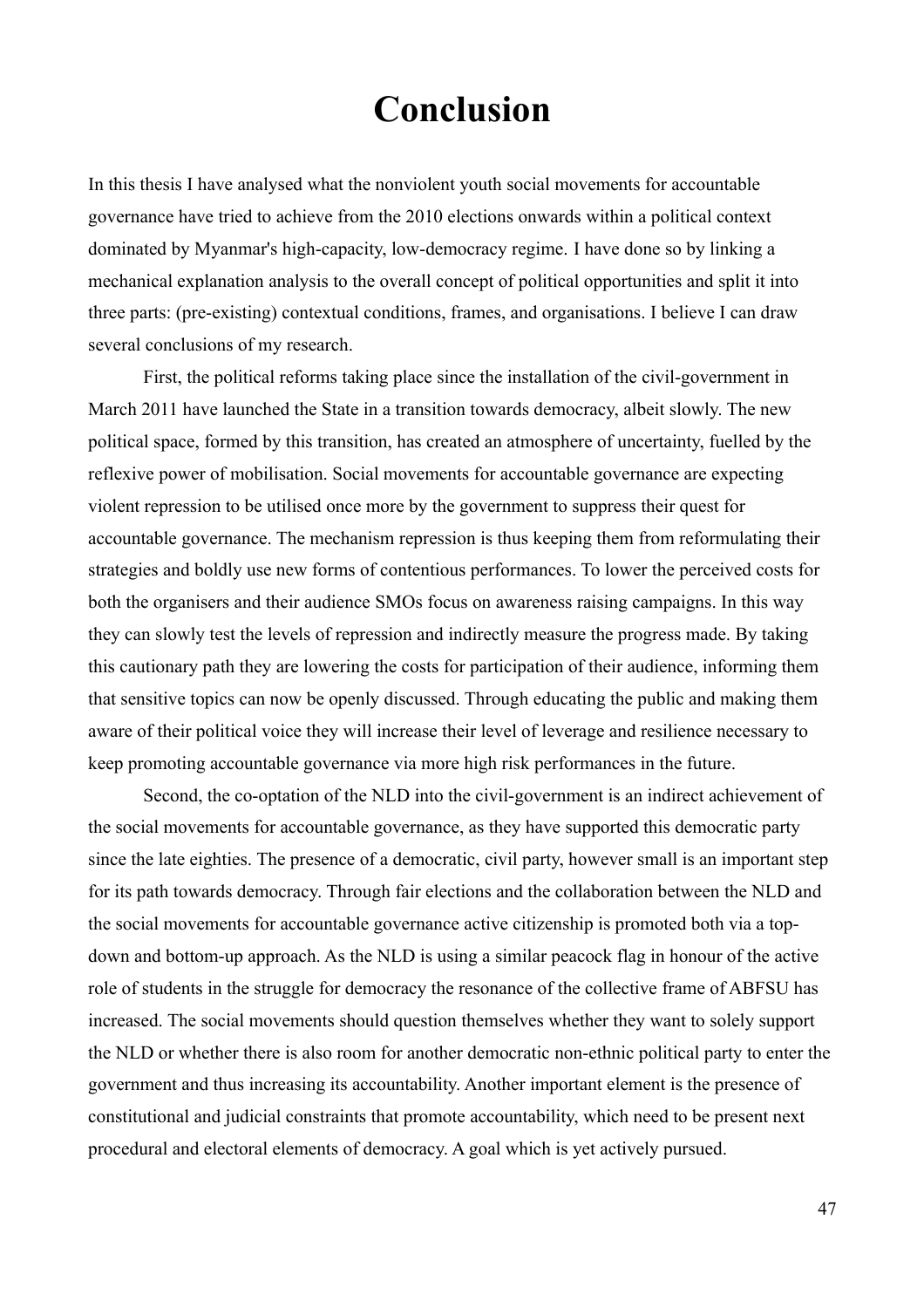Although social movements have managed to mobilise the public for a variety of goals their collective action frame contains a fragile version of boundary formation. Their deployment of frames is the weakest link when it comes to achieving their goals. There is a low level of group salience, obtained through classifying them as being in a similar age group. The goals set do not match the centrality, experiential commensurability and narrative fidelity of the group as a whole. Although they have tried to overcome this via low participatory costs, and credible leaders, this is not enough in a high-capacity, low-democracy regime, such as Myanmar. Even though the 'us' formation is quite fragile, the 'them' narrative is strong. If they therefore would reformulate their goals into tangible, central, needs-based aspects needed for accountable governance their collective action frame would thrive.

A way through which they try to solidify their collective action frame is via attribution of similarity. Even though the goals of the SMOs are diverse they all fit under the master narrative of the quest for democracy. This encouragement mechanism helps built an infrastructure for accountable governance necessary to promote political change. When they have found several allinclusive goals they can utilise this infrastructure to start an upward scale shift, making their contentious performances so widespread that it is no longer possible to be controlled by the State. In a short time span they have achieved to built the groundwork for nonviolent coercion, necessary to threaten the current unaccountability of the government. The next step is using it strategically.

The fifth mechanism at play, in the recent achievements of the social movements for accountable governance, is certification. It was active both in a positive and a negative way. When looking at Generation Wave it forced them to make a strategic analysis on various fronts, which is needed for the movement to obtain it goals. It gave them direction, as their American donors demanded that they reflected on their actions, thereby stimulating alterations in their actions if necessary. The money received by their donors allowed them to create social networks throughout Myanmar, needed for effective collective actions. Although this is not yet happening at large scale the base of the trust network is already in place, ready to be utilised in the near future and so promote accountable governance in urban areas throughout the country.

Dependence on this form of certification brings with it various risks. For ABFSU the withdrawal of this mechanism lead to disillusionment and isolation at first, before it obtained a drive for professionalism. It also increases the risks for those SMOs receiving foreign aid, whether this is real or imagined is a question that needs further resourced. Receiving human and financial resources may cause legitimacy issues, due to the mistrust given to outsiders. Depending on the actions of foreign linkages in the upcoming years this level of mistrust may alter. Last, certification can lead to restrictions for social movements. They should therefore make an cost-benefit analysis to judge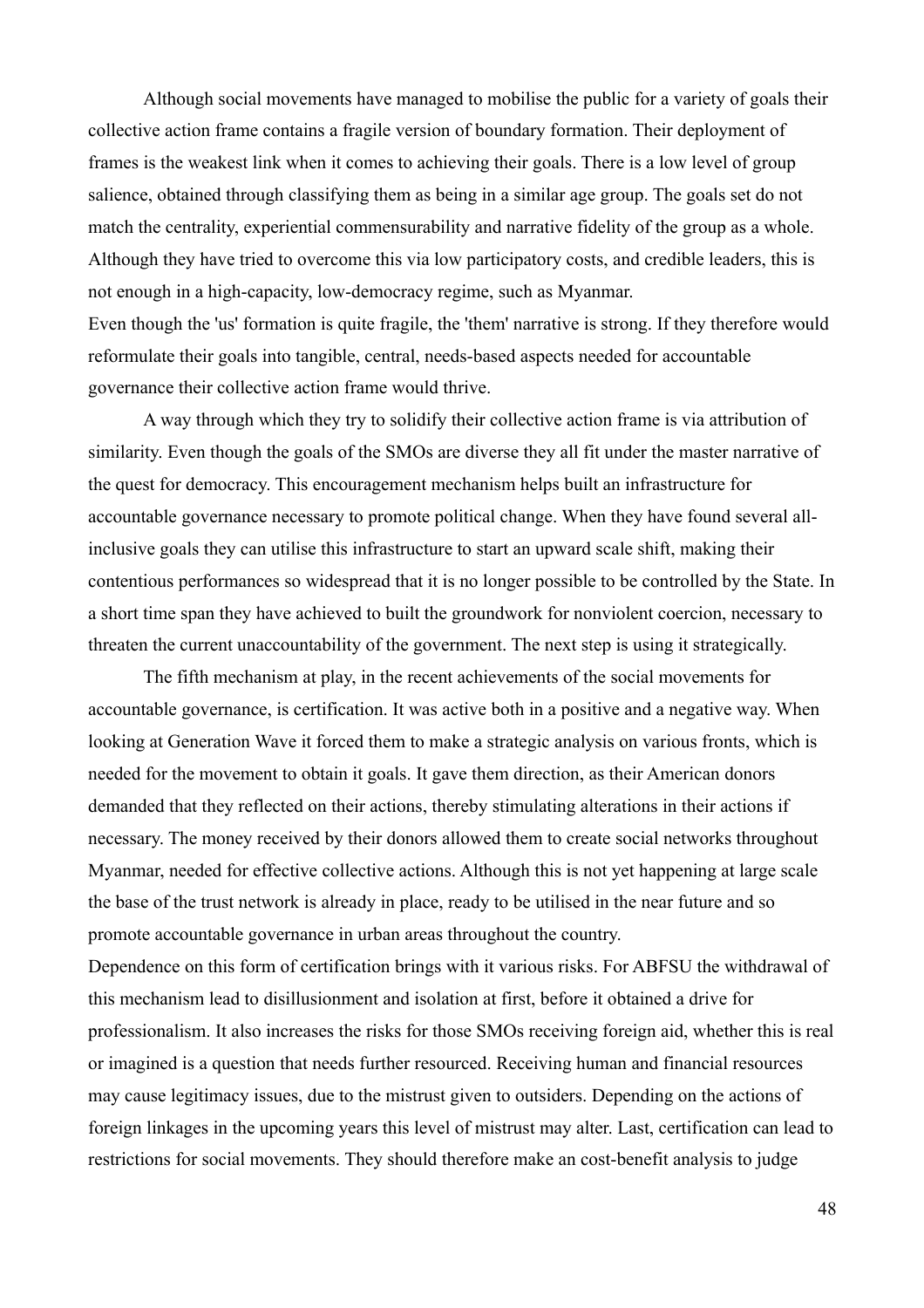whether the reciprocating the certification is worth it.

Last, brokerage as part of the process of internationalisation both had negative and positive consequences for the achievements of the social movements for accountable governance. As I found out during my research, in the case of brokerage between SMOs and INGOs, it is not always easier to use similar frames in a wide variety of places when there is cultural and/or institutional standardisation. It can weaken a social movement when no contextual analysis is made before a format is deployed. Especially, when through the mechanism attribution of similarity those weak organisations are incorporated into social movements and linked to other SMOs. They will only weaken the collective action frame as their goals are not suitable for the political context in which they operate.

Brokerage via transnational alliances conducted by transnational agents can aid social movements in obtaining their goals due to the contribution of human and financial resources. Although this is a similar effect to that of certification, I believe that this form of brokerage is more effective. In the case of Activista, they had a wide array of facilities they could use. Plus, as they are part of ActionAid there is no talk of a hidden agenda on either side. The SMOs deployed via this format are quite obviously linked to an international agent and there is therefore no secrecy shrouding their financial resources. In this way, their own actions are accountable.

Still the mechanism is currently working one-sided, as no new connections are made the other way around. If they utilise this path to create a international narrative future it can aid their collective action frame as their audience is made aware of similar positive transitions towards democracy and the consequences this could have on their day-to-day life.

Due to the currentness of the political reforms taking place in Myanmar the overall achievement of the nonviolent youth social movements for accountable governance is the building of an infrastructure, necessary for a smooth transition towards democracy. As time goes by they will have to make continuous strategical analysis to promote accountable governance in a way that is both tangible and all-inclusive. Perhaps then will their quest for accountable governance eventually be completed without in a mainly peaceful fashion.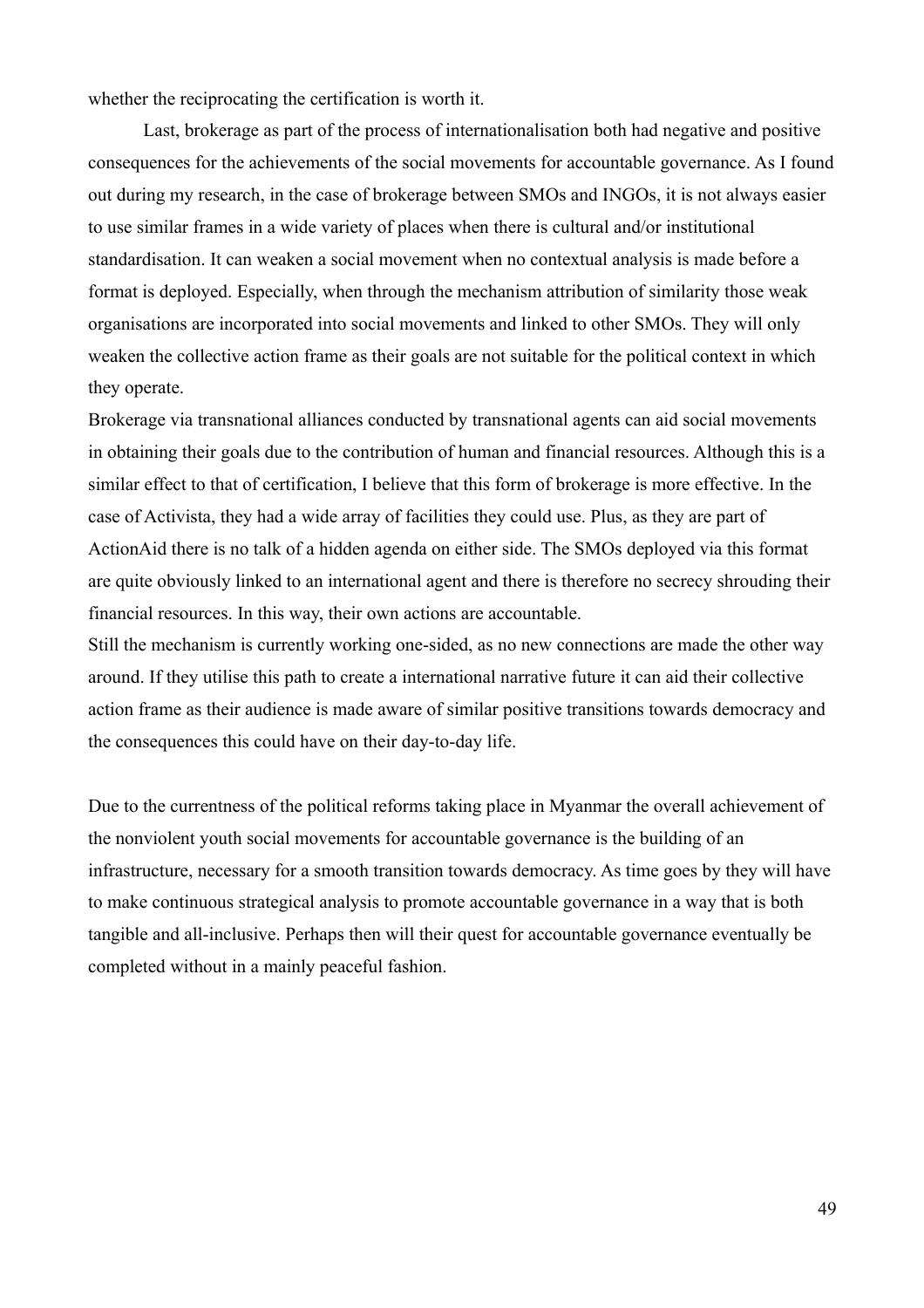# **Bibliography**

#### **Books**

Aall, Pamela (2007) 'The Power of Nonofficial Actors in Conflict Management' in Crocker, Chester A. et al (eds.) *Leashing the Dogs of War: conflict management in a divided world*, Washington, D.C.: United States Institute of Peace Press.

Ackerman, Peter and Christopher Kruegler (1994) *Strategic Nonviolent Conflict: The Dynamics of People Power in the Twentieth Century,* Westport: Praeger.

Ayoob, Mohammed (2007) 'State Making, State Breaking, and State Failure' in *Crocker, Chester A. et al (eds.) Leashing the Dogs of War: conflict management in a divided world*, Washington, D.C.: United States Institute of Peace Press.

Baliamoune-Lutz, Mina and Mark McGillivray (2011) 'State Fragility: Concept and Measurement' in Naudé, W. et al (eds.) *Fragile States: Causes, Costs, and Responses*, Oxford: Oxford University Press.

Boli, John and George M. Thomas (eds.) (1999) *Constructing World Culture: International Nongovernmental Organizations since 1875,* Stanford: Stanford University Press.

Chigas, Diana (2007) 'Capacities and Limits of NGOs as Conflict Managers' in Crocker, Chester A. et al (eds.) *Leashing the Dogs of War: conflict management in a divided world*, Washington, D.C.: United States Institute of Peace Press.

Demmers, Jolle (2012) *Theories of Violent Conflict: An Introduction,* New York: Routledge.

Fink, Christina (2001) *Living in Silence: Burma under Military Rule,* London: Zed Books.

Gamson, William A. (1975) *The Strategy of Social Protest,* Homewood: Dorsey Press.

Gurr, Ted Robert (2007) 'Minorities, Nationalists and Islamists: Managing Communal Conflict in the Twenty-First Century' in Crocker, Chester A. et al (eds) *Leashing the Dogs of War: conflict management in a divided world*, Washington, D.C.: United States Institute of Peace Press.

Holliday, Ian (2011) *Burma Redux: Global Justic and the Quest for Political Reform in Myanmar,* New York: Columbia University Press.

Jabri, Vivienne (1996) *Discourses on violence: conflict analysis reconsidered*, Manchester and New York: Manchester University Press.

James, Helen (2005) *Governance and Civil Society in Myanmar: Education, health, and environment,* New York: Routledge.

King, Charles (2007) 'Power, Social Violence and Civil Wars' in Crocker, Chester A. et al (eds.) *Leashing the Dogs of War: conflict management in a divided world*, Washington, D.C.: United States Institute of Peace Press.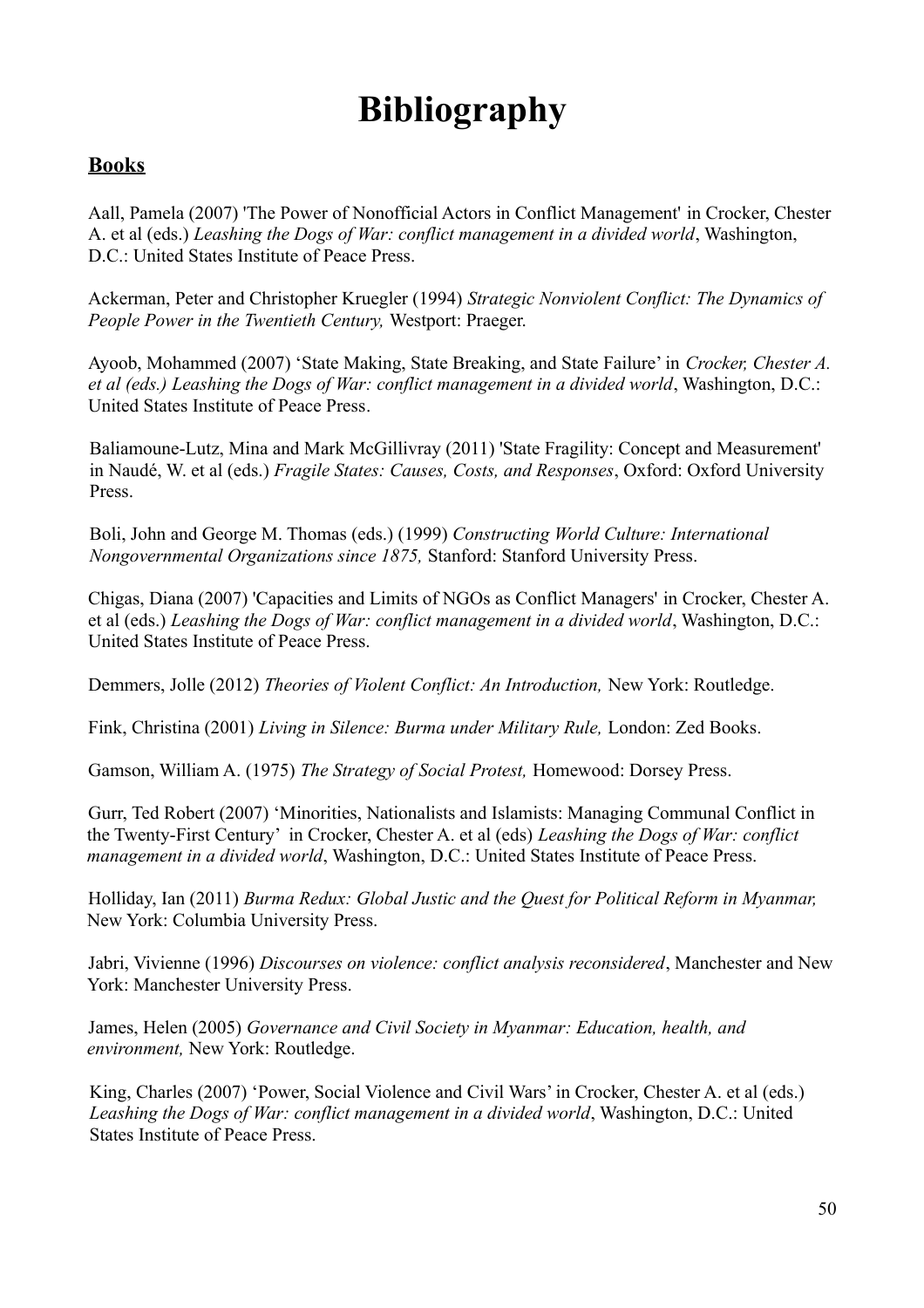Mansfield, Edward D. and Jack Snyder (2007) 'Turbulent Transitions: Why Emerging Democracies Go to War' in Crocker, Chester A. et al (eds.) *Leashing the Dogs of War: conflict management in a divided world*, Washington, D.C.: United States Institute of Peace Press.

McAdam, Doug, McCarthy, John D. and Mayer N. Zald (1996) *Comparative Perspectives on Social Movements: Political Opportunities, Mobilizing Structures and Cultural Framings,* Cambridge: Cambridge University Press.

McAdam, Doug, Tarrow, Sidney and Charles Tilly (2001) *Dynamics of Contention,* Cambridge: Cambridge University Press.

Nye, Jr. Joseph S. (2007) 'The Place of Soft Power in State-Based Conflict Management' in Crocker, Chester A. et al (eds.) *Leashing the Dogs of War: conflict management in a divided world*, Washington, D.C.: United States Institute of Peace Press.

Popovic, Srdja et al (2007) *Canvas Core Curriculu: A Guide to Effective Nonviolent Struggle,* Belgrado: CANVAS.

Sharp, Gene (2012) *From Dictatorship to Democracy,* London: Serpent's Tail.

Shock, Kurt (2005) *Unarmed Insurrections: People Power Movements in Nondemocracies*, Minneapolis: University of Minnesota Press.

Smith, Martin (1994) *Ethnic Groups in Burma: Development, Democracy and Human Rights,* London: Anti-Slavery International.

Snow, David A. and Robert D. Benford (1992) 'Master frames and cycles of protest' in Morris, A.D. and C.M. Mueller (eds) *Frontiers in Social Movement Theory*, New Haven: Yale University Press.

Steinberg, David I. (2010) *Burma/Myanmar: What everyone needs to know,* Oxford: Oxford University Press.

Tarrow, Sidney (1994) *Power in Movement: Social Movements, collective action and politics*, Cambridge: Cambridge University Press.

Tarrow, Sidney (1998) *Power in Movement: Social Movements and Contentious Politics*, 2nd ed., Cambridge: Cambridge University Press.

Taylor, Rober H. (2009) *The State in Myanmar,* Honolulu: University of Hawai'i Press.

Tilly, Charles (2004) *Social Movements, 1786-2004,* Boulder: Paradigm Publishers.

Tilly, Charles and Sidney Tarrow (2007) *Contentious Politics,* Boulder: Paradigm Publishers.

Zartman, William (1995) *Collapsed States: The Disintegration and Restoration of Legitimate Authority,* Boulder: Lynne Rienner.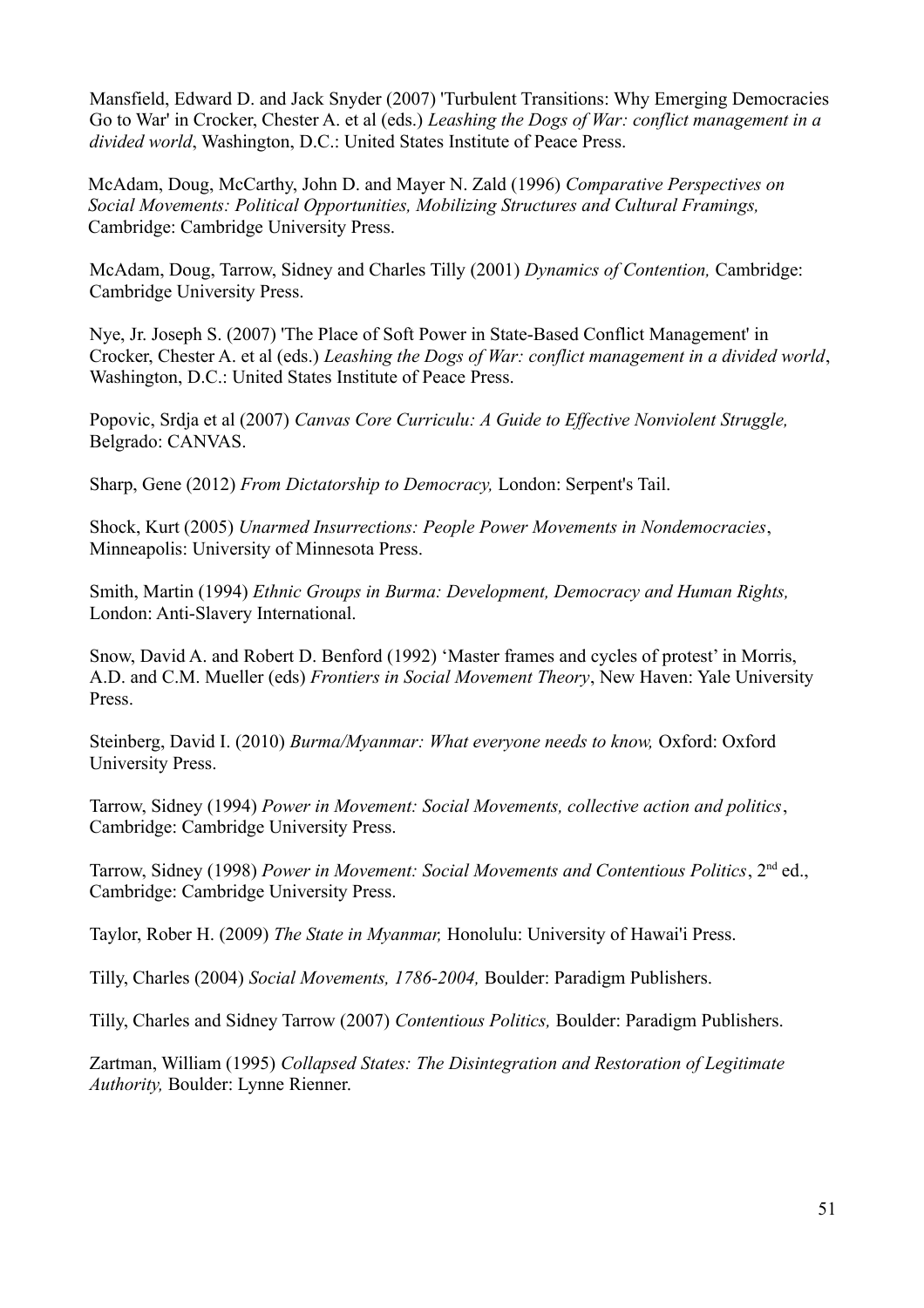### **Articles**

Aung-Thwin, Michael (2003) 'Genealogy of a Rebellion Narrative: Law, Ethnology and Culture in Colonial Burma,' *Journal of Southeast Asian Studies* 34(3): 393-420.

Badgley, John (1962) 'Burma's Military Government: A Political Analysis,' *Asian Survey* 2(6): 24- 31.

Benford, Robert D. and David A. Snow (2000) 'Framing Processes and Social Movements: An Overview and Assessment,' *Annual Review Sociology* 26: 611-639.

Chang, David W. (1969) ' The Military and Nation-building in Korea, Burma and Pakistan,' *Asian Survey* 9(11): 818-30.

Clinton, Hillary (2010) 'Leading through Civilian Power,' *Foreign Affairs* 89(6): 13-24.

Ignatieff, Michael (2002) 'Intervention and State Failure,' *Dissent* 49(1): 115-123. Gil, Sylwia (2008) 'The Role of Monkhood in Contemporary Myanmar Society,' *Friedrich Ebert Stiftung* September: 1-12.

Noonan, Rita K. (1995) 'Women against the state: political opportunities and collective action frames in Chile's transition to democracy,' *Sociological Forum* 10(1): 81-111.

Price, Gareth (2011) 'Burma: Time for Change?,' *Chatham House Programme Papers* 8: 2-16.

Roger, Benedict (2009) 'The Saffron Revolution: The Role of Religion in Burma's Movement for Peace and Democracy,' *Totalitarian Movements and Political Religions* 9(1): 115-118.

Klandermans, Bert (1984) 'Mobilization and Participation: Social-Psychological Expansions of Resource Mobilization Theory,' *American Sociological Review* 49(5): 583-600.

Staggenborg, Suzanne (1988) 'The Consequences of Professionalization and Formalization in the Pro-Choice Movement,' *American Sociological Review* 53: 585-605.

Trager, Frank N. (1963) 'The Failure of U Nu and the Return of the Armed Forces in Burma,' *The Review of Politics* 25(3): 309-328.

### **Offline Reports by Organisations**

ActionAid EARARM, 2009. *Emergency Alert, Review and Response Mechanism.* [word] Yangon: ActionAid Myanmar.

Thoung, Myint, 2008. *Summary Duty Travel Report.* [pdf] Yangon: World Health Organization.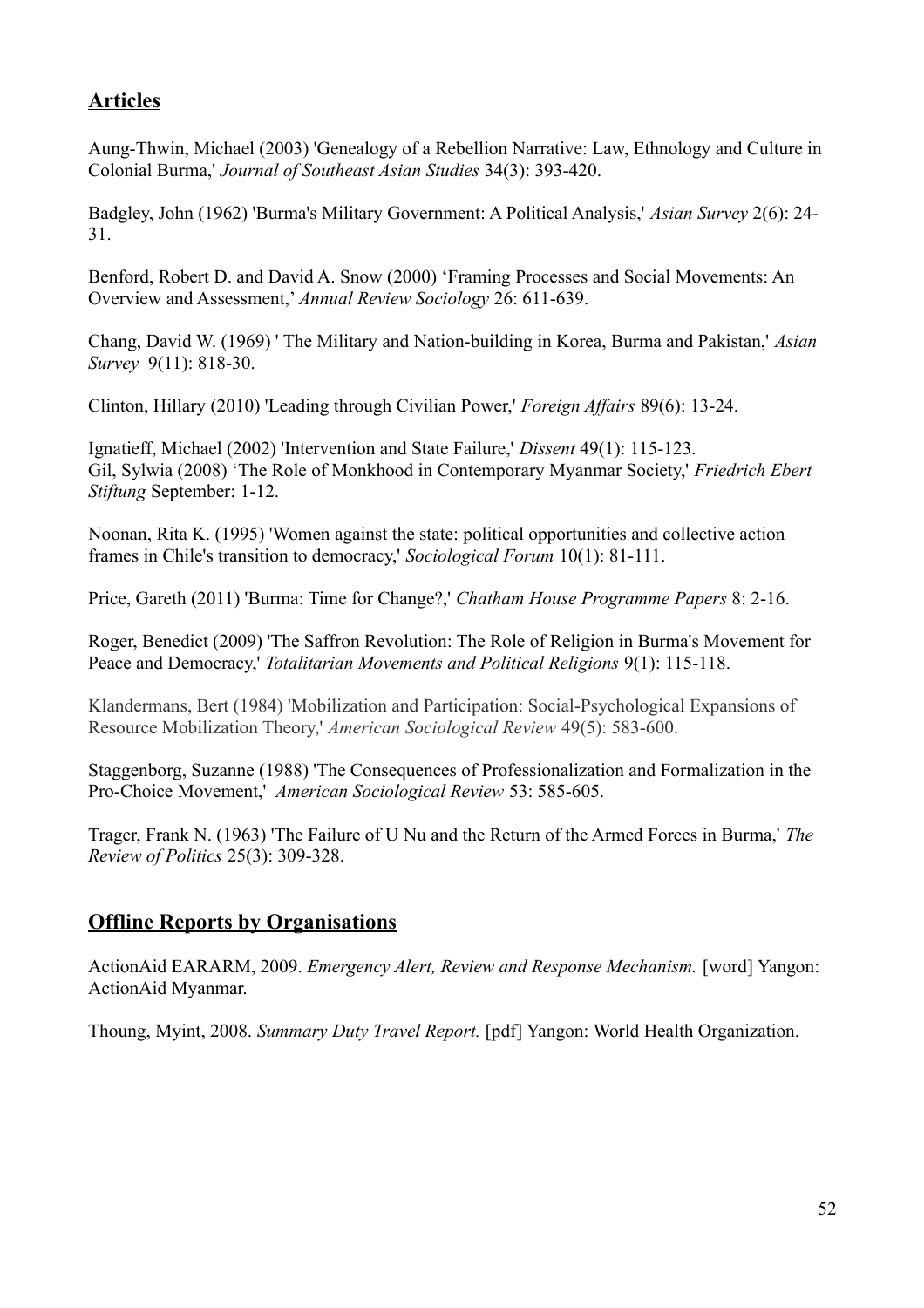### **Speeches**

Collier, Paul, 2012. *Reform Strategy and People Centered Development.* [speech] (25 May 2012) Yangon: Yangon University.

Waring, Marilyn, 2012. *Dialogue on Best Practices for Parliamentary Scrutiny of Public Finance.* [speech] (17 May 2012) Yangon: Parkview Hotel.

### **Theses and Dissertations**

Arens, Stef (2008) *In the wake of Authoritarianism: The political struggle of the nonviolent youth movement Otpor! before and after Serbia's revolution.* MA Utrecht University.

Beatty, Linnea M. (2011) *Challenge and Survival: Political Resistance in Authoritarian Burma.* Ph.D. The George Washington University.

## *Online Publications*

### **Newspaper Articles**

AFP (2012) 'Army prepares for 'major assault' on Kachin stronghold,' *DVB* May 3. <http://www.dvb.no/news/army-prepare-for-major-assault-on-kachin-stronghold/21865> Viewed on 20 June 2012.

AFP (2012) 'Nine killed in sectarian attack,' *DVB* June 4. <http://www.dvb.no/news/nine-killed-in-sectarian-attack/22267>Viewed on 19 June 2012.

Associated Press (2012) 'Govt Calls for Calm after Arakan Clashes,' *Irrawaddy* June 5.

http://www.irrawaddy.org/archives/5725 Viewed on 19 June 2012.

BBC (2011) 'Burma leader Thein Sein signs law allowing protests,' *BBC* December 3. <http://www.bbc.co.uk/news/world-asia-16016137>Viewed on 15 July 2012.

BBC (2012) 'Burmese troops and Kachin militia clash,' *BBC* June 14. <http://www.bbc.co.uk/news/world-asia-pacific-13771428>Viewed on 19 July 2012.

BBC (2012) 'EU agrees to suspend most Burma sanctions,' *BBC* April 23. <http://www.bbc.co.uk/news/world-asia-17813656>Viewed on 15 July 2012.

DVB (2012) 'Four officials killed as unrest hits Kachin State,' *DVB* April 30.

<http://www.dvb.no/news/four-officials-killed-as-unrest-hits-kachin-state/21793> Viewed on 19 July 2012.

Fuller, Thomas (2011) 'Myanmar government Troops Battle Rebels Near China Border,' *New York Times* June 15.

http://www.nytimes.com/2011/06/16/world/asia/16myanmar.html? r=1 Viewed on 19 July 2012.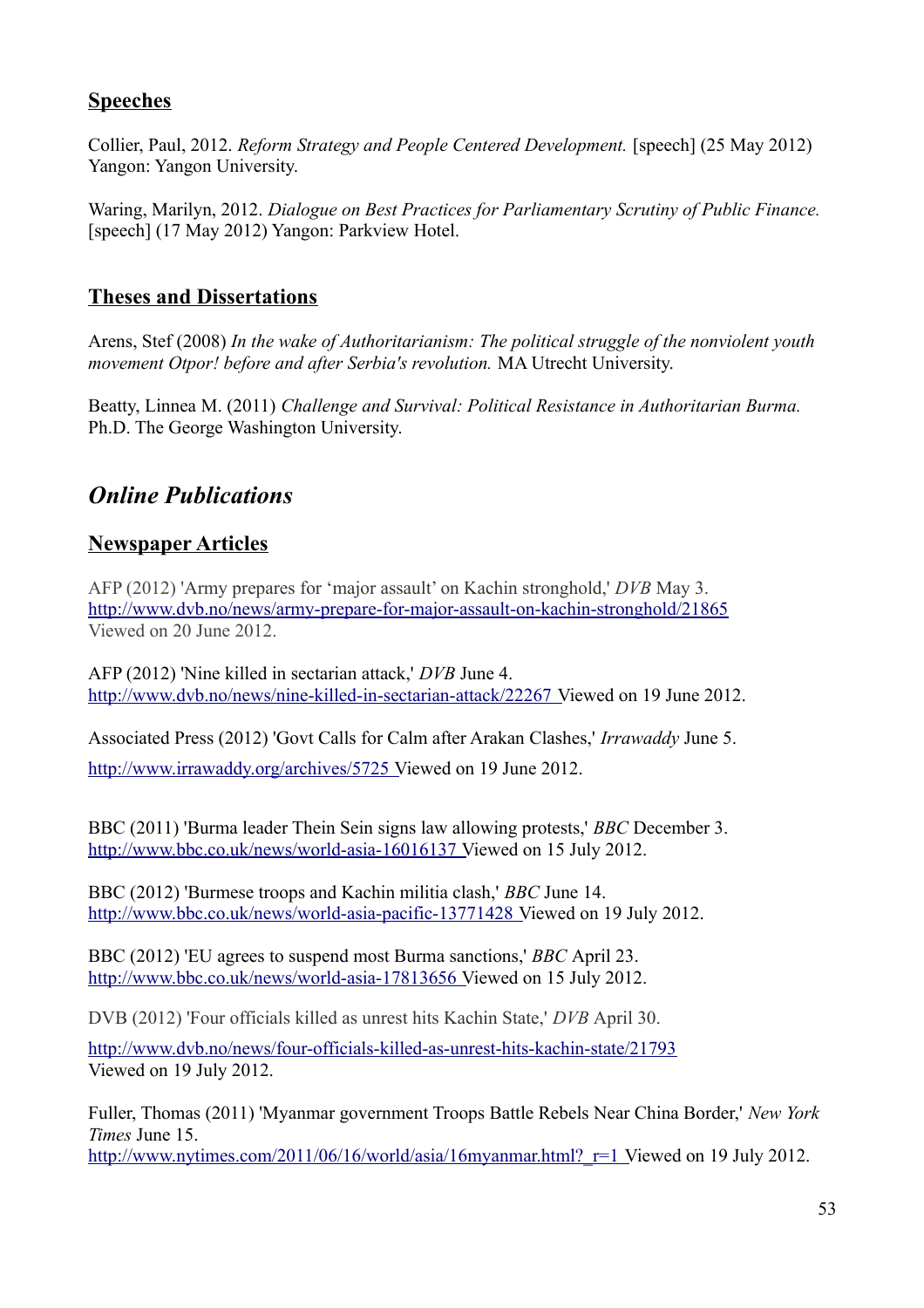Gray, Denis D. (2012) 'Burmese Press Revels in New-found Freedom,' *Irrawaddy* June 19. <http://www.irrawaddy.org/archives/7254>Viewed 19 June 2012.

HRW (2011) 'Burma: A Year After Elections, Rights Concerns Persist,' *HRW* November 4. <http://www.hrw.org/news/2011/11/04/burma-year-after-elections-rights-concerns-persist> Viewed on 12 July 12.

Kelly, Kate (2012) 'Investors and the new economy,' *DVB* July 4. <http://www.dvb.no/uncategorized/investors-and-the-new-economy/22763> Viewed on 20 June 2012.

Lauras, Didier (2012) 'Suu Kyi's fame risks eclipsing new Myanmar stars,' *AFP* July 10. [http://www.google.com/hostednews/afp/article/ALeqM5jqL9J27VU5H3bhdg3yL03TPmH2AQ?](http://www.google.com/hostednews/afp/article/ALeqM5jqL9J27VU5H3bhdg3yL03TPmH2AQ?docId=CNG.8d78dd611afd203300a6425531f86bba.f1) [docId=CNG.8d78dd611afd203300a6425531f86bba.f1](http://www.google.com/hostednews/afp/article/ALeqM5jqL9J27VU5H3bhdg3yL03TPmH2AQ?docId=CNG.8d78dd611afd203300a6425531f86bba.f1) Viewed on 10 July 2012.

Mydans, Seth (2012) 'Burmese Government and Ethnic Rebel group sign Cease-fire,' *New York Times* January 12. <http://www.nytimes.com/2012/01/13/world/asia/myanmar-signs-truce-with-ethnic-rebel-group.html> Viewed on 13 July 2012.

Petty, Martin (2012) 'Rape, torture plague Myanmar's Kachin conflict: rights group,' *Reuters* March 20.<http://www.reuters.com/article/2012/03/20/us-myanmar-conflict-idUSBRE82J05D20120320> Viewed on 19 July 2012.

Pitman, Todd (2012) 'Burma Relaxes Grip on Media, Vows End to Censors,' *Irrawaddy* February 29.<http://www.irrawaddy.org/archives/481>Viewed on 12 March 2012.

Spetalnick, Matt (2012) 'Obama eases U.S. Sanctions on Myanmar,' *Reuters* July 11. [http://www.reuters.com/article/2012/07/11/us-myanmar-usa-sanctions-obama](http://www.reuters.com/article/2012/07/11/us-myanmar-usa-sanctions-obama-idUSBRE86A0XE20120711)  [idUSBRE86A0XE20120711](http://www.reuters.com/article/2012/07/11/us-myanmar-usa-sanctions-obama-idUSBRE86A0XE20120711) Viewed on 15 July 2012.

Steinberg, David I. (2011) 'Burma in the US-China Great Game – Part I,' *Yale Global* December 5. <http://yaleglobal.yale.edu/content/burma-us-china-great-game-part-i>Viewed on 12 July 2012.

Thielke, Thilo (2012) 'Burma's Rebound: The Triumphal Rise of Aung San Suu Kyi,' *Der Spiegel* March 29.

[http://www.spiegel.de/international/world/elections-bring-high-hopes-for-more-democracy-in](http://www.spiegel.de/international/world/elections-bring-high-hopes-for-more-democracy-in-burma-a-824270.html)  [burma-a-824270.html](http://www.spiegel.de/international/world/elections-bring-high-hopes-for-more-democracy-in-burma-a-824270.html) Viewed on 19 July 2012.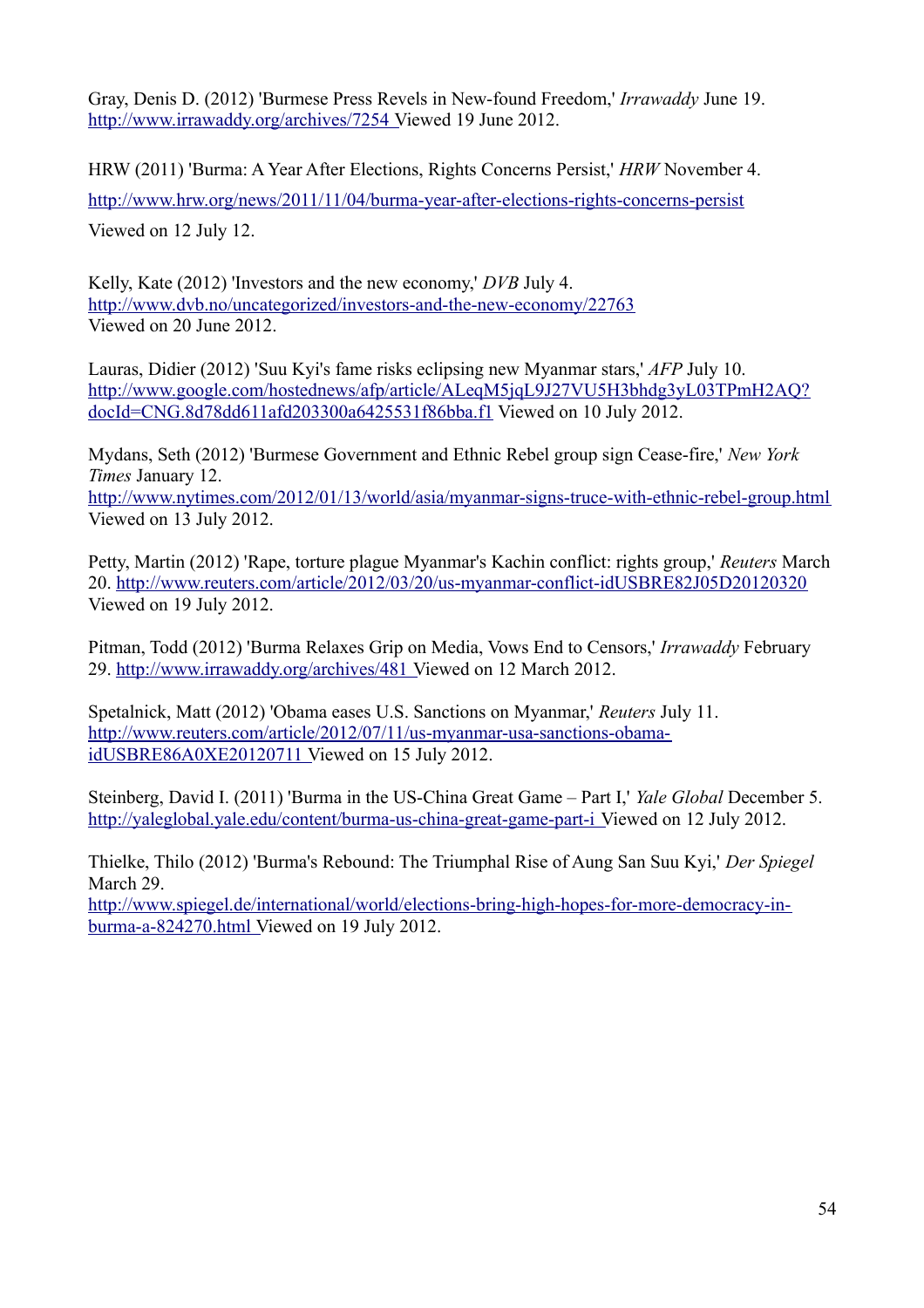### **Websites**

ABFSU, unknown. *Burmese Student Movement: Very Brief History of Student Movement.* [online] Available at: [http://abfsu.net/?page\\_id=3](http://abfsu.net/?page_id=3) [Accessed on 12 March 2012].

ABFSU, 2011. *Analysis of ex-General U Thein Sein Government and Report to the People.* [online] (2 May 2011) Available at:<http://abfsu.net/?cat=25>[Accessed on 12 July 2012]

ABFSU, unknown. *A Concise History*. [online] Available at: [http://abfsu.net/?page\\_id=2](http://abfsu.net/?page_id=2) [Accessed on 12 March 2012].

Bakx, Mieke, 2012. *About us in Myanmar.* [online] (5 June 2012) Available at: <http://www.actionaid.org/where-we-work/asia-australia/myanmar>[Accessed on 5 June 2012].

CIA, 2012. *The World Factbook: Burma.* [online] (17 July 2012) Available at: <https://www.cia.gov/library/publications/the-world-factbook/geos/bm.html>[Accessed on 19 July 2012].

Zzaw, 2012. *Statement 1/2012: The Statement of 2012 ABFSU-FAC Annual Meeting.* [online] (23 March 2012) Available at: <http://abfsu.net/?p=551> [Accessed on 17 July 2012].

Admin, 2012. All Burma Federation of Student Unions Central Organizing Committee Report. [online] (2 May 2012) Available at:<http://abfsu.net/?p=559> [Accessed on 15 July 2012].

### **Reports by Organisations**

ICTJ, 2009. *Impunity Prolonged: Burma and its 2008 Constitution.* [pdf] New York: ICTJ. Available at: [http://ictj.org/sites/default/files/ICTJ-Myanmar-Impunity-Constitution-2009-](http://ictj.org/sites/default/files/ICTJ-Myanmar-Impunity-Constitution-2009-English.pdf) [English.pdf](http://ictj.org/sites/default/files/ICTJ-Myanmar-Impunity-Constitution-2009-English.pdf) [Accessed on 15 May 2012].

Oxfam, 2011. *What is Grow: An Introduction.* [pdf] Oxfam. Available at: *<http://www.oxfam.org/en/what-is-grow>* [Accessed on 26 May 2012].

Streets, Julia et al, 2010. *Cluster Approach Evaluation 2 Synthesis Report.* [pdf] OCHA. Available at: [http://www.gppi.net/fileadmin/gppi/GPPi-](http://www.gppi.net/fileadmin/gppi/GPPi-URD_Cluster_II_Evaluation_SYNTHESIS_REPORT_e.pdf)[URD\\_Cluster\\_II\\_Evaluation\\_SYNTHESIS\\_REPORT\\_e.pdf](http://www.gppi.net/fileadmin/gppi/GPPi-URD_Cluster_II_Evaluation_SYNTHESIS_REPORT_e.pdf) [Accessed on 12 March 2012].

Ghai, Yash, 2008. *The 2008 Myanmar Constitution: Analysis and Assessment.* [pdf] UNDP. Available at: [http://www.burmalibrary.org/docs6/2008\\_Myanmar\\_constitution-](http://www.burmalibrary.org/docs6/2008_Myanmar_constitution--analysis_and_assessment-Yash_Ghai.pdf) [analysis\\_and\\_assessment-Yash\\_Ghai.pdf](http://www.burmalibrary.org/docs6/2008_Myanmar_constitution--analysis_and_assessment-Yash_Ghai.pdf) [Accessed on 15 May 2012].